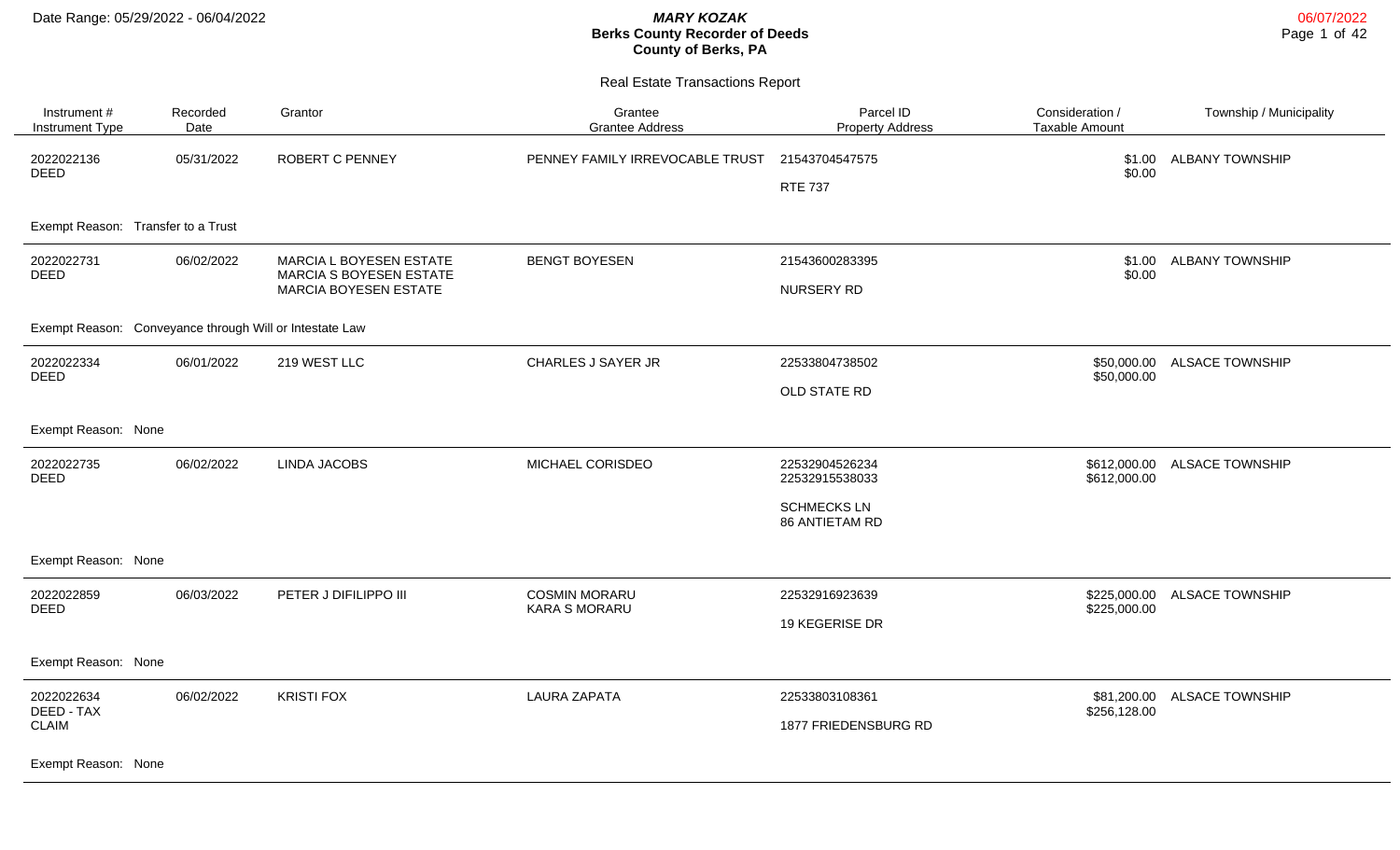06/07/2022 Page 2 of 42

#### Real Estate Transactions Report

| Instrument #<br><b>Instrument Type</b> | Recorded<br>Date | Grantor                                                         | Grantee<br><b>Grantee Address</b>                   | Parcel ID<br><b>Property Address</b> | Consideration /<br><b>Taxable Amount</b> | Township / Municipality |
|----------------------------------------|------------------|-----------------------------------------------------------------|-----------------------------------------------------|--------------------------------------|------------------------------------------|-------------------------|
| 2022022494<br><b>DEED</b>              | 06/01/2022       | <b>DREW KURTZ</b><br><b>MAGGIE DEIHM</b><br><b>MAGGIE KURTZ</b> | <b>DREW KURTZ</b><br><b>MAGGIE KURTZ</b>            | 24535408880683<br>404 ANTIETAM DR    | \$0.00                                   | \$1.00 AMITY TOWNSHIP   |
| Exempt Reason: Transfer To Self        |                  |                                                                 |                                                     |                                      |                                          |                         |
| 2022022802<br><b>DEED</b>              | 06/03/2022       | <b>ASHLEY MOYER</b><br><b>HOWARD MOYER</b>                      | <b>CHRISTINA M CAMPBELL</b><br>JASON BRETT CAMPBELL | 24536405092407                       | \$420,000.00<br>\$420,000.00             | <b>AMITY TOWNSHIP</b>   |
|                                        |                  |                                                                 |                                                     | 109 BRISTOL CT                       |                                          |                         |
| Exempt Reason: None                    |                  |                                                                 |                                                     |                                      |                                          |                         |
| 2022022851<br><b>DEED</b>              | 06/03/2022       | BRYANT CONSTRUCTION INC                                         | <b>SAJED M MIAN</b>                                 | 24536604607037                       | \$495,000.00<br>\$495,000.00             | <b>AMITY TOWNSHIP</b>   |
|                                        |                  |                                                                 |                                                     | 214 PLEASANT VIEW DR                 |                                          |                         |
| Exempt Reason: None                    |                  |                                                                 |                                                     |                                      |                                          |                         |
| 2022022513<br><b>DEED</b>              | 06/02/2022       | <b>ANTHONY P ISABELLA</b><br><b>JESSICA M ISABELLA</b>          | <b>ADAM P GAINES</b><br>AMY E PASTUSZAK             | 26539813032378                       | \$345,000.00<br>\$345,000.00             | BECHTELSVILLE BOROUGH   |
|                                        |                  |                                                                 |                                                     | 110 NICKELL DR                       |                                          |                         |
| Exempt Reason: None                    |                  |                                                                 |                                                     |                                      |                                          |                         |
| 2022022349<br><b>DEED</b>              | 06/01/2022       | <b>JOSE K THOMAS</b><br><b>STACEY E THOMAS</b>                  | ISIDRO HERNANDEZ SOLANO<br><b>OLGA THEN</b>         | 27438802892179                       | \$300,000.00<br>\$300,000.00             | <b>BERN TOWNSHIP</b>    |
|                                        |                  |                                                                 | ISIDRO HERNANDEZ SOLANO                             | 1001 CATHY DR                        |                                          |                         |
| Exempt Reason: None                    |                  |                                                                 |                                                     |                                      |                                          |                         |
| 2022022703<br><b>DEED</b>              | 06/02/2022       | P4L PROPERTIES LTD                                              | <b>VLADIMIR CABA</b>                                | 27530817000592                       | \$259,900.00<br>\$259,900.00             | <b>BERN TOWNSHIP</b>    |
|                                        |                  |                                                                 |                                                     | 418 OAK GROVE RD                     |                                          |                         |
|                                        |                  |                                                                 |                                                     |                                      |                                          |                         |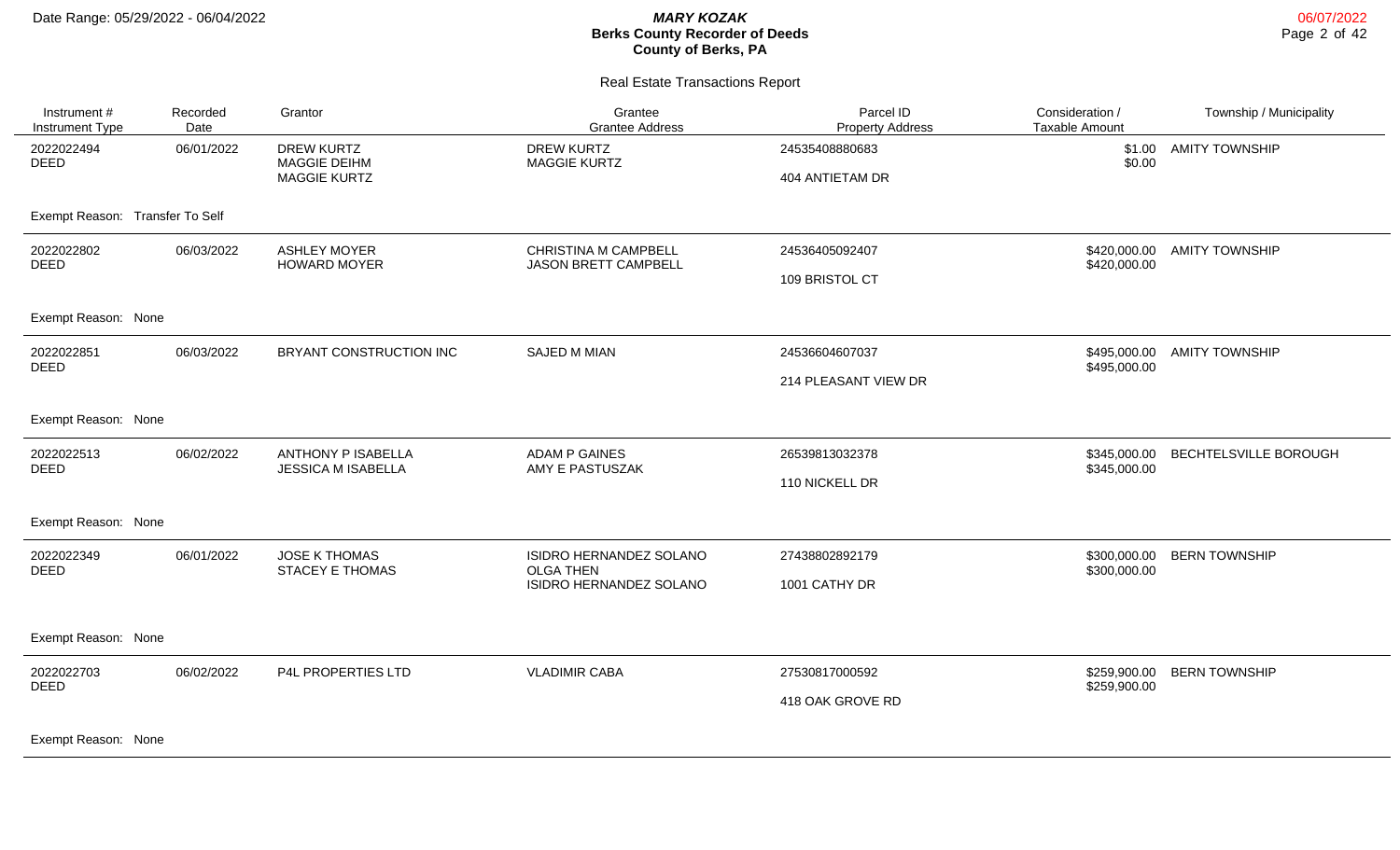Real Estate Transactions Report

| Instrument #<br><b>Instrument Type</b>           | Recorded<br>Date | Grantor                                                 | Grantee<br><b>Grantee Address</b>     | Parcel ID<br><b>Property Address</b>     | Consideration /<br><b>Taxable Amount</b> | Township / Municipality  |
|--------------------------------------------------|------------------|---------------------------------------------------------|---------------------------------------|------------------------------------------|------------------------------------------|--------------------------|
| 2022022875<br><b>DEED</b>                        | 06/03/2022       | LESTER G RIEDEL JR<br><b>LINDA M RIEDEL</b>             | KATELYNN ROSE ALLEN                   | 27448003043155                           | \$275,000.00<br>\$0.00                   | <b>BERN TOWNSHIP</b>     |
|                                                  |                  |                                                         |                                       | <b>1121 MILL RD</b>                      |                                          |                          |
| Exempt Reason: Conveyance Between Family Members |                  |                                                         |                                       |                                          |                                          |                          |
| 2022022865<br><b>DEED</b>                        | 06/03/2022       | <b>BETTY I HENNE</b>                                    | THEODORE RIVENBURG<br>ZAYLA RIVENBURG | 29445011558369                           | \$200,000.00<br>\$200,000.00             | <b>BERNVILLE BOROUGH</b> |
|                                                  |                  |                                                         |                                       | 410 STEVENS AV                           |                                          |                          |
| Exempt Reason: None                              |                  |                                                         |                                       |                                          |                                          |                          |
| 2022022177<br><b>DEED</b>                        | 05/31/2022       | BONNIE L DRESCHER ESTATE<br><b>BONITA L ROTH ESTATE</b> | DAVID LAMAR HOOVER                    | 30442200022019                           | \$141,000.00<br>\$141,000.00             | <b>BETHEL TOWNSHIP</b>   |
|                                                  |                  | <b>BONNIE L BARTO ESTATE</b>                            |                                       | 8810 OLD RTE 22                          |                                          |                          |
| Exempt Reason: None                              |                  |                                                         |                                       |                                          |                                          |                          |
| 2022022436                                       | 06/01/2022       | <b>DEBRA M WENGERT</b>                                  | NORMAN E WENGERT                      | 30441200958826                           | \$1.00                                   | <b>BETHEL TOWNSHIP</b>   |
|                                                  |                  |                                                         |                                       | 415 KLINE RD                             |                                          |                          |
| Exempt Reason: Conveyance Between Spouses        |                  |                                                         |                                       |                                          |                                          |                          |
| 2022022534<br><b>DEED</b>                        | 06/02/2022       | RANDY H BERGEY<br><b>CRYSTAL Y BERGEY</b>               | <b>TEJA SINGH</b>                     | 30440107670663<br>30440107672781         | \$253,000.00<br>\$253,000.00             | <b>BETHEL TOWNSHIP</b>   |
|                                                  |                  |                                                         |                                       | <b>LANCASTER AV</b><br>8413 LANCASTER AV |                                          |                          |
| Exempt Reason: None                              |                  |                                                         |                                       |                                          |                                          |                          |
| 2022022385                                       | 06/01/2022       | DUANE J BRADY JR                                        | JUNE MARIE SNELL                      | 31533412950049                           | \$182,000.00                             | <b>BIRDSBORO BOROUGH</b> |
|                                                  |                  |                                                         |                                       | 622 W 2ND ST                             |                                          |                          |
| <b>DEED</b><br><b>DEED</b>                       |                  | <b>DEBRA M KEENEY</b><br>RACHEL I BRADY                 | <b>DEBRA M WENGERT</b>                |                                          | \$0.00<br>\$182,000.00                   |                          |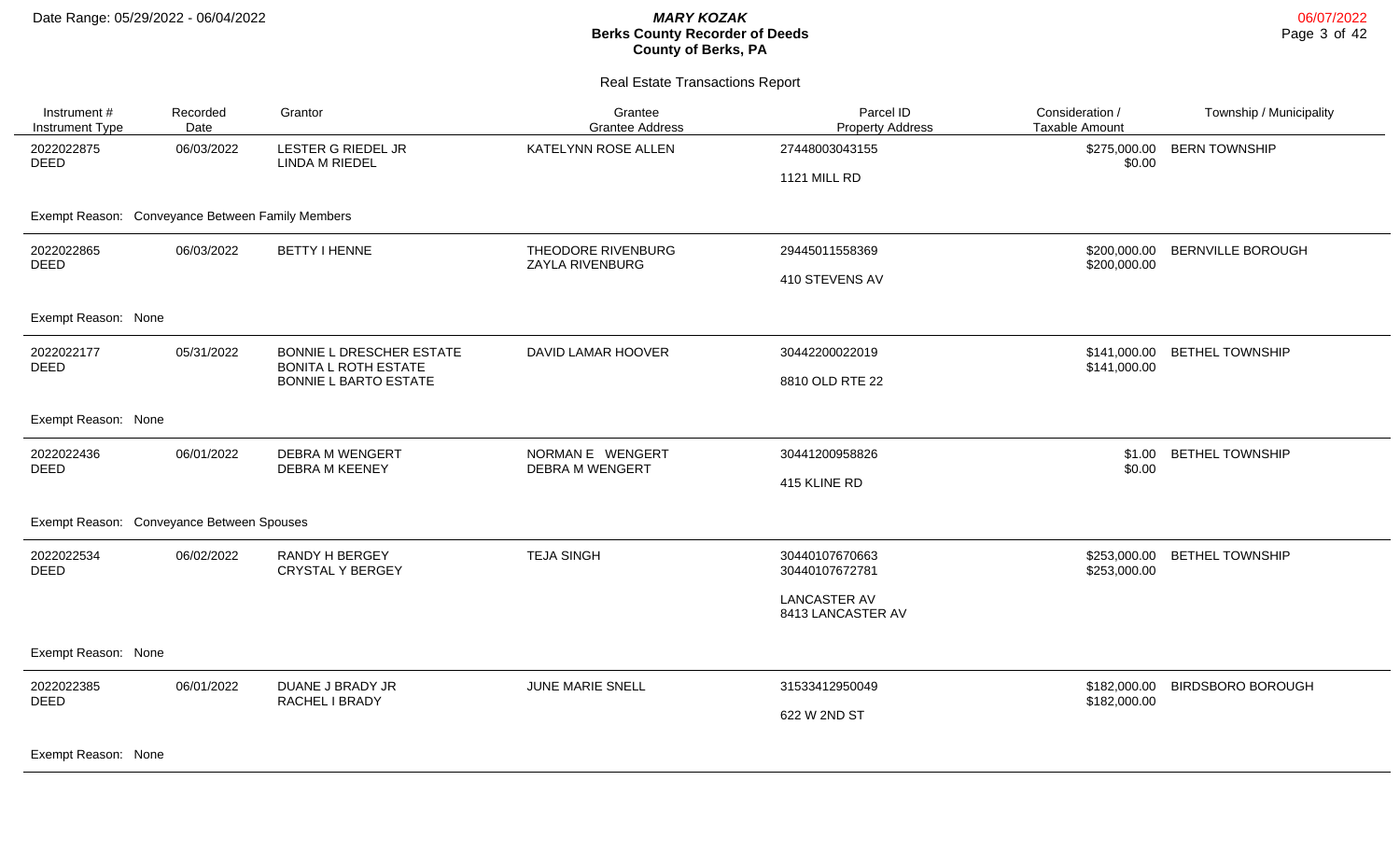| Instrument #<br><b>Instrument Type</b> | Recorded<br>Date | Grantor                                               | Grantee<br><b>Grantee Address</b>        | Parcel ID<br><b>Property Address</b> | Consideration /<br><b>Taxable Amount</b> | Township / Municipality  |
|----------------------------------------|------------------|-------------------------------------------------------|------------------------------------------|--------------------------------------|------------------------------------------|--------------------------|
| 2022022698<br><b>DEED</b>              | 06/02/2022       | JOHN E NICHOLS<br><b>CYNTHIA J NICHOLS</b>            | KAYLA BOGUSLAW                           | 31533416933261                       | \$335,000.00<br>\$335,000.00             | <b>BIRDSBORO BOROUGH</b> |
|                                        |                  |                                                       |                                          | 914 LIBERTY PL                       |                                          |                          |
| Exempt Reason: None                    |                  |                                                       |                                          |                                      |                                          |                          |
| 2022022639<br>DEED - TAX               | 06/02/2022       | <b>GREEN EAGLE ENTERPRISE LP</b>                      | <b>KEVIN KANN</b>                        | 31534413244652                       | \$38,100.00<br>\$100,800.00              | <b>BIRDSBORO BOROUGH</b> |
| <b>CLAIM</b>                           |                  |                                                       |                                          | 131 S MILL ST                        |                                          |                          |
| Exempt Reason: None                    |                  |                                                       |                                          |                                      |                                          |                          |
| 2022022646<br>DEED - TAX               | 06/02/2022       | <b>CHARLENE GRATER</b>                                | <b>KEVIN KANN</b>                        | 31534417115477                       | \$82,500.00<br>\$184,896.00              | <b>BIRDSBORO BOROUGH</b> |
| <b>CLAIM</b>                           |                  |                                                       |                                          | 242 BIRD ST                          |                                          |                          |
| Exempt Reason: None                    |                  |                                                       |                                          |                                      |                                          |                          |
| 2022022457<br><b>DEED</b>              | 06/01/2022       | YOUNG TAE KIM<br>YOUNG TAE KIM                        | MICHAEL J BURNS<br><b>BRENDA E BURNS</b> | 33538607693925                       | \$337,600.00<br>\$337,600.00             | BOYERTOWN BOROUGH        |
|                                        |                  | <b>IM SOON KIM</b><br><b>IM SOON KIM</b>              |                                          | 141 WALKER DR                        |                                          |                          |
| Exempt Reason: None                    |                  |                                                       |                                          |                                      |                                          |                          |
| 2022022564<br><b>DEED</b>              | 06/02/2022       | <b>GREGG D PARKS</b><br><b>CYNTHIA A PARKS</b>        | <b>CHRISTOPHER PETITTI</b>               | 33539605095958                       | \$170,000.00<br>\$170,000.00             | BOYERTOWN BOROUGH        |
|                                        |                  |                                                       |                                          | 500 E PHILADELPHIA AV                |                                          |                          |
| Exempt Reason: None                    |                  |                                                       |                                          |                                      |                                          |                          |
| 2022022593<br><b>DEED</b>              | 06/02/2022       | <b>BRANDON BIRMINGHAM</b><br><b>BRENNA BIRMINGHAM</b> | <b>BRANDON BIRMINGHAM</b>                | 33538607695809                       | \$1.00<br>\$0.00                         | BOYERTOWN BOROUGH        |
|                                        |                  | <b>BRENNA FILSON</b>                                  | <b>BRENNA BIRMINGHAM</b>                 | 391 S READING AV                     |                                          |                          |
| Exempt Reason: Transfer To Self        |                  |                                                       |                                          |                                      |                                          |                          |
| 2022022657                             | 06/02/2022       | <b>BRENDA K MILLER</b>                                | MILLER RE LLC                            | 33538720817168                       | \$1.00                                   | BOYERTOWN BOROUGH        |
| <b>DEED</b>                            |                  |                                                       | 22 S READING AV                          | \$284,544.00                         |                                          |                          |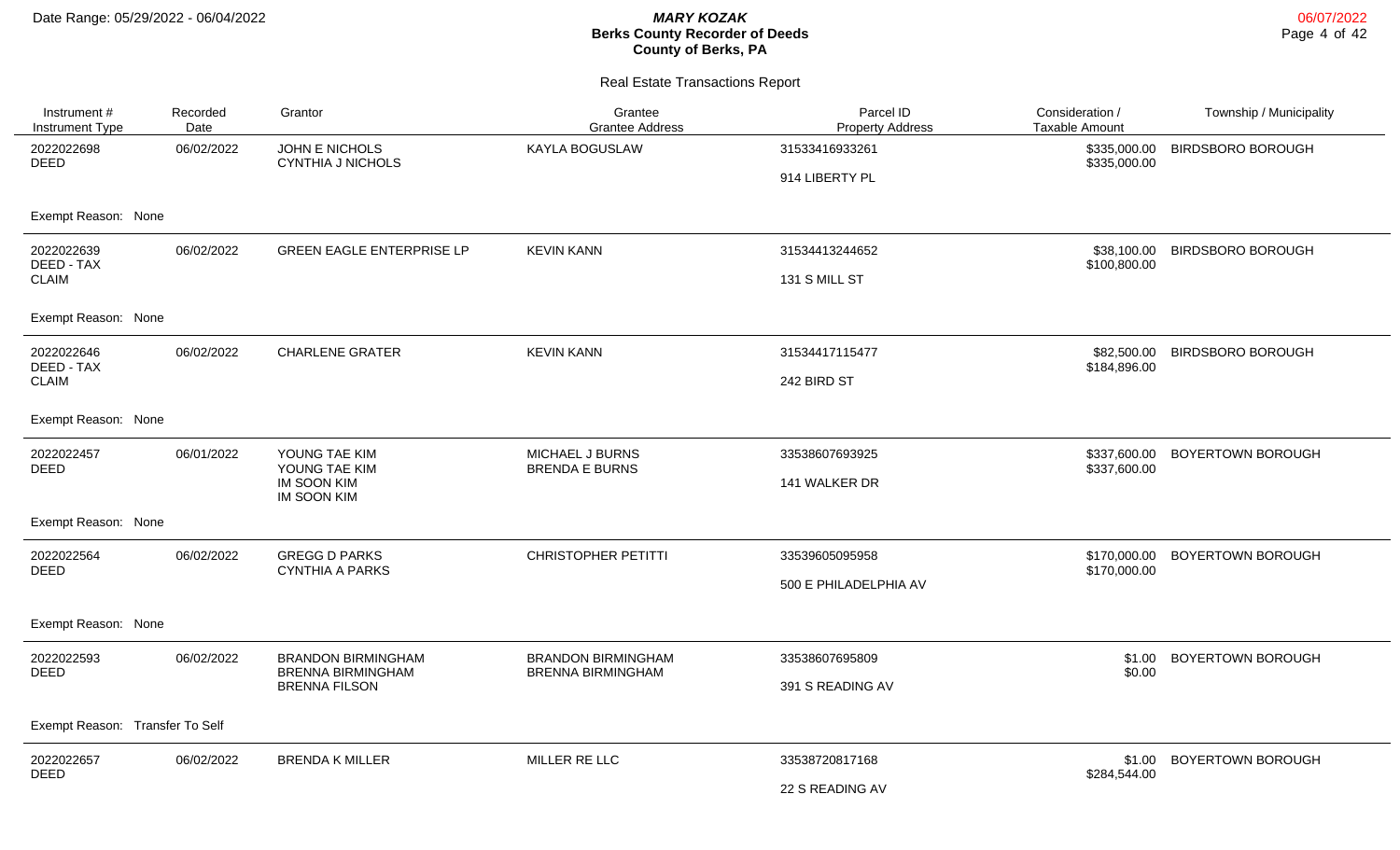Real Estate Transactions Report

| Instrument#<br><b>Instrument Type</b>          | Recorded<br>Date | Grantor                                                                                                 | Grantee<br><b>Grantee Address</b>                | Parcel ID<br><b>Property Address</b>                                   | Consideration /<br><b>Taxable Amount</b> | Township / Municipality   |
|------------------------------------------------|------------------|---------------------------------------------------------------------------------------------------------|--------------------------------------------------|------------------------------------------------------------------------|------------------------------------------|---------------------------|
| Exempt Reason: None                            |                  |                                                                                                         |                                                  |                                                                        |                                          |                           |
| 2022022701<br><b>DEED</b>                      | 06/02/2022       | DANIEL T WHITE                                                                                          | AMANDA REGETTA<br><b>MARK REGETTA</b>            | 34439313135308<br>1181 ALLEGHENYVILLE RD                               | \$250,000.00<br>\$250,000.00             | <b>BRECKNOCK TOWNSHIP</b> |
| Exempt Reason: None                            |                  |                                                                                                         |                                                  |                                                                        |                                          |                           |
| 2022022424<br><b>DEED</b>                      | 06/01/2022       | KATI ELLEN HALL                                                                                         | <b>CHARLES H HUNSDORFER</b><br>DAWN L HUNSDORFER | 35533103127825<br>1440 RED HILL RD                                     | \$339,000.00<br>\$339,000.00             | CAERNARVON TOWNSHIP       |
| Exempt Reason: None                            |                  |                                                                                                         |                                                  |                                                                        |                                          |                           |
| 2022022431<br><b>DEED</b>                      | 06/01/2022       | <b>BARRY L SPATZ</b><br>CAROL A SPATZ<br>ARLENE A SPATZ ESTATE                                          | JONATHAN R ELLIOTT<br><b>CHRISTINA ELLIOTT</b>   | 37448214447977<br>37448210457161<br><b>MAPLE ST</b><br>104 CEDAR ALLEY | \$0.00<br>\$0.00                         | CENTERPORT BOROUGH        |
| Exempt Reason: Corrective or Confirmatory Deed |                  |                                                                                                         |                                                  |                                                                        |                                          |                           |
| 2022022232<br><b>DEED</b>                      | 05/31/2022       | <b>ESTHER M LEVAN</b><br><b>EDWARD E BENTZEL</b>                                                        | <b>ESTHER M LEVAN</b>                            | 36447300605880<br>TILDEN RD                                            | \$10.00<br>\$0.00                        | <b>CENTRE TOWNSHIP</b>    |
| Exempt Reason: Conveyance Between Spouses      |                  |                                                                                                         |                                                  |                                                                        |                                          |                           |
| 2022022354<br><b>DEED</b>                      | 06/01/2022       | LUIS E CABRERA ACEVCDO<br>LUIS E CABRERA ACEVEDO<br>JENICE IZQUIERDO                                    | <b>CLARENCE N SHIRK</b>                          | 36449201170187<br>740 SHOEY RD                                         | \$315,000.00<br>\$315,000.00             | <b>CENTRE TOWNSHIP</b>    |
| Exempt Reason: None                            |                  |                                                                                                         |                                                  |                                                                        |                                          |                           |
| 2022022641<br><b>DEED</b>                      | 06/02/2022       | <b>DIONISIOS KOTSAKIS</b><br><b>MARIA KOTSAKIS</b><br><b>CONSTANTINE D KOTSAKIS</b><br>ASPASIA KOTSAKIS | ADAM BRIAN RABENOLD<br>KIRSTIN LYNN RABENOLD     | 36447204814608<br>1671 TROLLEY RD                                      | \$99,900.00<br>\$99,900.00               | <b>CENTRE TOWNSHIP</b>    |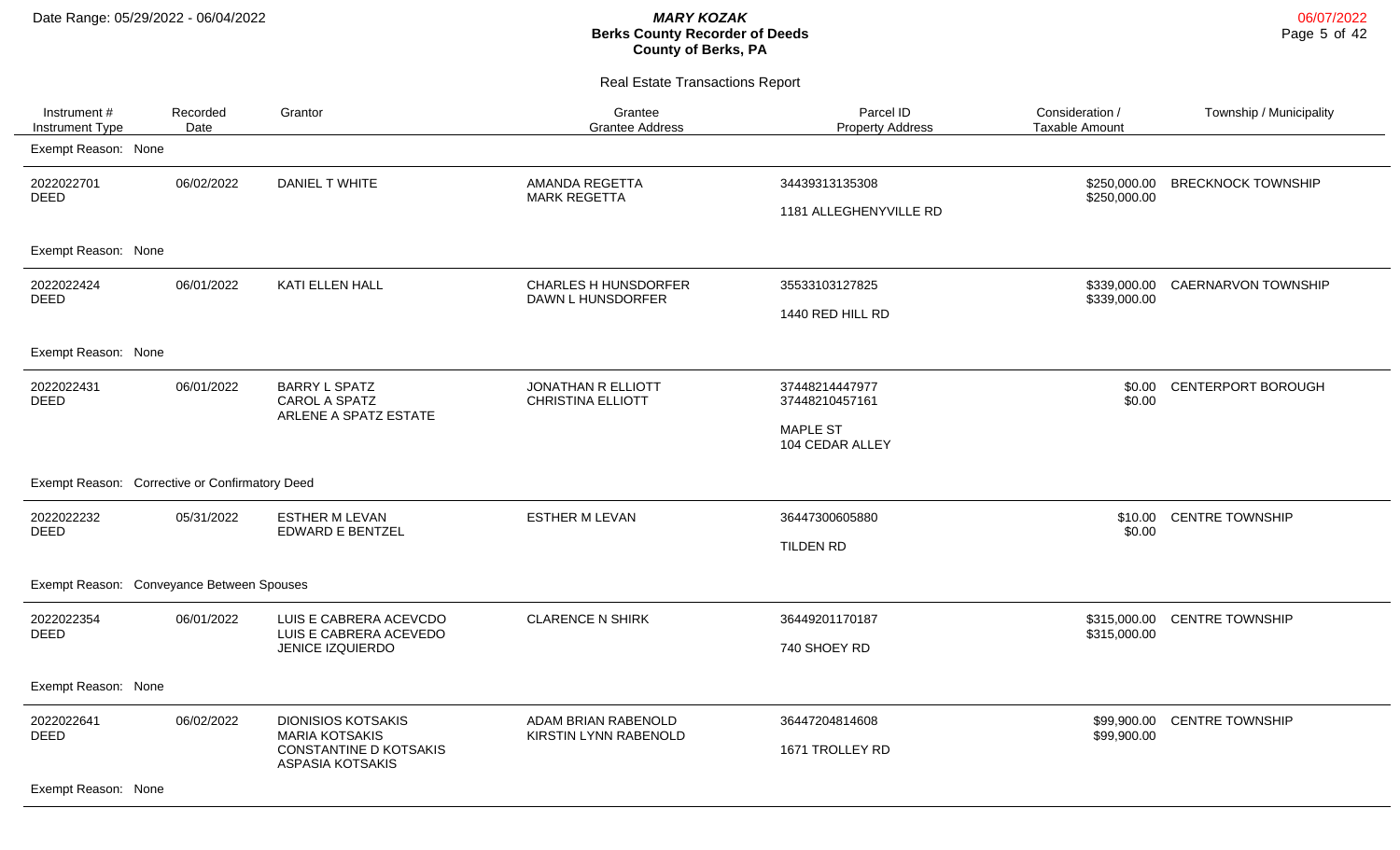| Instrument #<br>Instrument Type | Recorded<br>Date | Grantor                       | Grantee<br><b>Grantee Address</b>                           | Parcel ID<br><b>Property Address</b> | Consideration /<br>Taxable Amount | Township / Municipality |
|---------------------------------|------------------|-------------------------------|-------------------------------------------------------------|--------------------------------------|-----------------------------------|-------------------------|
| 2022022098<br><b>DEED</b>       | 05/31/2022       | <b>CAROL ANN WIERZBICKI</b>   | <b>CAROL ANN WIERZBICKI</b>                                 | 19530723391425<br>837 LEHIGH ST      | \$0.00<br>\$0.00                  | <b>CITY OF READING</b>  |
| Exempt Reason: Transfer To Self |                  |                               |                                                             |                                      |                                   |                         |
| 2022022127<br><b>DEED</b>       | 05/31/2022       | <b>ZOBIEDA BRITO</b>          | RAMIROS CLEANING LLC                                        | 12531753034986<br>644 N 10TH ST      | \$55,000.00<br>\$55,000.00        | <b>CITY OF READING</b>  |
| Exempt Reason: None             |                  |                               |                                                             |                                      |                                   |                         |
| 2022022128<br>DEED              | 05/31/2022       | DIAZ APARTMENTS LLC           | MARTIR B RODRIGUEZ GOMEZ<br><b>MARTIR B RODRIGUEZ GOMEZ</b> | 12531753043269<br>713 MOSS ST        | \$110,000.00<br>\$110,000.00      | <b>CITY OF READING</b>  |
| Exempt Reason: None             |                  |                               |                                                             |                                      |                                   |                         |
| 2022022131<br><b>DEED</b>       | 05/31/2022       | <b>VIKRANT KAPOOR</b>         | <b>VIKRANT KAPOOR</b>                                       | 04530627799912<br>17 S 5TH ST        | \$1.00<br>\$0.00                  | <b>CITY OF READING</b>  |
| Exempt Reason: Transfer To Self |                  |                               |                                                             |                                      |                                   |                         |
| 2022022134<br><b>DEED</b>       | 05/31/2022       | <b>GUSTAVO D SANTIESTEBAN</b> | 701 BINGAMAN STREET LLC                                     | 02530636980502<br>701 BINGAMAN ST    | \$100,000.00<br>\$100,000.00      | <b>CITY OF READING</b>  |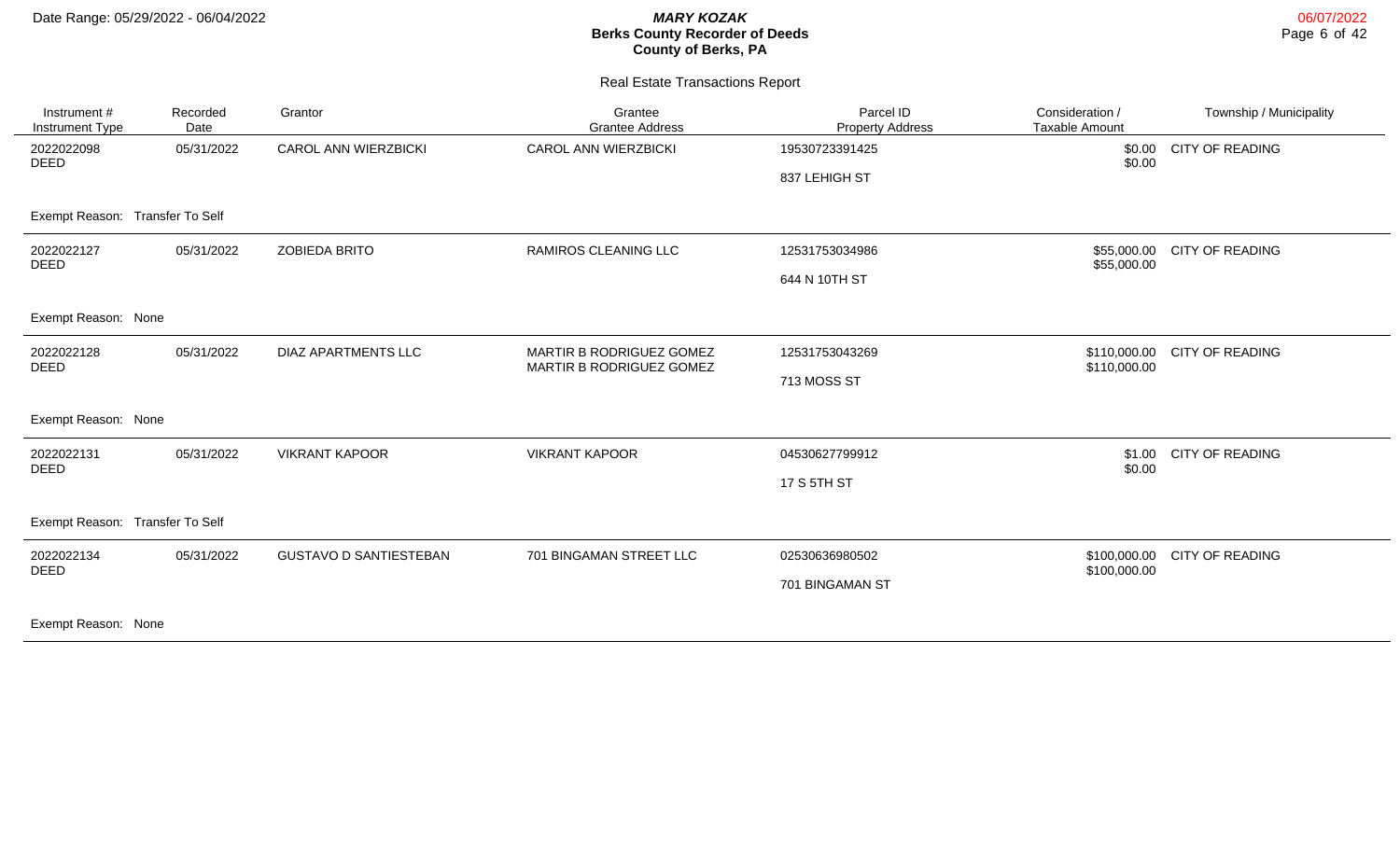| Instrument #<br>Instrument Type | Recorded<br>Date | Grantor                                                                                   | Grantee<br><b>Grantee Address</b>                                                        | Parcel ID<br><b>Property Address</b>                                                                                                                        | Consideration /<br><b>Taxable Amount</b> | Township / Municipality |
|---------------------------------|------------------|-------------------------------------------------------------------------------------------|------------------------------------------------------------------------------------------|-------------------------------------------------------------------------------------------------------------------------------------------------------------|------------------------------------------|-------------------------|
| 2022022200<br>DEED              | 05/31/2022       | <b>CHRIS L CRONRATH</b>                                                                   | NANCY RIVERA-TORRES<br>JOSE O DELACRUZ                                                   | 07530775821441<br>07530775821461<br>07530775821481<br>07530775821491<br>07530775822421<br>07530775822411<br>07530775822305<br>07530775823314                | \$45,000.00<br>\$45,000.00               | <b>CITY OF READING</b>  |
|                                 |                  |                                                                                           |                                                                                          | 530 BUTTONWOOD ST<br>532 BUTTONWOOD ST<br>534 BUTTONWOOD ST<br>536 BUTTONWOOD ST<br>540 BUTTONWOOD ST<br>538 BUTTONWOOD ST<br>341 CHURCH ST<br>340 N 6TH ST |                                          |                         |
| Exempt Reason: None             |                  |                                                                                           |                                                                                          |                                                                                                                                                             |                                          |                         |
| 2022022228<br><b>DEED</b>       | 05/31/2022       | TJ HOLDINGS LLC                                                                           | <b>AGRON DEMIROVIC</b>                                                                   | 10531630177614<br>523 S 12TH ST                                                                                                                             | \$30,556.00<br>\$0.00                    | CITY OF READING         |
| Exempt Reason: Other            |                  |                                                                                           |                                                                                          |                                                                                                                                                             |                                          |                         |
| 2022022251<br><b>DEED</b>       | 05/31/2022       | PROPERTYNET LLC                                                                           | BB HOMES ONE LLC                                                                         | 06530774623308<br>355 N 2ND ST                                                                                                                              | \$110,000.00<br>\$110,000.00             | <b>CITY OF READING</b>  |
| Exempt Reason: None             |                  |                                                                                           |                                                                                          |                                                                                                                                                             |                                          |                         |
| 2022022266<br><b>DEED</b>       | 05/31/2022       | <b>HAMSON MENDEZ</b><br>HAMSON MENDEZ-MATEO<br>HAMSON MENDEZ MATEO<br>HAMSON MENDEZ MATEO | FLORIMAR DECENA MAHONEZ<br>FLORIMAR DECENA MAHONEZ                                       | 02531629084204<br>949 MUHLENBERG ST                                                                                                                         | \$100,000.00<br>\$100,000.00             | CITY OF READING         |
| Exempt Reason: None             |                  |                                                                                           |                                                                                          |                                                                                                                                                             |                                          |                         |
| 2022022271<br><b>DEED</b>       | 05/31/2022       | CARMELO BONET JR<br><b>IVONNE BONET</b>                                                   | <b>EMELIN MATOS HERNANDEZ</b><br><b>EMELIN MATOS HERNANDEZ</b><br>EMELIN MATOS-HERNANDEZ | 15530757545178<br>111 W OLEY ST                                                                                                                             | \$1.00<br>\$77,568.00                    | <b>CITY OF READING</b>  |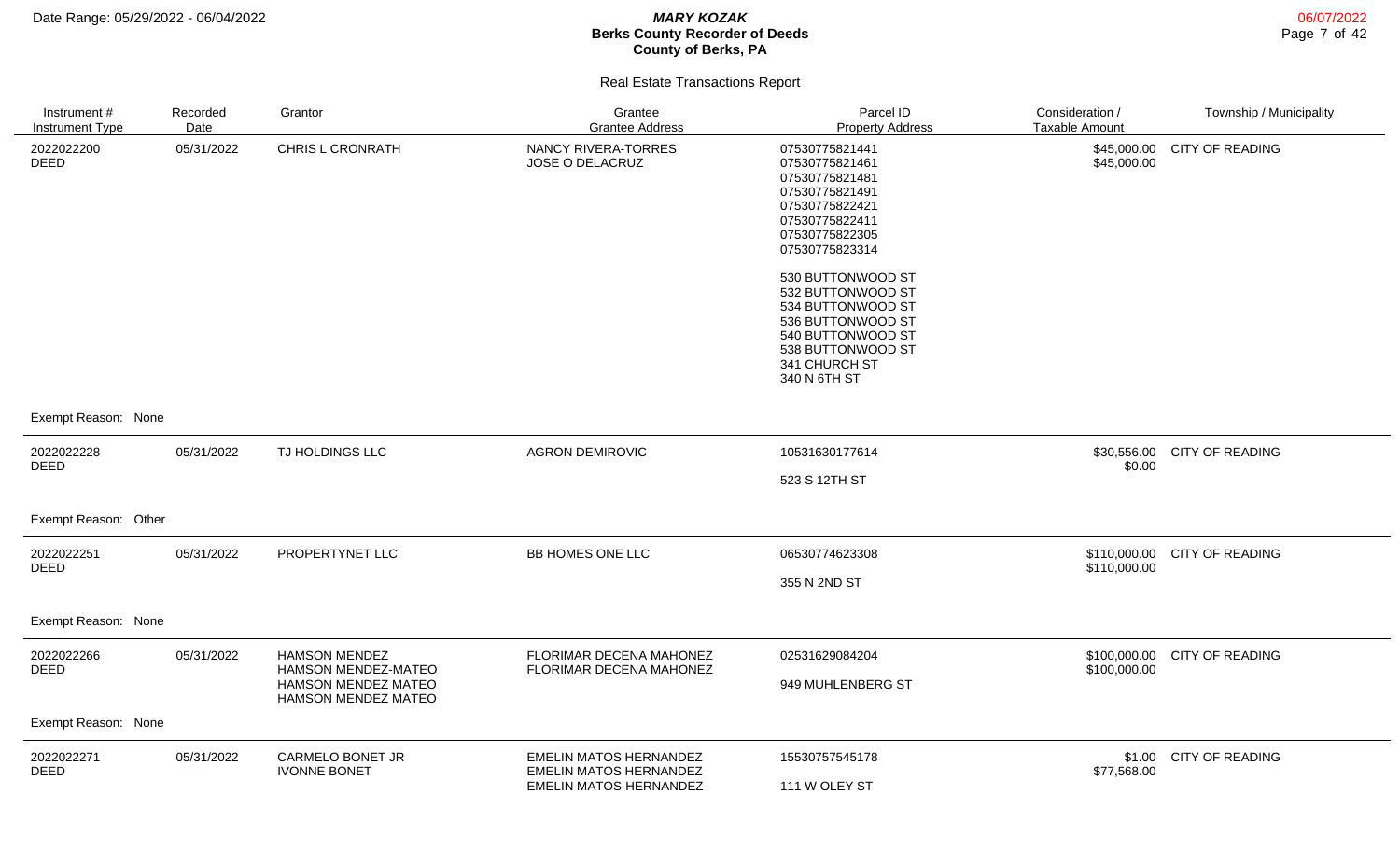Real Estate Transactions Report

| Instrument #<br>Instrument Type         | Recorded<br>Date                             | Grantor                                       | Grantee<br><b>Grantee Address</b>          | Parcel ID<br><b>Property Address</b> | Consideration /<br>Taxable Amount | Township / Municipality     |
|-----------------------------------------|----------------------------------------------|-----------------------------------------------|--------------------------------------------|--------------------------------------|-----------------------------------|-----------------------------|
| Exempt Reason: None                     |                                              |                                               |                                            |                                      |                                   |                             |
| 2022022290<br><b>DEED</b>               | 05/31/2022                                   | CAROL ANN NOWAKOWSKI                          | <b>KELLY L SPAYD</b>                       | 17531730178850                       | \$98,000.00                       | \$98,000.00 CITY OF READING |
|                                         |                                              |                                               |                                            | 1220 PIKE ST                         |                                   |                             |
| Exempt Reason: None                     |                                              |                                               |                                            |                                      |                                   |                             |
| 2022022297<br><b>DEED</b>               | 05/31/2022                                   | RICHARD TALBERT                               | 143 MANAGEMENT LLC                         | 07530774713560                       | \$30,000.00                       | \$30,000.00 CITY OF READING |
|                                         |                                              |                                               |                                            | 207 N 4TH ST                         |                                   |                             |
| Exempt Reason: None                     |                                              |                                               |                                            |                                      |                                   |                             |
| 2022022302<br>05/31/2022<br><b>DEED</b> | MARCELO EDUARDO CALLI<br>SONIA NOEMI ORDONEZ | <b>ANTONIO MIGUEL</b>                         | 02531629084089                             | \$30,000.00                          | \$30,000.00 CITY OF READING       |                             |
|                                         |                                              |                                               | 408 S 10TH ST                              |                                      |                                   |                             |
| Exempt Reason: None                     |                                              |                                               |                                            |                                      |                                   |                             |
| 2022022311<br><b>DEED</b>               | 05/31/2022                                   | PA FLIPBROS LLC                               | ARIEL MARTINEZ METZ<br>ARIEL MARTINEZ METZ | 17531730187637                       | \$125,000.00<br>\$125,000.00      | <b>CITY OF READING</b>      |
|                                         |                                              |                                               |                                            | 1515 N 12TH ST                       |                                   |                             |
| Exempt Reason: None                     |                                              |                                               |                                            |                                      |                                   |                             |
| 2022022315<br>DEED                      | 05/31/2022                                   | <b>KYLE M BOWERS</b><br><b>KRISTEN BOWERS</b> | PA FLIPBROS LLC                            | 17531730178559                       | \$65,000.00<br>\$65,000.00        | <b>CITY OF READING</b>      |
|                                         |                                              |                                               |                                            | 1326 BIRCH ST                        |                                   |                             |
| Exempt Reason: None                     |                                              |                                               |                                            |                                      |                                   |                             |
| 2022022335<br>DEED                      | 06/01/2022                                   | LECHELL PROPERTIES LLC                        | EDEN HAIR STYLE LLC                        | 13531738263279                       | \$183,000.00<br>\$183,000.00      | <b>CITY OF READING</b>      |
|                                         |                                              |                                               |                                            | 1100 HAMPDEN BL                      |                                   |                             |
|                                         |                                              |                                               |                                            |                                      |                                   |                             |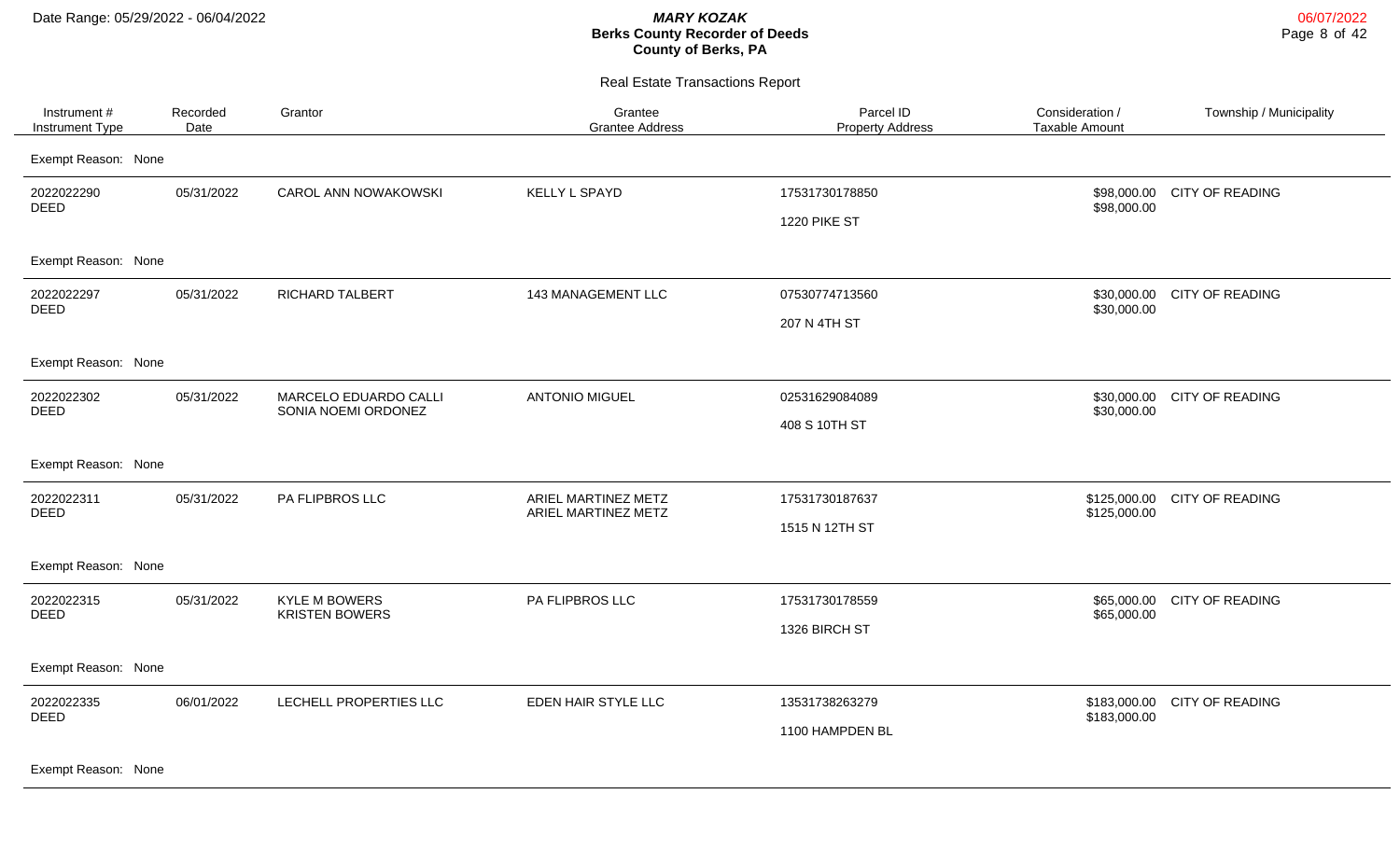| Instrument #<br>Instrument Type           | Recorded<br>Date                                  | Grantor                                                                                            | Grantee<br><b>Grantee Address</b> | Parcel ID<br><b>Property Address</b> | Consideration /<br><b>Taxable Amount</b> | Township / Municipality |
|-------------------------------------------|---------------------------------------------------|----------------------------------------------------------------------------------------------------|-----------------------------------|--------------------------------------|------------------------------------------|-------------------------|
| 2022022370<br><b>DEED</b>                 | 06/01/2022                                        | PAULA MERI OBLITAS MACHUCA<br>PAULA MERI OBLITAS MACHUCA                                           | ANNA MERCED                       | 11531762132477                       | \$110,000.00<br>\$110,000.00             | <b>CITY OF READING</b>  |
|                                           |                                                   |                                                                                                    |                                   | 1114 GREENWICH ST                    |                                          |                         |
| Exempt Reason: None                       |                                                   |                                                                                                    |                                   |                                      |                                          |                         |
| 06/01/2022<br>2022022375<br><b>DEED</b>   | <b>GRAHOM PROPERTIES LLC</b>                      | <b>EMNS INC</b>                                                                                    | 12531753047872                    | \$25,000.00<br>\$25,000.00           | <b>CITY OF READING</b>                   |                         |
|                                           |                                                   |                                                                                                    | 818 MULBERRY ST                   |                                      |                                          |                         |
| Exempt Reason: None                       |                                                   |                                                                                                    |                                   |                                      |                                          |                         |
| 2022022379<br><b>DEED</b>                 | 06/01/2022<br><b>JOHN R WORAM</b><br>JILL W WORAM | <b>LYDIA VICTOR</b>                                                                                | 16531632481305                    | \$94,900.00                          | \$94,900.00 CITY OF READING              |                         |
|                                           |                                                   |                                                                                                    |                                   | 1626 FORREST ST                      |                                          |                         |
| Exempt Reason: None                       |                                                   |                                                                                                    |                                   |                                      |                                          |                         |
| 2022022412<br><b>DEED</b>                 | 06/01/2022                                        | JACQUELINE JULBE<br>JACQUELINE JULBA<br>EFRAIN SERPA ROSA<br>EFRAIN SERPA ROSA<br>JACQUELINE JULBE | 19530729172739                    | \$0.00                               | \$1.00 CITY OF READING                   |                         |
|                                           |                                                   |                                                                                                    |                                   | 1446 LUZERNE ST                      |                                          |                         |
| Exempt Reason: Conveyance Between Spouses |                                                   |                                                                                                    |                                   |                                      |                                          |                         |
| 2022022415<br><b>DEED</b>                 | 06/01/2022                                        | JOSEPH S GODZIEJEWSKI ESTATE                                                                       | PA FLIPBROS LLC                   | 13531738261604                       | \$90,000.00<br>\$90,000.00               | <b>CITY OF READING</b>  |
|                                           |                                                   |                                                                                                    |                                   | 1136 N 13TH ST                       |                                          |                         |
| Exempt Reason: None                       |                                                   |                                                                                                    |                                   |                                      |                                          |                         |
| 2022022417<br>06/01/2022<br><b>DEED</b>   |                                                   | ABLE HOLDINGS LLC                                                                                  | JORMARIE SANCHEZ-RIVERA           | 11531762123913                       | \$95,000.00<br>\$95,000.00               | <b>CITY OF READING</b>  |
|                                           |                                                   |                                                                                                    |                                   | 1120 GREEN ST                        |                                          |                         |
| Exempt Reason: None                       |                                                   |                                                                                                    |                                   |                                      |                                          |                         |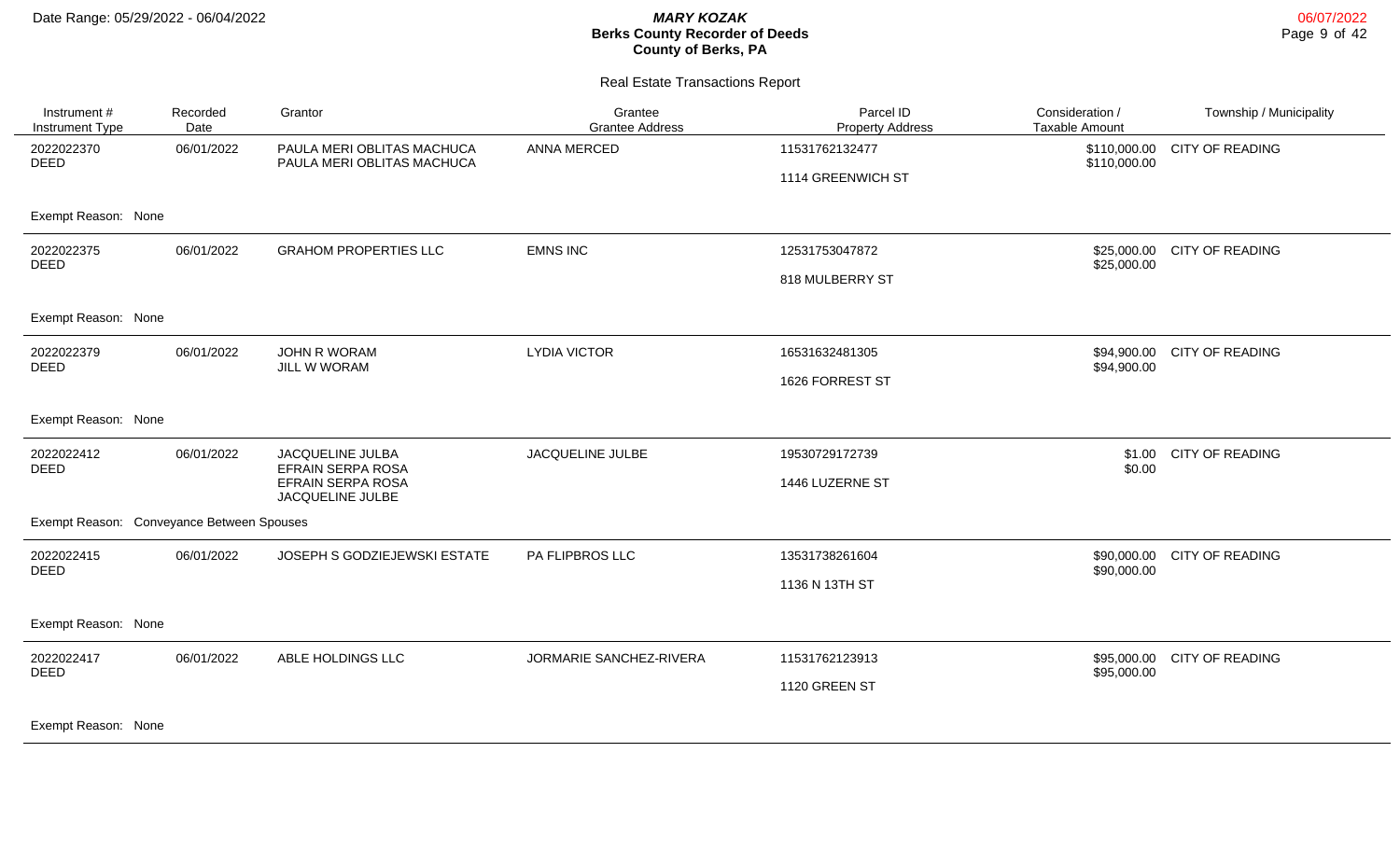06/07/2022 Page 10 of 42

#### Real Estate Transactions Report

| Instrument #<br>Instrument Type                    | Recorded<br>Date | Grantor                                              | Grantee<br><b>Grantee Address</b>                                                                                                                                                                                                                 | Parcel ID<br><b>Property Address</b>  | Consideration /<br><b>Taxable Amount</b> | Township / Municipality |
|----------------------------------------------------|------------------|------------------------------------------------------|---------------------------------------------------------------------------------------------------------------------------------------------------------------------------------------------------------------------------------------------------|---------------------------------------|------------------------------------------|-------------------------|
| 2022022472<br><b>DEED</b>                          | 06/01/2022       | EMMANUEL MERCADO-ORTIZ                               | MIGUEL CASTRO GOMEZ<br>NURFELINA ALTAGRACIA MARTINEZ<br><b>REYES</b><br><b>MAXIMO DEL BOIS</b><br>MIGUEL CASTRO GOMEZ<br>NURFELINA ALTAGRACIA MARTINEZ<br><b>REYES</b><br><b>MAXIMO DEL BOIS</b><br>NURFELINA ALTAGRACIA MARTINEZ<br><b>REYES</b> | 13531746159595<br>937 BIRCH ST        | \$137,000.00<br>\$137,000.00             | CITY OF READING         |
| Exempt Reason: None                                |                  |                                                      |                                                                                                                                                                                                                                                   |                                       |                                          |                         |
| 2022022499<br><b>DEED</b>                          | 06/01/2022       | YOLANDA REYES                                        | <b>CRYSTAL M DIAZ</b>                                                                                                                                                                                                                             | 13531745057467<br>928 MULBERRY ST     | \$99,000.00<br>\$0.00                    | <b>CITY OF READING</b>  |
| Exempt Reason: Conveyance Between Parent and Child |                  |                                                      |                                                                                                                                                                                                                                                   |                                       |                                          |                         |
| 2022022527<br><b>DEED</b>                          | 06/02/2022       | LUCAS CRAIG HARKCOM                                  | <b>MATTHEW SAMSON</b><br><b>KAREN WONG</b>                                                                                                                                                                                                        | 18530639363583<br>744 SUMMIT CHASE DR | \$170,000.00<br>\$170,000.00             | <b>CITY OF READING</b>  |
| Exempt Reason: None                                |                  |                                                      |                                                                                                                                                                                                                                                   |                                       |                                          |                         |
| 2022022532<br><b>DEED</b>                          | 06/02/2022       | <b>CMJK PROPERTIES LLC</b><br>C M J K PROPERTIES LLC | <b>SERGIO GARCIA CID</b><br><b>SERGIO GARCIA CID</b>                                                                                                                                                                                              | 09531718215830<br>265 LINDEN ST       | \$115,000.00<br>\$115,000.00             | <b>CITY OF READING</b>  |
| Exempt Reason: None                                |                  |                                                      |                                                                                                                                                                                                                                                   |                                       |                                          |                         |
| 2022022535<br><b>DEED</b>                          | 06/02/2022       | <b>BDF ENTERPRISES LLC</b>                           | LUIS A TORRES ORTIZ<br>LUIS A TORRES-ORTIZ<br>LUIS A TORRES ORTIZ                                                                                                                                                                                 | 17531721097053<br>1019 UNION ST       | \$175,000.00<br>\$175,000.00             | <b>CITY OF READING</b>  |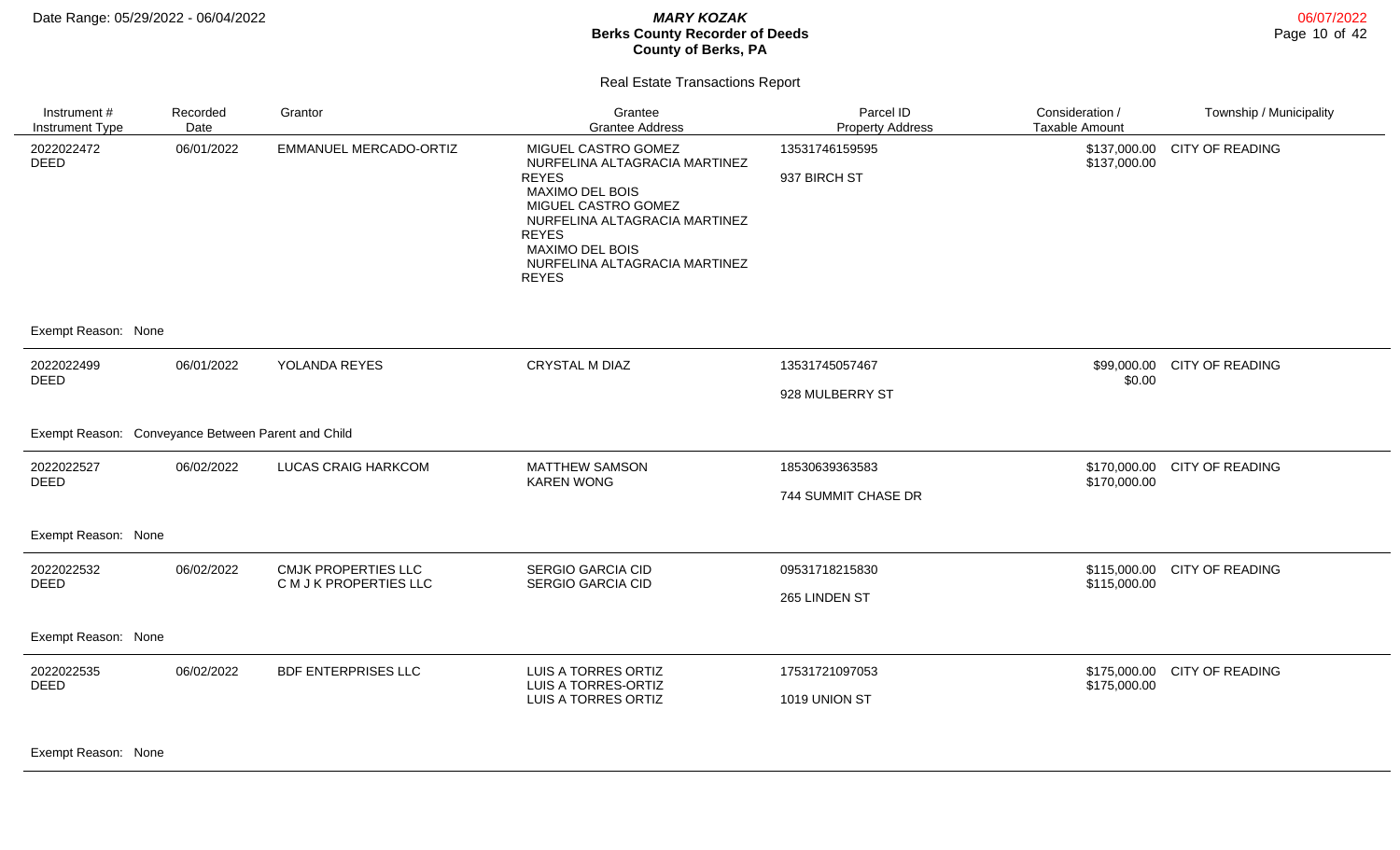#### Real Estate Transactions Report

| Instrument #<br>Instrument Type           | Recorded<br>Date | Grantor                                                                                   | Grantee<br><b>Grantee Address</b>                                     | Parcel ID<br><b>Property Address</b>                           | Consideration /<br><b>Taxable Amount</b> | Township / Municipality |
|-------------------------------------------|------------------|-------------------------------------------------------------------------------------------|-----------------------------------------------------------------------|----------------------------------------------------------------|------------------------------------------|-------------------------|
| 2022022537<br><b>DEED</b>                 | 06/02/2022       | EDWIN SANTANA JR                                                                          | VALENTINA DE SIMONE<br>VALENTINA DE SIMONE                            | 10531638174435<br>549 WUNDER ST                                | \$72,000.00<br>\$72,000.00               | <b>CITY OF READING</b>  |
| Exempt Reason: None                       |                  |                                                                                           |                                                                       |                                                                |                                          |                         |
| 2022022539<br><b>DEED</b>                 | 06/02/2022       | <b>MARIA BARCO</b><br><b>JOSE FANA</b>                                                    | YAHAIRA Y CABRERA<br>ANGELITA CORDERO ARIAS<br>ANGELITA CORDERO ARIAS | 17530816924784<br>2238 NORTHMONT BL                            | \$165,000.00<br>\$165,000.00             | <b>CITY OF READING</b>  |
| Exempt Reason: None                       |                  |                                                                                           |                                                                       |                                                                |                                          |                         |
| 2022022545<br>DEED                        | 06/02/2022       | <b>CRISTIAN SOTO</b><br>FELICITA REYES-SOTO<br>FELICITA REYES SOTO<br>FELICITA REYES SOTO | FELICITA REYES-SOTO                                                   | 14530726696783<br>1728 N 3RD ST                                | \$1.00<br>\$0.00                         | <b>CITY OF READING</b>  |
| Exempt Reason: Conveyance Between Spouses |                  |                                                                                           |                                                                       |                                                                |                                          |                         |
| 2022022566<br><b>DEED</b>                 | 06/02/2022       | MIGUEL A ECHEVARRIA-RODRIGUEZ                                                             | ANTONIO CONTRERAS-MARMOL                                              | 18530664329550<br>944 LANCASTER AV                             | \$168,000.00<br>\$168,000.00             | <b>CITY OF READING</b>  |
| Exempt Reason: None                       |                  |                                                                                           |                                                                       |                                                                |                                          |                         |
| 2022022575<br><b>DEED</b>                 | 06/02/2022       | AMERICAN NATIONAL RED CROSS                                                               | OPPORTUNITY BEHAVIORAL HEALTH<br><b>INC</b>                           | 14530758742207<br>701 CENTRE AV                                | \$475,000.00<br>\$475,000.00             | <b>CITY OF READING</b>  |
| Exempt Reason: None                       |                  |                                                                                           |                                                                       |                                                                |                                          |                         |
| 2022022624<br><b>DEED</b>                 | 06/02/2022       | DAVID FRANK TEZAK ESTATE<br>DAVID F TEZAK ESTATE                                          | <b>JOHN STEEDMAN</b>                                                  | 18530658644296<br>18530658645229<br>425 PARK AV<br>421 PARK AV | \$250,000.00<br>\$250,000.00             | <b>CITY OF READING</b>  |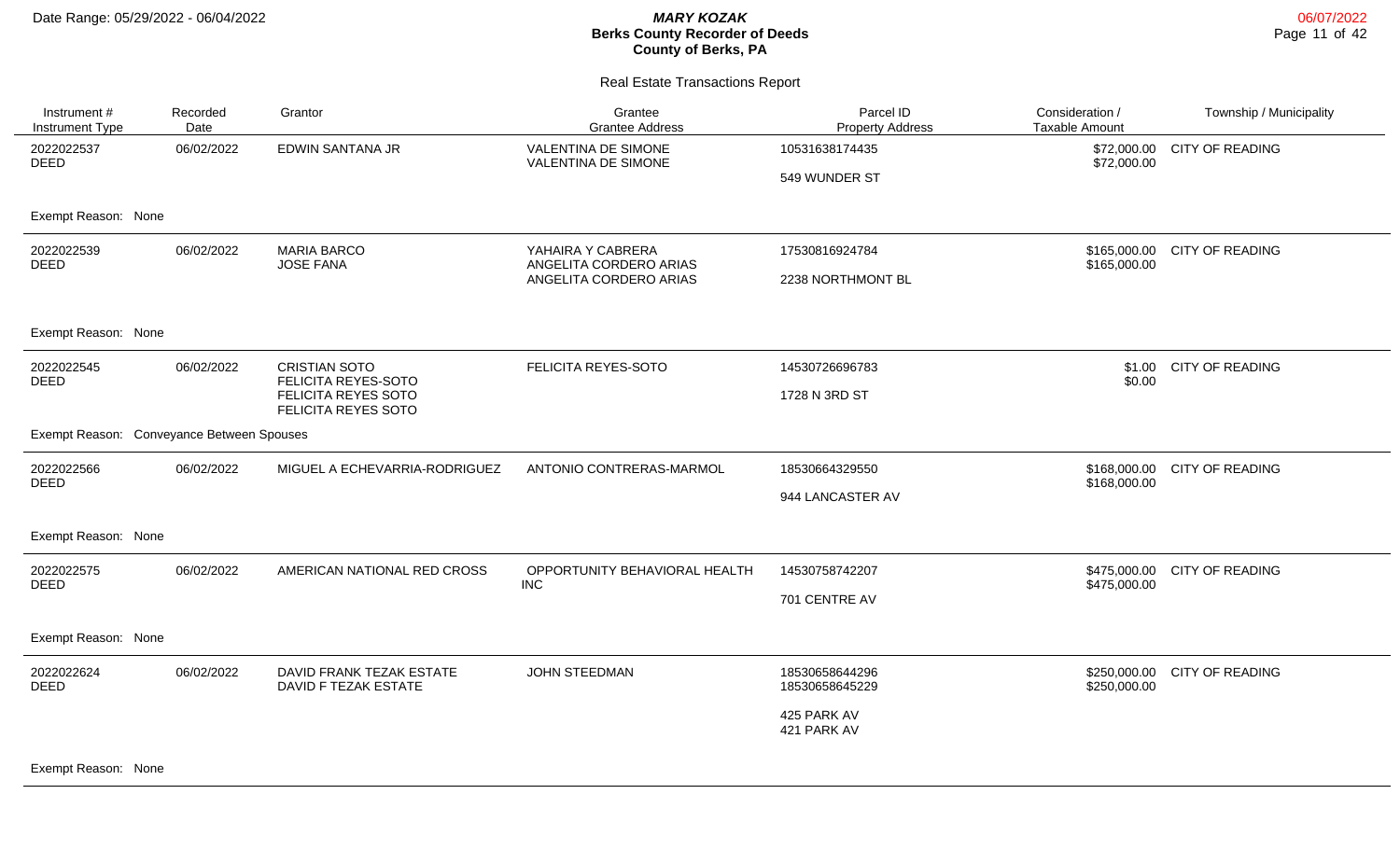| Instrument#<br>Instrument Type                   | Recorded<br>Date                   | Grantor                                                                                                       | Grantee<br><b>Grantee Address</b>                                                                      | Parcel ID<br><b>Property Address</b> | Consideration /<br>Taxable Amount | Township / Municipality |
|--------------------------------------------------|------------------------------------|---------------------------------------------------------------------------------------------------------------|--------------------------------------------------------------------------------------------------------|--------------------------------------|-----------------------------------|-------------------------|
| 2022022645<br><b>DEED</b>                        | 06/02/2022                         | WILLIAM H WOOLWORTH III ESTATE                                                                                | BARBETT INDUSTRIES INC                                                                                 | 09530776915561                       | \$40,000.00<br>\$40,000.00        | <b>CITY OF READING</b>  |
|                                                  |                                    |                                                                                                               |                                                                                                        | 213 N 8TH ST                         |                                   |                         |
| Exempt Reason: None                              |                                    |                                                                                                               |                                                                                                        |                                      |                                   |                         |
| 2022022660<br>06/02/2022<br><b>DEED</b>          | AZURE COSSABOON<br>DEREK COSSABOON | <b>CALVIN EDWARDS</b><br>MARGARET ANNE EDWARDS                                                                | 15530813129797                                                                                         | \$220,000.00<br>\$220,000.00         | <b>CITY OF READING</b>            |                         |
|                                                  |                                    | <b>AZURE ANSARI</b>                                                                                           |                                                                                                        | 222 LOWRIE ST                        |                                   |                         |
| Exempt Reason: None                              |                                    |                                                                                                               |                                                                                                        |                                      |                                   |                         |
| 2022022668<br>06/02/2022<br><b>DEED</b>          | WILLIAM H WOOLWORTH III ESTATE     | <b>IZZY HOLDINGS LLC</b>                                                                                      | 08530784915263                                                                                         | \$100,000.00<br>\$100,000.00         | CITY OF READING                   |                         |
|                                                  |                                    |                                                                                                               | 143 N 8TH ST                                                                                           |                                      |                                   |                         |
| Exempt Reason: None                              |                                    |                                                                                                               |                                                                                                        |                                      |                                   |                         |
| 2022022684<br><b>DEED</b>                        | 06/02/2022                         | FEDERICO A CERNAS                                                                                             | <b>FRANCISCO CERNAS CHAVEZ</b><br>FRANCISCO CERNAS CHAVEZ                                              | 13531738163731                       | \$0.00<br>\$0.00                  | <b>CITY OF READING</b>  |
|                                                  |                                    |                                                                                                               | ADRIANA OLIVARES BERNAL<br>ADRIANA OLIVARES BERNAL<br>DANIEL CERNAS OLIVARES<br>DANIEL CERNAS OLIVARES | 1126 MARION ST                       |                                   |                         |
| Exempt Reason: Conveyance Between Family Members |                                    |                                                                                                               |                                                                                                        |                                      |                                   |                         |
| 2022022733<br><b>DEED</b>                        | 06/02/2022                         | <b>BLAKE PROPERTIES LLC</b>                                                                                   | <b>MUSA DRAGA</b>                                                                                      | 16531639278337                       | \$25,000.00<br>\$25,000.00        | <b>CITY OF READING</b>  |
|                                                  |                                    |                                                                                                               |                                                                                                        | 1427 FAIRVIEW ST                     |                                   |                         |
| Exempt Reason: None                              |                                    |                                                                                                               |                                                                                                        |                                      |                                   |                         |
| 2022022737<br><b>DEED</b>                        | 06/02/2022                         | MICHAEL B SCREPESI<br>ALICE MAY DROBNICK<br>ERIC N RODRIQUEZ<br>ALICE MAY SCREPESI<br><b>ERIC N RODRIGUEZ</b> | MICHAEL B SCREPESI<br>ERIC N RODRIQUEZ<br>ERIC N RODRIGUEZ                                             | 19530738264701                       | \$0.00<br>\$0.00                  | <b>CITY OF READING</b>  |
|                                                  |                                    |                                                                                                               |                                                                                                        | 1206 SCHUYLKILL AV                   |                                   |                         |
| Exempt Reason: Conveyance Between Spouses        |                                    |                                                                                                               |                                                                                                        |                                      |                                   |                         |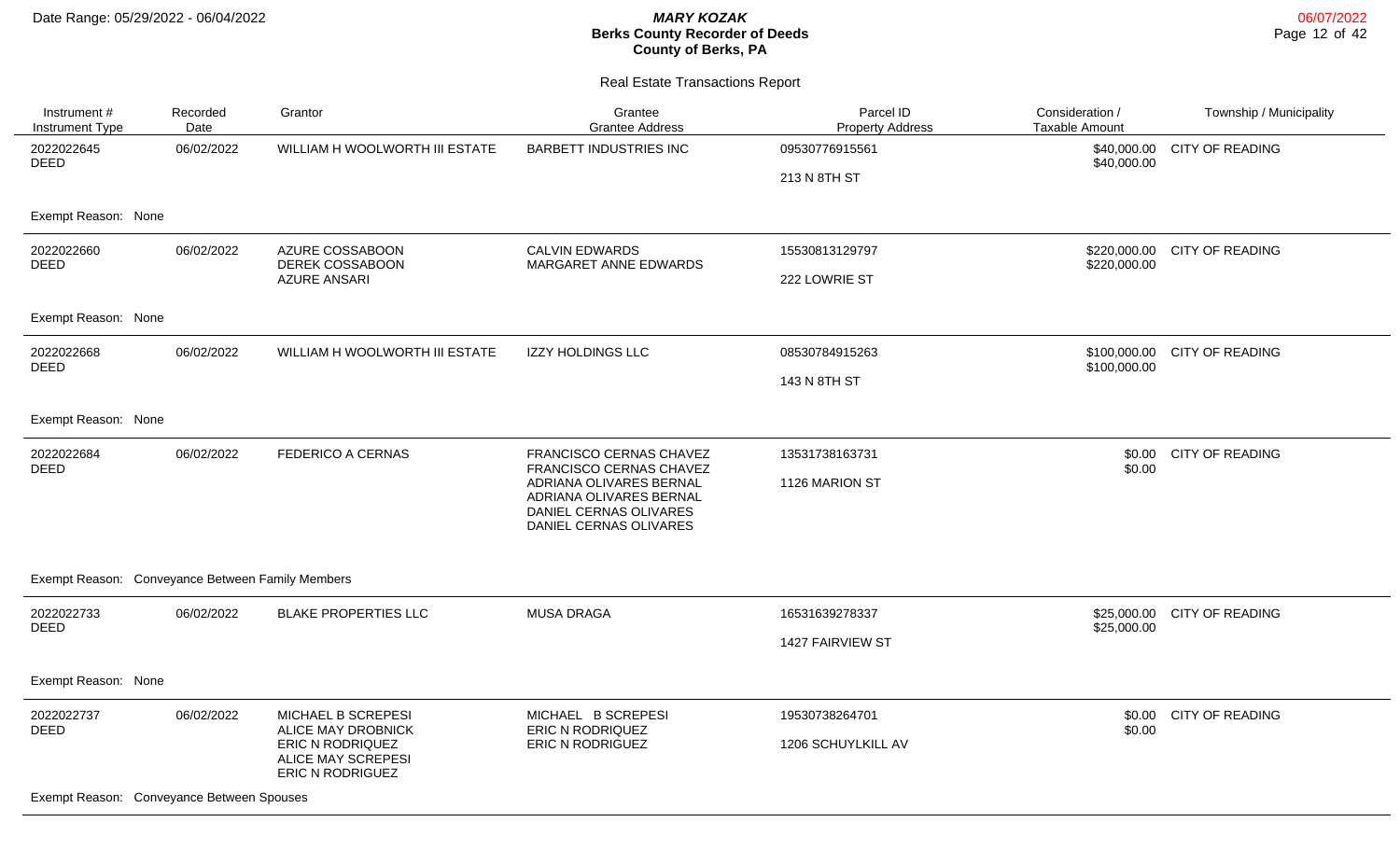| Instrument#<br>Instrument Type | Recorded<br>Date | Grantor                     | Grantee<br><b>Grantee Address</b>                      | Parcel ID<br><b>Property Address</b> | Consideration /<br><b>Taxable Amount</b> | Township / Municipality      |
|--------------------------------|------------------|-----------------------------|--------------------------------------------------------|--------------------------------------|------------------------------------------|------------------------------|
| 2022022769<br><b>DEED</b>      | 06/03/2022       | <b>CHRISTINE M WARTLUFT</b> | <b>GNM PROPERTIES LLC</b>                              | 09531769026047<br>317 N 10TH ST      | \$40,000.00                              | \$40,000.00 CITY OF READING  |
| Exempt Reason: None            |                  |                             |                                                        |                                      |                                          |                              |
| 2022022789<br><b>DEED</b>      | 06/03/2022       | MICHELLE L FERGUSON         | ABDUL KARIM MUSA                                       | 18530657534749<br>622 LANCASTER AV   | \$168,500.00                             | \$168,500.00 CITY OF READING |
| Exempt Reason: None            |                  |                             |                                                        |                                      |                                          |                              |
| 2022022793<br><b>DEED</b>      | 06/03/2022       | <b>FRANK GROMIS</b>         | <b>TAMMY KOHL</b><br><b>ISAEL IRIZARRY</b>             | 17531880402348<br>1830 HAMPDEN BL    | \$242,000.00                             | \$242,000.00 CITY OF READING |
| Exempt Reason: None            |                  |                             |                                                        |                                      |                                          |                              |
| 2022022815<br><b>DEED</b>      | 06/03/2022       | ELIZABETH LARA SANTOS       | ANDYSON NUNEZ                                          | 12531753140021<br>652 N 11TH ST      | \$150,000.00                             | \$150,000.00 CITY OF READING |
| Exempt Reason: None            |                  |                             |                                                        |                                      |                                          |                              |
| 2022022817<br><b>DEED</b>      | 06/03/2022       | JPF PROPERTY GROUP LLC      | MIGUELINA CORREA ALBARADO<br>MIGUELINA CORREA ALBARADO | 14530751757355<br>916 N 5TH ST       | \$165,000.00                             | \$165,000.00 CITY OF READING |
| Exempt Reason: None            |                  |                             |                                                        |                                      |                                          |                              |
| 2022022824<br><b>DEED</b>      | 06/03/2022       | <b>ALICIA HERNANDEZ</b>     | JULIO A PADILLA TAPIA<br>JULIO A PADILLA TAPIA         | 06530773521148<br>365 SCHUYLKILL AV  | \$90,000.00                              | \$90,000.00 CITY OF READING  |
| Exempt Reason: None            |                  |                             |                                                        |                                      |                                          |                              |
| 2022022833<br><b>DEED</b>      | 06/03/2022       | JOHN A GREBE JR             | <b>ERIND MLLOJA</b><br><b>KUJTIM MLLOJA</b>            | 15530757640311<br>727 PEAR ST        | \$150,000.00                             | \$150,000.00 CITY OF READING |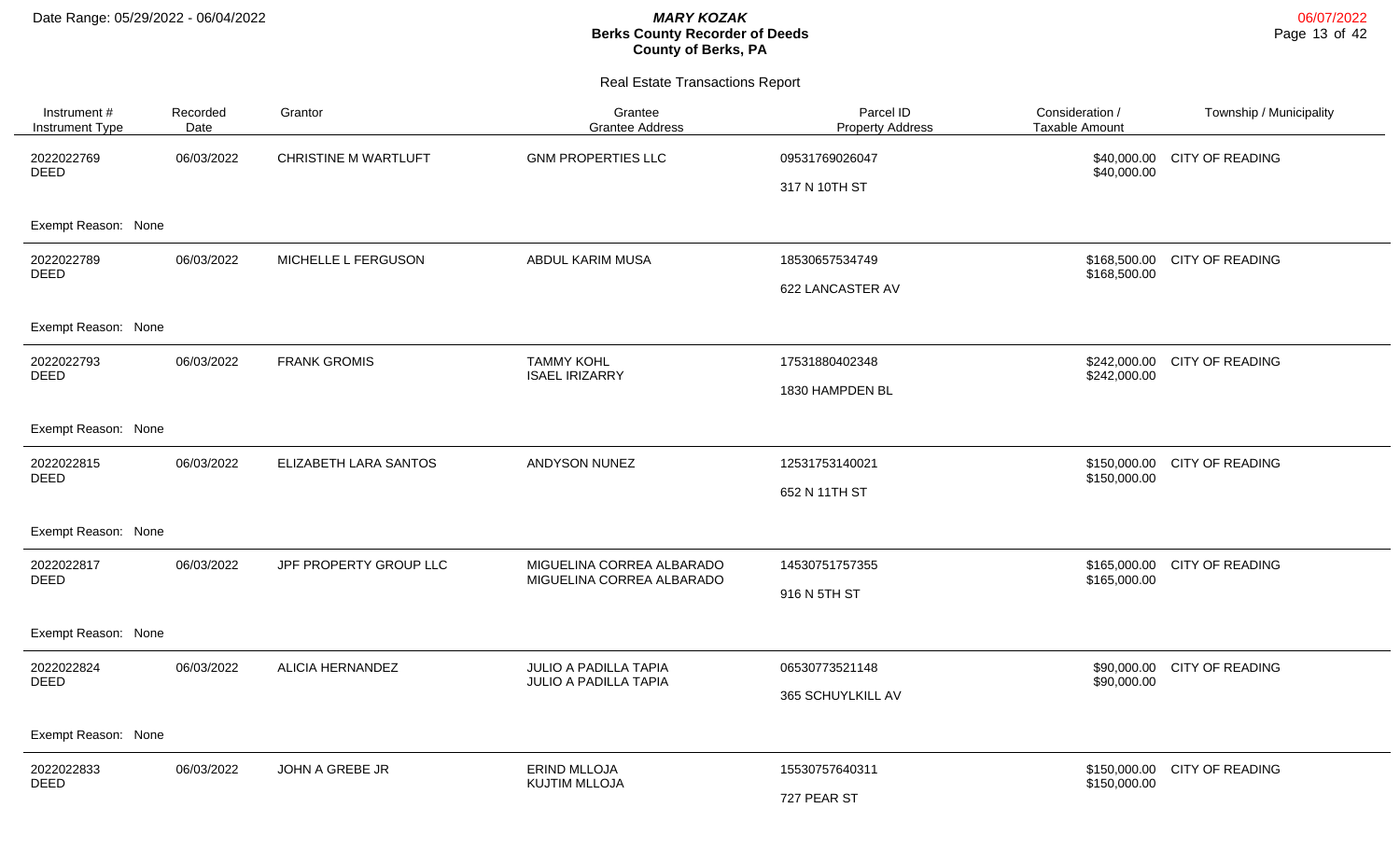| Instrument#<br><b>Instrument Type</b> | Recorded<br>Date | Grantor                                                                                                | Grantee<br><b>Grantee Address</b>                                                                                            | Parcel ID<br><b>Property Address</b>                             | Consideration /<br>Taxable Amount | Township / Municipality |
|---------------------------------------|------------------|--------------------------------------------------------------------------------------------------------|------------------------------------------------------------------------------------------------------------------------------|------------------------------------------------------------------|-----------------------------------|-------------------------|
| Exempt Reason: None                   |                  |                                                                                                        |                                                                                                                              |                                                                  |                                   |                         |
| 2022022878<br><b>DEED</b>             | 06/03/2022       | <b>ENRIQUE MINGUCHA-ROSALES</b><br><b>GLADYS MINGUCHA</b>                                              | COMMONWEALTH OF PENNSYLVANIA<br>DEPARTMENT OF TRANSPORTATION<br>COMMONWEALTH OF PENNSYLVANIA<br>DEPARTMENT OF TRANSPORTATION | 19439712967148<br>1402 MONROE ST                                 | \$1.00<br>\$0.00                  | <b>CITY OF READING</b>  |
|                                       |                  | Exempt Reason: Conveyance to Commonwealth of PA or Political Subdivisions                              |                                                                                                                              |                                                                  |                                   |                         |
| 2022022881<br><b>DEED</b>             | 06/03/2022       | LUIS ANGEL MARTINEZ                                                                                    | <b>MARIA RIVERA</b>                                                                                                          | 10531637077459001<br>536 A MAPLE ST                              | \$1,500.00<br>\$1,500.00          | <b>CITY OF READING</b>  |
| Exempt Reason: None                   |                  |                                                                                                        |                                                                                                                              |                                                                  |                                   |                         |
| 2022022897<br><b>DEED</b>             | 06/03/2022       | 314 PENN STREET LLC                                                                                    | <b>JOSUE MORALES</b><br><b>ISRAEL GONZALEZ</b><br><b>MARCUS GONZALEZ</b>                                                     | 05530782609017<br>05530626699914<br>315 CHERRY ST<br>314 PENN ST | \$200,000.00<br>\$200,000.00      | <b>CITY OF READING</b>  |
| Exempt Reason: None                   |                  |                                                                                                        |                                                                                                                              |                                                                  |                                   |                         |
| 2022022943<br><b>DEED</b>             | 06/03/2022       | FIX FLIP OR RENT LLC                                                                                   | ANTHONY ROMAN GUZMAN<br>LILLIAM E LUGO SANTIAGO                                                                              | 09531769014863<br>946 ELM ST                                     | \$47,000.00<br>\$47,000.00        | <b>CITY OF READING</b>  |
| Exempt Reason: None                   |                  |                                                                                                        |                                                                                                                              |                                                                  |                                   |                         |
| 2022022944<br><b>DEED</b>             | 06/03/2022       | <b>CARLOS MOISES DEJESUS-FUENTES</b><br>CARLOS MOISES DEJESUS FUENTES<br>CARLOS MOISES DEJESUS FUENTES | <b>JUAN SORIANO</b>                                                                                                          | 10531630172698<br>514 WUNDER ST                                  | \$65,000.00<br>\$65,000.00        | <b>CITY OF READING</b>  |
| Exempt Reason: None                   |                  |                                                                                                        |                                                                                                                              |                                                                  |                                   |                         |
| 2022022683<br><b>DEED - SHERIFF</b>   | 06/02/2022       | <b>KAREN J HAFER</b>                                                                                   | <b>OWELL LLC</b>                                                                                                             | 17530876910803<br>707 ALTON AV                                   | \$114,000.00<br>\$131,520.00      | <b>CITY OF READING</b>  |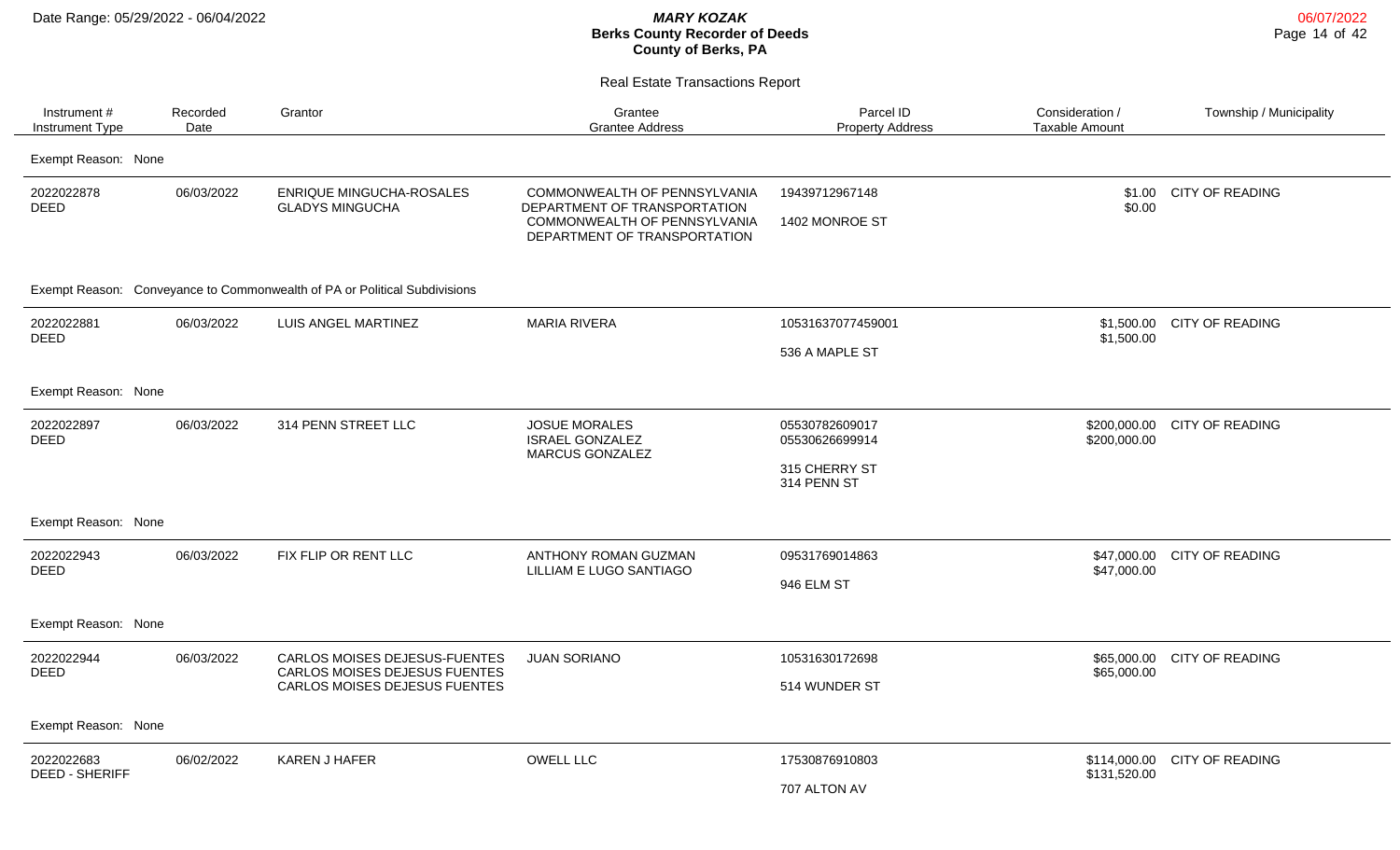| Instrument#<br>Instrument Type                                  | Recorded<br>Date | Grantor                                           | Grantee<br><b>Grantee Address</b> | Parcel ID<br><b>Property Address</b> | Consideration /<br><b>Taxable Amount</b> | Township / Municipality |
|-----------------------------------------------------------------|------------------|---------------------------------------------------|-----------------------------------|--------------------------------------|------------------------------------------|-------------------------|
| Exempt Reason: None                                             |                  |                                                   |                                   |                                      |                                          |                         |
| 2022022718<br>DEED - TAX<br><b>CLAIM</b>                        | 06/02/2022       | JOSE A AMARO SANCHEZ<br>JOSE A AMARO SANCHEZ      | <b>FRANKLIN STEINER</b>           | 02530635887304<br>315 MINOR ST       | \$1,000.00<br>\$192.00                   | <b>CITY OF READING</b>  |
| Exempt Reason: None                                             |                  |                                                   |                                   |                                      |                                          |                         |
| 2022022722<br>DEED - TAX<br><b>CLAIM</b>                        | 06/02/2022       | JOSE A AMARO SANCHEZ<br>JOSE A AMARO SANCHEZ      | <b>FRANKLIN STEINER</b>           | 02530635887305<br>313 MINOR ST       | \$1,000.00<br>\$192.00                   | <b>CITY OF READING</b>  |
| Exempt Reason: None                                             |                  |                                                   |                                   |                                      |                                          |                         |
| 2022022723<br>DEED - TAX<br><b>CLAIM</b>                        | 06/02/2022       | WILLIAM JOHN SAWYER<br>ANGELA SAWYER              | <b>AMOR NOURI</b>                 | 03531621091702<br>43 S 9TH ST        | \$2,000.00<br>\$14,784.00                | <b>CITY OF READING</b>  |
| Exempt Reason: None                                             |                  |                                                   |                                   |                                      |                                          |                         |
| 2022022728<br>DEED - TAX<br><b>CLAIM</b>                        | 06/02/2022       | THANH HUYNH                                       | <b>LAURA ZAPATA</b>               | 03531621093638<br>929 FRANKLIN ST    | \$1,000.00<br>\$9,600.00                 | <b>CITY OF READING</b>  |
| Exempt Reason: None                                             |                  |                                                   |                                   |                                      |                                          |                         |
| 2022022730<br>DEED - TAX<br><b>CLAIM</b>                        | 06/02/2022       | DAVID CRESPO                                      | <b>VITALIY VYSOTSKIY</b>          | 06530764427710<br>460 SCHUYLKILL AV  | \$8,000.00<br>\$84,480.00                | <b>CITY OF READING</b>  |
| Exempt Reason: None                                             |                  |                                                   |                                   |                                      |                                          |                         |
| 2022022732<br>DEED - TAX<br><b>CLAIM</b><br>Exempt Reason: None | 06/02/2022       | <b>JOHN A BURDULIS</b><br><b>CINDY E BURDULIS</b> | PROPERTY REPO LLC                 | 07530767726567<br>445 BUTTONWOOD ST  | \$10,000.00<br>\$45,696.00               | <b>CITY OF READING</b>  |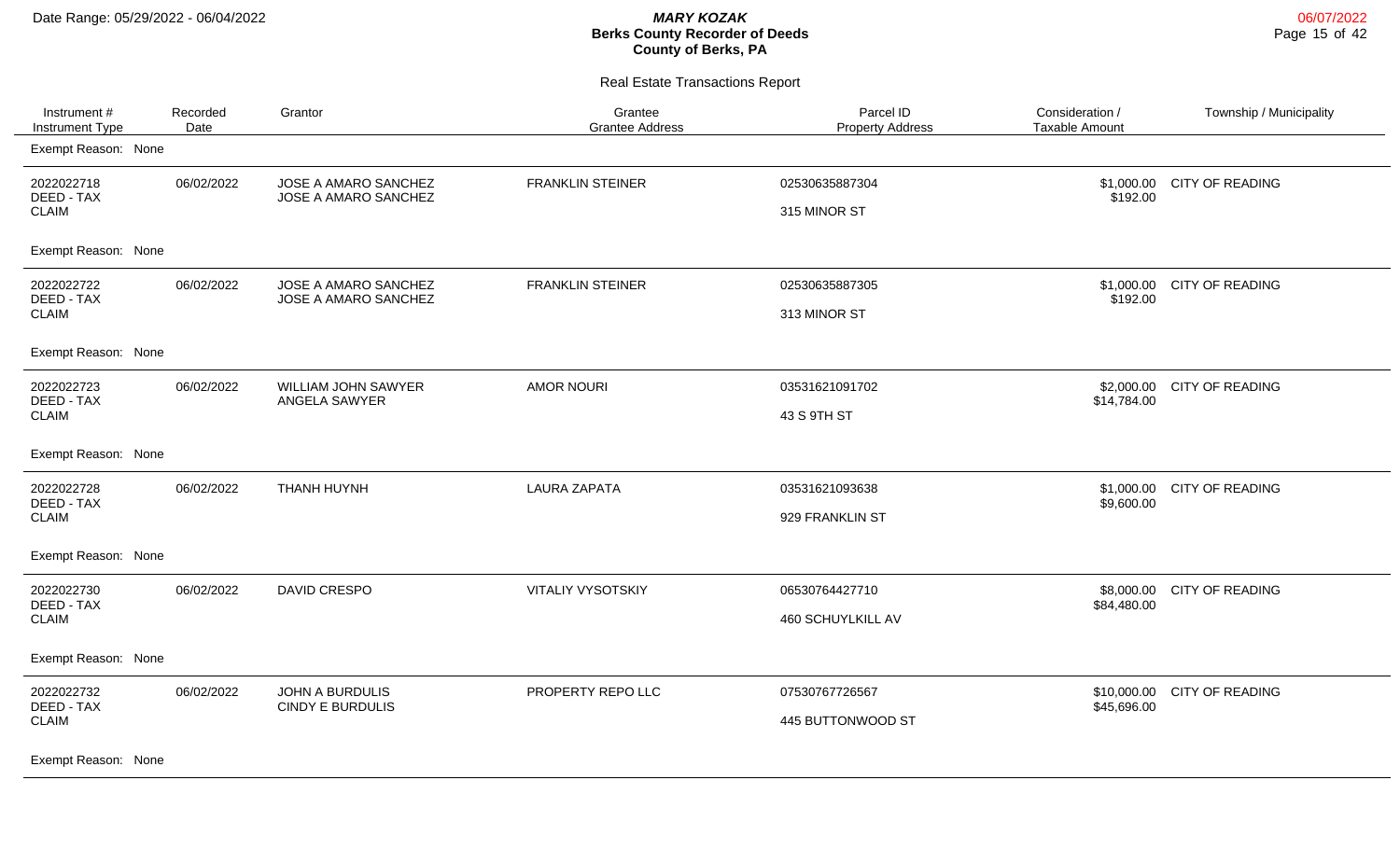$\overline{\phantom{0}}$ 

## **Berks County Recorder of Deeds County of Berks, PA**

| Instrument #<br>Instrument Type | Recorded<br>Date | Grantor                              | Grantee<br><b>Grantee Address</b> | Parcel ID<br><b>Property Address</b> | Consideration /<br><b>Taxable Amount</b> | Township / Municipality |
|---------------------------------|------------------|--------------------------------------|-----------------------------------|--------------------------------------|------------------------------------------|-------------------------|
| 2022022734<br>DEED - TAX        | 06/02/2022       | EDWARD R GLENDYE<br>SYLVIA G GLENDYE | <b>JERALD CAPELLAN</b>            | 08531777014179                       | \$9,000.00<br>\$55,104.00                | <b>CITY OF READING</b>  |
| <b>CLAIM</b>                    |                  |                                      |                                   | 140 N 10TH ST                        |                                          |                         |
| Exempt Reason: None             |                  |                                      |                                   |                                      |                                          |                         |
| 2022022736<br>DEED - TAX        | 06/02/2022       | LUZ ACEVEDO                          | <b>JERALD CAPELLAN</b>            | 09531770129410                       | \$12,500.00<br>\$71,232.00               | <b>CITY OF READING</b>  |
| <b>CLAIM</b>                    |                  |                                      |                                   | 1230 BUTTONWOOD ST                   |                                          |                         |
| Exempt Reason: None             |                  |                                      |                                   |                                      |                                          |                         |
| 2022022741<br>DEED - TAX        | 06/02/2022       | <b>ANGEL MATEO</b>                   | <b>GENESIS OCASIO</b>             | 11530768936196                       | \$5,000.00<br>\$40,896.00                | <b>CITY OF READING</b>  |
| <b>CLAIM</b>                    |                  |                                      |                                   | 512 CEDAR ST                         |                                          |                         |
| Exempt Reason: None             |                  |                                      |                                   |                                      |                                          |                         |
| 2022022750<br>DEED - TAX        | 06/03/2022       | <b>FELICIA DELP</b>                  | JERALD CAPELLAN                   | 12531754145479                       | \$6,000.00<br>\$69,696.00                | <b>CITY OF READING</b>  |
| <b>CLAIM</b>                    |                  |                                      |                                   | 750 N 12TH ST                        |                                          |                         |
| Exempt Reason: None             |                  |                                      |                                   |                                      |                                          |                         |
| 2022022754<br>DEED - TAX        | 06/03/2022       | HILL FUNDING LLC                     | <b>ENIK INC</b>                   | 13531737161697                       | \$22,300.00<br>\$82,752.00               | <b>CITY OF READING</b>  |
| <b>CLAIM</b>                    |                  |                                      |                                   | 1155 N 11TH ST                       |                                          |                         |
| Exempt Reason: None             |                  |                                      |                                   |                                      |                                          |                         |
| 2022022755<br>DEED - TAX        | 06/03/2022       | NIEZALIZ FRED MOLINA                 | <b>RICARDO KNIGHT</b>             | 13531745063164                       | \$8,000.00<br>\$68,352.00                | <b>CITY OF READING</b>  |
| <b>CLAIM</b>                    |                  |                                      |                                   | 1049 MOSS ST                         |                                          |                         |
| Exempt Reason: None             |                  |                                      |                                   |                                      |                                          |                         |
| 2022022776<br>DEED - TAX        | 06/03/2022       | C & A REALTY MANAGEMENT LLC          | <b>JERALD CAPELLAN</b>            | 13531746250729                       | \$8,000.00                               | <b>CITY OF READING</b>  |
| <b>CLAIM</b>                    |                  |                                      |                                   | 1245 SPRING ST                       | \$86,784.00                              |                         |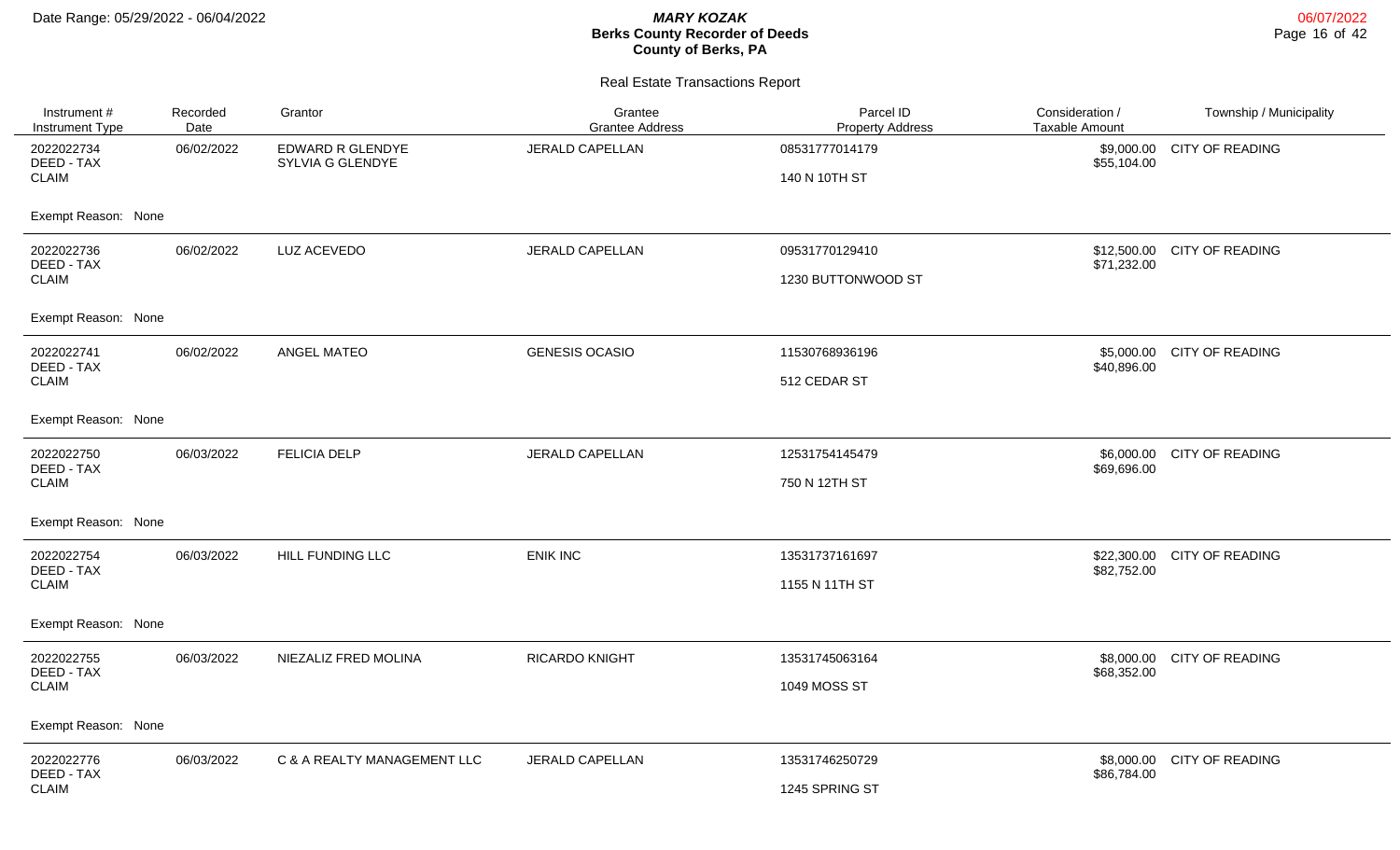| Instrument #<br><b>Instrument Type</b>                          | Recorded<br>Date | Grantor                                               | Grantee<br><b>Grantee Address</b>                            | Parcel ID<br><b>Property Address</b> | Consideration /<br><b>Taxable Amount</b> | Township / Municipality |
|-----------------------------------------------------------------|------------------|-------------------------------------------------------|--------------------------------------------------------------|--------------------------------------|------------------------------------------|-------------------------|
| Exempt Reason: None                                             |                  |                                                       |                                                              |                                      |                                          |                         |
| 2022022778<br>DEED - TAX<br><b>CLAIM</b>                        | 06/03/2022       | NASHI NUSHI LLC                                       | <b>TIMOTHY PROFIT</b>                                        | 14530726694808<br>1741 CENTRE AV     | \$45,400.00<br>\$82,176.00               | <b>CITY OF READING</b>  |
| Exempt Reason: None                                             |                  |                                                       |                                                              |                                      |                                          |                         |
| 2022022779<br>DEED - TAX<br><b>CLAIM</b>                        | 06/03/2022       | AUGUSTINE A PATTERSON SR<br>ROBIN Y SUMMERS-PATTERSON | PROPERTY REPO LLC                                            | 14530758743574<br>402 DOUGLASS ST    | \$17,000.00<br>\$133,824.00              | <b>CITY OF READING</b>  |
| Exempt Reason: None                                             |                  |                                                       |                                                              |                                      |                                          |                         |
| 2022022781<br>DEED - TAX<br><b>CLAIM</b>                        | 06/03/2022       | <b>EDWARD FREEMAN</b>                                 | MANUEL FELIPE BRAVO POSLIGUA<br>MANUEL FELIPE BRAVO POSLIGUA | 15530757548772<br>115 DOUGLASS ST    | \$9,000.00<br>\$103,872.00               | <b>CITY OF READING</b>  |
| Exempt Reason: None                                             |                  |                                                       |                                                              |                                      |                                          |                         |
| 2022022783<br>DEED - TAX<br><b>CLAIM</b>                        | 06/03/2022       | <b>GAIL L HAINES</b><br><b>EVA I HAINES</b>           | <b>TIMOTHY PROFIT</b>                                        | 15530819600173<br>145 BERN ST        | \$21,400.00<br>\$81,408.00               | <b>CITY OF READING</b>  |
| Exempt Reason: None                                             |                  |                                                       |                                                              |                                      |                                          |                         |
| 2022022788<br>DEED - TAX<br><b>CLAIM</b>                        | 06/03/2022       | <b>JOSEPH J REILLY</b><br><b>LISA ANN REILLY</b>      | PROPERTY REPO LLC                                            | 16531632470954<br>1622 MUHLENBERG ST | \$6,000.00<br>\$67,392.00                | <b>CITY OF READING</b>  |
| Exempt Reason: None                                             |                  |                                                       |                                                              |                                      |                                          |                         |
| 2022022792<br>DEED - TAX<br><b>CLAIM</b><br>Exempt Reason: None | 06/03/2022       | PATRICK FOX                                           | <b>ENIK INC</b>                                              | 17531729083762<br>1543 MOSS ST       | \$24,000.00<br>\$70,080.00               | <b>CITY OF READING</b>  |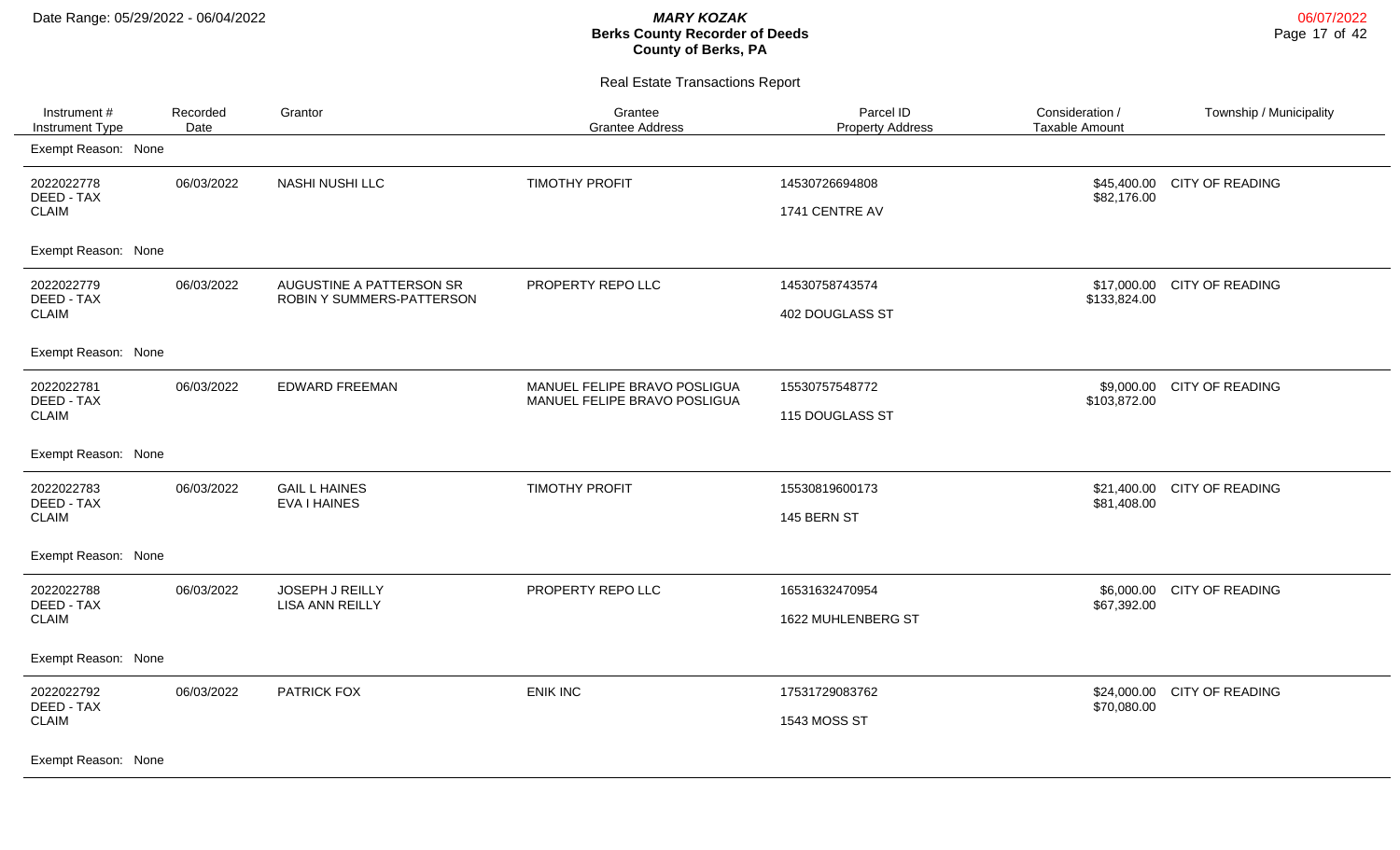| Instrument #<br>Instrument Type           | Recorded<br>Date | Grantor                                                           | Grantee<br><b>Grantee Address</b>                                                                | Parcel ID<br><b>Property Address</b>       | Consideration /<br><b>Taxable Amount</b> | Township / Municipality |
|-------------------------------------------|------------------|-------------------------------------------------------------------|--------------------------------------------------------------------------------------------------|--------------------------------------------|------------------------------------------|-------------------------|
| 2022022720<br>DEED                        | 06/02/2022       | <b>BRENDA K MILLER</b>                                            | MILLER RE LLC                                                                                    | 38539709157095<br>1218 MONTGOMERY AV       | \$1.00<br>\$515,136.00                   | COLEBROOKDALE TOWNSHIP  |
| Exempt Reason: None                       |                  |                                                                   |                                                                                                  |                                            |                                          |                         |
| 2022022096<br><b>DEED</b>                 | 05/31/2022       | <b>VICTORIA L APPLER</b>                                          | <b>MATTHEW BROSKEY</b><br><b>KATIE C BROSKEY</b>                                                 | 39530509159065<br>1152 CEDAR TOP RD        | \$606,000.00<br>\$606,000.00             | <b>CUMRU TOWNSHIP</b>   |
| Exempt Reason: None                       |                  |                                                                   |                                                                                                  |                                            |                                          |                         |
| 2022022133<br>DEED                        | 05/31/2022       | LAWRENCE E HEANEY JR<br>SHARON J HEANEY<br><b>SHARON S HEANEY</b> | IRREVOCABLE TRUST OF LAWRENCE<br>E HEANEY JR<br>LAWRENCE E HEANEY JR<br><b>IRREVOCABLE TRUST</b> | 39530513049634<br>10 FLINT RIDGE DR        | \$1.00<br>\$0.00                         | <b>CUMRU TOWNSHIP</b>   |
| Exempt Reason: Transfer to a Trust        |                  |                                                                   |                                                                                                  |                                            |                                          |                         |
| 2022022195<br><b>DEED</b>                 | 05/31/2022       | DONALD R SCHONOUR ESTATE                                          | <b>JACK ARAK</b>                                                                                 | 39439519511341<br>325 CHURCH RD            | \$140,000.00<br>\$140,000.00             | <b>CUMRU TOWNSHIP</b>   |
| Exempt Reason: None                       |                  |                                                                   |                                                                                                  |                                            |                                          |                         |
| 2022022260<br><b>DEED</b>                 | 05/31/2022       | HERITAGE CAMPUS LLC                                               | HERITAGE CAMPUS GREEN HILLS LLC                                                                  | 39530402798489<br><b>10 TRANQUILITY LN</b> | \$47,800,000.00<br>\$47,800,000.00       | Cumru Township          |
| Exempt Reason: None                       |                  |                                                                   |                                                                                                  |                                            |                                          |                         |
| 2022022308<br>DEED<br>Exempt Reason: None | 05/31/2022       | HERCULES JR SHORT<br><b>AMANDA SHORT</b><br>HERCULES SHORT JR     | SHANNON HOLT<br><b>JAMES HOLT</b>                                                                | 39439509155005<br>767 FAIRMONT AV          | \$215,000.00<br>\$215,000.00             | <b>CUMRU TOWNSHIP</b>   |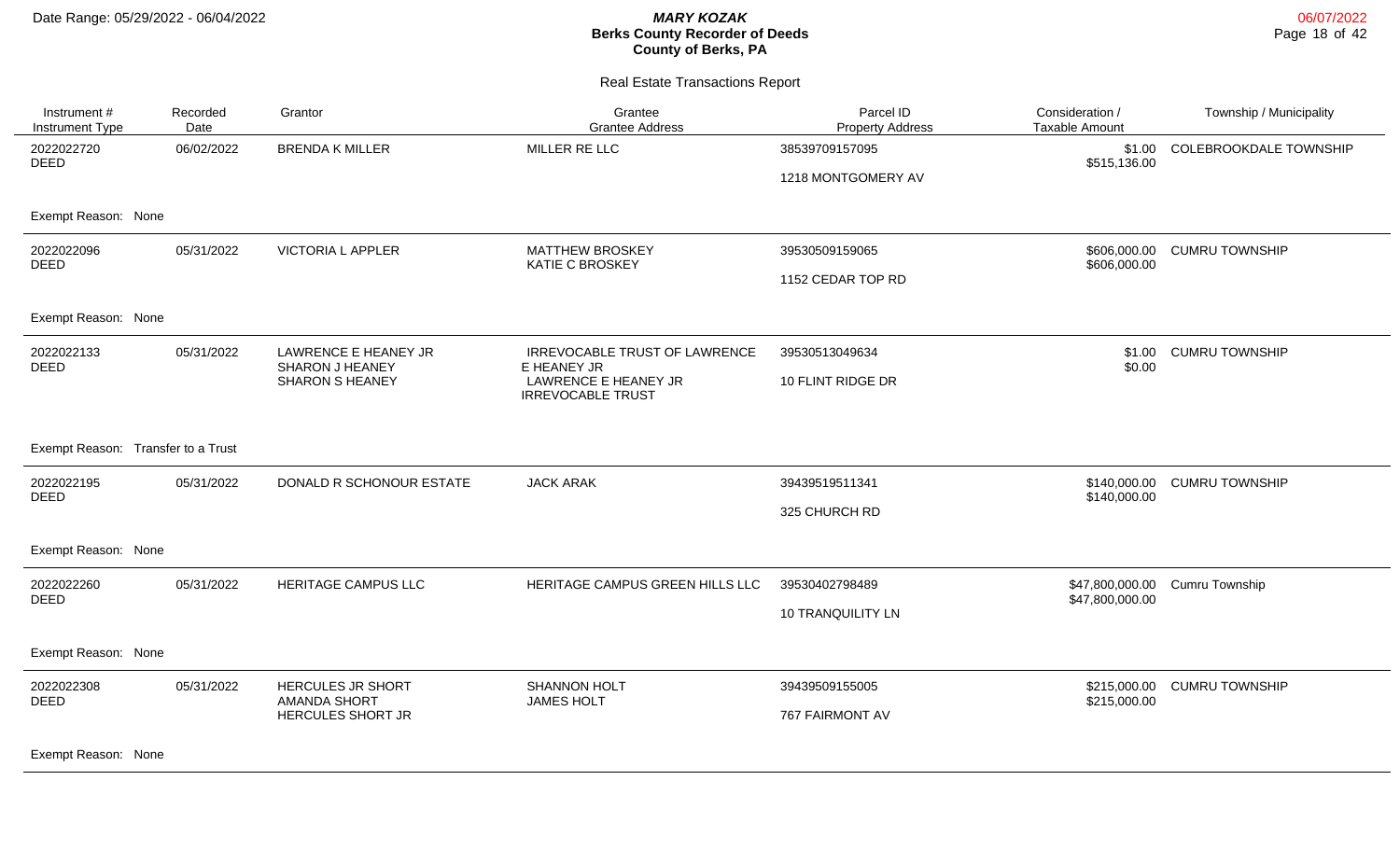#### Real Estate Transactions Report

| Instrument#<br>Instrument Type            | Recorded<br>Date | Grantor                                              | Grantee<br><b>Grantee Address</b>                                           | Parcel ID<br><b>Property Address</b>   | Consideration /<br><b>Taxable Amount</b> | Township / Municipality |
|-------------------------------------------|------------------|------------------------------------------------------|-----------------------------------------------------------------------------|----------------------------------------|------------------------------------------|-------------------------|
| 2022022361<br><b>DEED</b>                 | 06/01/2022       | MICHAEL L KRUMHOLZ                                   | MICHAEL L KRUMHOLZ<br>SHEILA E LITTLE                                       | 39530404513438<br>34 FAWN DR           | \$0.00<br>\$0.00                         | <b>CUMRU TOWNSHIP</b>   |
| Exempt Reason: Conveyance Between Spouses |                  |                                                      |                                                                             |                                        |                                          |                         |
| 2022022468<br>DEED                        | 06/01/2022       | AFRAA HUWAIR                                         | <b>KIRK B HALUPOWSKI</b><br>LINDA D SNYDER                                  | 39531405175847<br>12 BIRDIE LN         | \$365,500.00<br>\$365,500.00             | <b>CUMRU TOWNSHIP</b>   |
| Exempt Reason: None                       |                  |                                                      |                                                                             |                                        |                                          |                         |
| 2022022691<br><b>DEED</b>                 | 06/02/2022       | <b>GEORGE V KRICK ESTATE</b>                         | <b>TIMOTHY UMSTEAD</b><br><b>DIANNE UMSTEAD</b>                             | 39530511666854<br>18 DOE RN            | \$305,000.00<br>\$305,000.00             | <b>CUMRU TOWNSHIP</b>   |
| Exempt Reason: None                       |                  |                                                      |                                                                             |                                        |                                          |                         |
| 2022022777<br><b>DEED</b>                 | 06/03/2022       | <b>CHRISTOPHER E GRETH</b><br><b>LINDSEY M GRETH</b> | <b>DEANANN A HINKIN</b><br>CHESTER C ZABOROWSKI                             | 39531405184404<br>41 PAR DR            | \$288,000.00<br>\$288,000.00             | <b>CUMRU TOWNSHIP</b>   |
| Exempt Reason: None                       |                  |                                                      |                                                                             |                                        |                                          |                         |
| 2022022791<br><b>DEED</b>                 | 06/03/2022       | ARMAND A LYKENS<br><b>BARBARA A LYKENS</b>           | <b>TRAVIS J PEEK</b>                                                        | 39439620920434<br><b>SUMMIT AV</b>     | \$500.00<br>\$14,016.00                  | <b>CUMRU TOWNSHIP</b>   |
| Exempt Reason: None                       |                  |                                                      |                                                                             |                                        |                                          |                         |
| 2022022843<br><b>DEED</b>                 | 06/03/2022       | 150 LOVE ROAD LP                                     | RONALD M BRESSLER 2012<br><b>IRREVOCABLE TRUST DATED</b><br>DECEMBER 1 2012 | 39531409160031<br><b>MORGANTOWN RD</b> | \$35,000.00<br>\$35,000.00               | <b>CUMRU TOWNSHIP</b>   |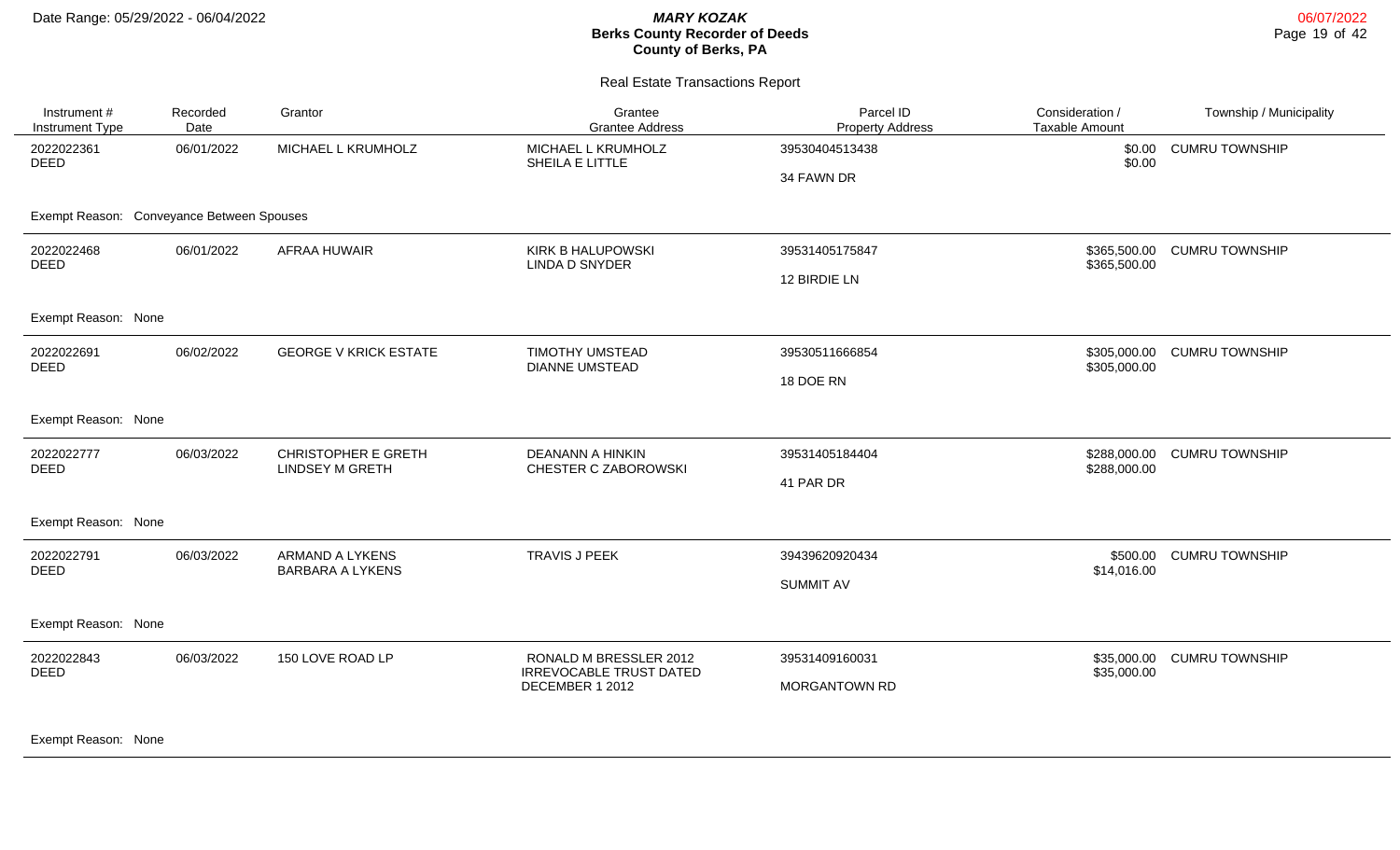| Instrument #<br>Instrument Type           | Recorded<br>Date                                                         | Grantor                                       | Grantee<br><b>Grantee Address</b>           | Parcel ID<br><b>Property Address</b> | Consideration /<br><b>Taxable Amount</b> | Township / Municipality  |
|-------------------------------------------|--------------------------------------------------------------------------|-----------------------------------------------|---------------------------------------------|--------------------------------------|------------------------------------------|--------------------------|
| 2022022850<br><b>DEED</b>                 | 06/03/2022                                                               | PATRICIA L VIOLA                              | PATRICIAL L VIOLA<br>ROBERT L MOYER         | 39530505081377                       | \$1.00<br>\$0.00                         | <b>CUMRU TOWNSHIP</b>    |
|                                           |                                                                          |                                               |                                             | 516 GRILL AV                         |                                          |                          |
| Exempt Reason: Conveyance Between Spouses |                                                                          |                                               |                                             |                                      |                                          |                          |
| 2022022914                                | 06/03/2022<br>KATHERINE S STECKIEL LIVING<br><b>DEED</b><br><b>TRUST</b> |                                               | MICHAEL D LENGYEL<br><b>LYNNE A LENGYEL</b> | 39530513132304                       | \$460,000.00<br>\$460,000.00             | <b>CUMRU TOWNSHIP</b>    |
|                                           |                                                                          |                                               | 27 HARRY AV                                 |                                      |                                          |                          |
| Exempt Reason: None                       |                                                                          |                                               |                                             |                                      |                                          |                          |
| 2022022938<br><b>DEED</b>                 | 06/03/2022                                                               | <b>ANDREW PHILLIPS</b>                        | <b>TERESA GERSTLE</b>                       | 39439513149628                       | \$275,000.00                             | <b>CUMRU TOWNSHIP</b>    |
|                                           |                                                                          | <b>STEFFANIE MAHAN</b><br>ELIZABETH PHILLIPS  |                                             | 704 GROVE AV                         | \$275,000.00                             |                          |
| Exempt Reason: None                       |                                                                          |                                               |                                             |                                      |                                          |                          |
| 2022022649<br>DEED - TAX                  | 06/02/2022                                                               | LEONARD J POLITZA JR                          | <b>DESTINY MANGUM</b>                       | 39530510467956                       | \$45,100.00<br>\$162,240.00              | <b>CUMRU TOWNSHIP</b>    |
| <b>CLAIM</b>                              |                                                                          |                                               |                                             | 803 FRITZ AV                         |                                          |                          |
| Exempt Reason: None                       |                                                                          |                                               |                                             |                                      |                                          |                          |
| 2022022653<br>DEED - TAX                  | 06/02/2022                                                               | <b>BRUCE H BOWERS</b><br><b>BETH J BOWERS</b> | <b>KEVIN KANN</b>                           | 41537603445438                       | \$10,000.00<br>\$90,624.00               | <b>DOUGLASS TOWNSHIP</b> |
| <b>CLAIM</b>                              |                                                                          |                                               |                                             | 1301 READING AV                      |                                          |                          |
| Exempt Reason: None                       |                                                                          |                                               |                                             |                                      |                                          |                          |
| 2022022504<br><b>DEED</b>                 | 06/01/2022                                                               | <b>MARK ROBBINS</b>                           | JACQUELINE M LONERGAN                       | 42537601352142                       | \$200,000.00<br>\$200,000.00             | <b>EARL TOWNSHIP</b>     |
|                                           |                                                                          |                                               |                                             | 27 VALE DR                           |                                          |                          |
| Exempt Reason: None                       |                                                                          |                                               |                                             |                                      |                                          |                          |
| 2022022254                                | 05/31/2022                                                               | <b>EDWARD S KOHL</b>                          | JENNA RENEE WYNN                            | 43532506379887                       | \$236,859.00                             | <b>EXETER TOWNSHIP</b>   |
| <b>DEED</b>                               |                                                                          | CHERYL A KOHL                                 |                                             | 1002 RILL RD                         | \$236,859.00                             |                          |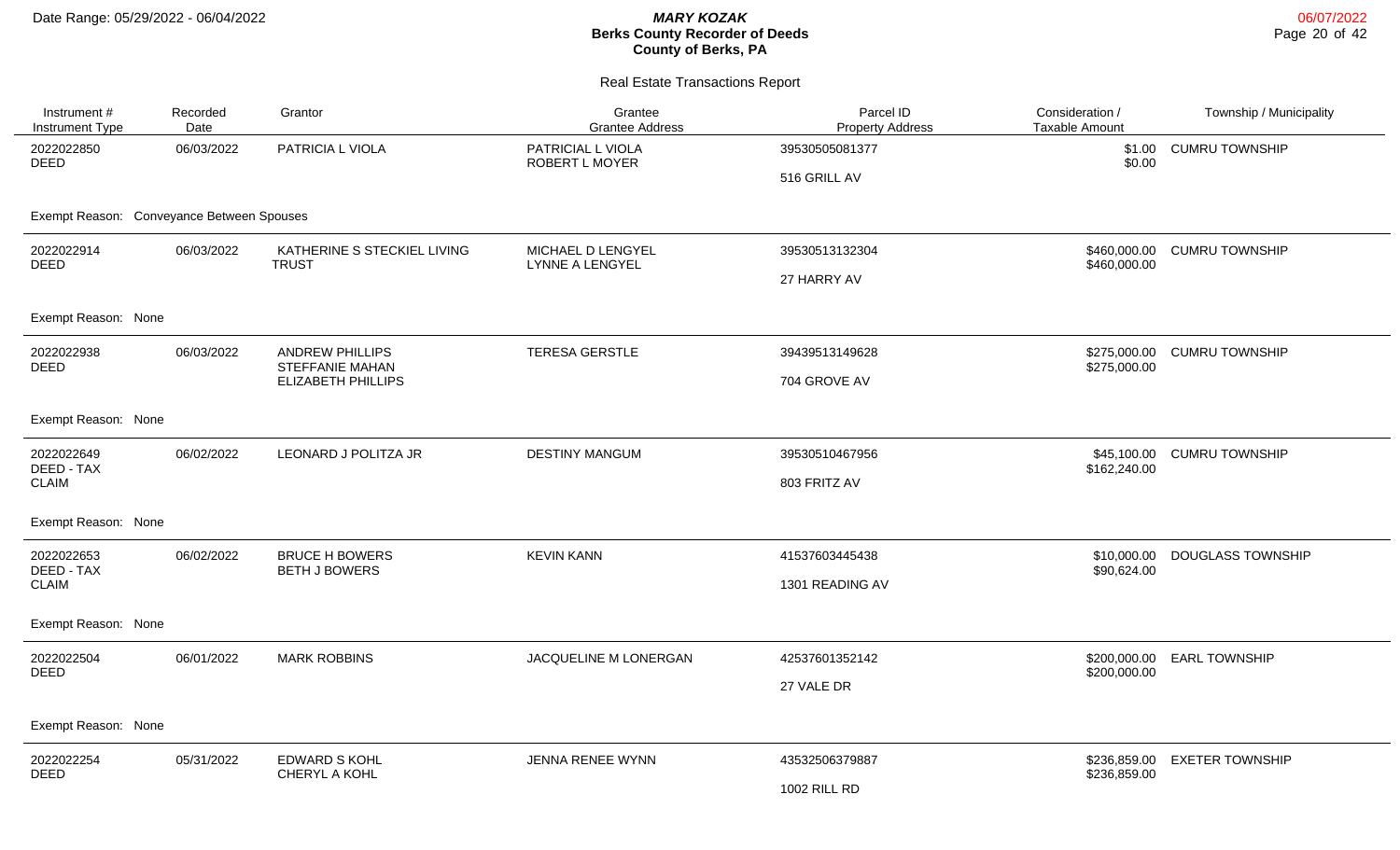Real Estate Transactions Report

| Instrument #<br>Instrument Type | Recorded<br>Date | Grantor                                                                                                                                   | Grantee<br><b>Grantee Address</b>                                                              | Parcel ID<br><b>Property Address</b> | Consideration /<br><b>Taxable Amount</b> | Township / Municipality      |
|---------------------------------|------------------|-------------------------------------------------------------------------------------------------------------------------------------------|------------------------------------------------------------------------------------------------|--------------------------------------|------------------------------------------|------------------------------|
| Exempt Reason: None             |                  |                                                                                                                                           |                                                                                                |                                      |                                          |                              |
| 2022022270<br><b>DEED</b>       | 05/31/2022       | <b>CORY SITES</b>                                                                                                                         | <b>MB INVESTMENTS</b><br><b>M B INVESTMENTS</b>                                                | 43533520928100<br>303 RED LN         | \$200,000.00<br>\$200,000.00             | <b>EXETER TOWNSHIP</b>       |
| Exempt Reason: None             |                  |                                                                                                                                           |                                                                                                |                                      |                                          |                              |
| 2022022283<br><b>DEED</b>       | 05/31/2022       | <b>STANLEY F JAGIELSKI</b><br><b>SHARON R JAGIELSKI</b>                                                                                   | <b>SESIME ADANU</b><br>LATORA NORFLEET-ADANU<br>LATORA NORFLEET ADANU<br>LATORA NORFLEET ADANU | 43533606497180<br>1108 HEATHROW CT   | \$413,000.00                             | \$413,000.00 EXETER TOWNSHIP |
| Exempt Reason: None             |                  |                                                                                                                                           |                                                                                                |                                      |                                          |                              |
| 2022022287<br><b>DEED</b>       | 05/31/2022       | BERKS AT PATHFINDER MEADOWS<br>LLC<br>BERKS NEW HOMES LLC<br><b>BERKS HOMES</b>                                                           | <b>MATTHEW PECK</b><br><b>ALAINA BARBITTA</b>                                                  | 43533604632916<br>25 CROOKED CT      | \$403,915.00                             | \$403,915.00 EXETER TOWNSHIP |
| Exempt Reason: None             |                  |                                                                                                                                           |                                                                                                |                                      |                                          |                              |
| 2022022310<br><b>DEED</b>       | 05/31/2022       | DEUTSCHE BANK NATIONAL TRUST<br><b>COMPANY</b><br><b>BANKERS TRUST COMPANY OF</b><br><b>CALIFORNIA NA</b><br>VENDEE MORTGAGE TRUST 1993-2 | TODD C SCHEIDT                                                                                 | 43532719525300<br>831 RABBIT LN      | \$65,200.00                              | \$65,200.00 EXETER TOWNSHIP  |
| Exempt Reason: None             |                  |                                                                                                                                           |                                                                                                |                                      |                                          |                              |
| 2022022325<br><b>DEED</b>       | 06/01/2022       | PETER P PELLICANO<br>JACQUELINE L PELLICANO                                                                                               | <b>DARIN YALE FURGESON</b><br>KATHERINE STRANG FURGESON<br>KATHERINE STRANG FURGESON           | 43533613141099<br>11 MULLIGAN DR     | \$562,000.00                             | \$562,000.00 EXETER TOWNSHIP |
| Exempt Reason: None             |                  |                                                                                                                                           |                                                                                                |                                      |                                          |                              |
| 2022022416<br><b>DEED</b>       | 06/01/2022       | <b>BUDDIES NURSERY LIMITED</b><br>PARTNERSHIP                                                                                             | <b>BUDDIES NURSERY LIMITED</b><br><b>PARTNERSHIP</b>                                           | 43533515532856<br>281 BUDD ST        | \$0.00<br>\$0.00                         | <b>EXETER TOWNSHIP</b>       |

06/07/2022 Page 21 of 42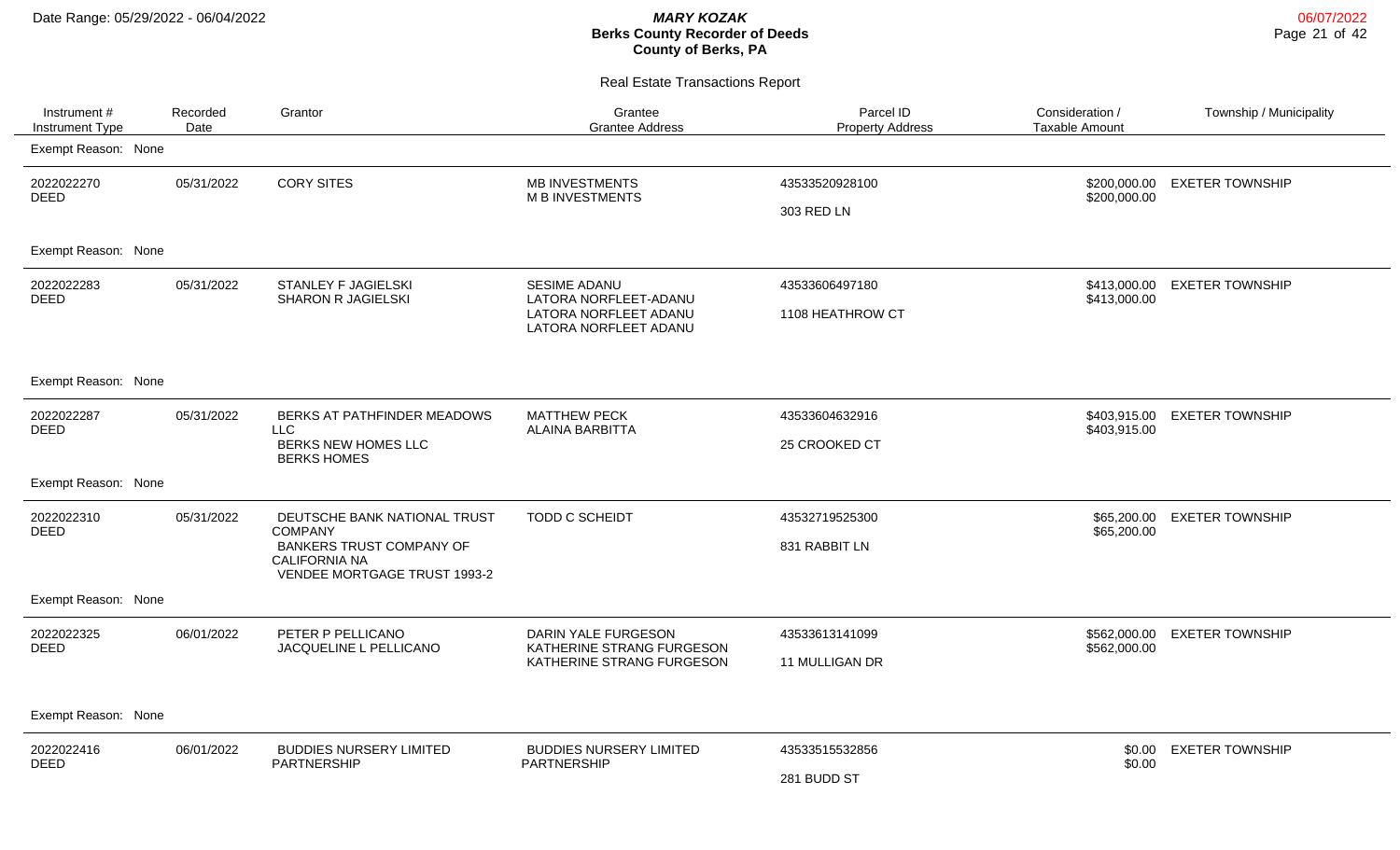Real Estate Transactions Report

| Instrument #<br>Instrument Type                | Recorded<br>Date | Grantor                                                                            | Grantee<br><b>Grantee Address</b>                                           | Parcel ID<br><b>Property Address</b>  | Consideration /<br><b>Taxable Amount</b> | Township / Municipality |
|------------------------------------------------|------------------|------------------------------------------------------------------------------------|-----------------------------------------------------------------------------|---------------------------------------|------------------------------------------|-------------------------|
| Exempt Reason: Corrective or Confirmatory Deed |                  |                                                                                    |                                                                             |                                       |                                          |                         |
| 2022022422<br><b>DEED</b>                      | 06/01/2022       | <b>ASHLEY GOVAN</b><br><b>ASHLEY CLEMONS</b>                                       | <b>STEVEN M COMUSO</b>                                                      | 43533514432116<br>6142 POND VIEW DR   | \$260,000.00<br>\$260,000.00             | <b>EXETER TOWNSHIP</b>  |
| Exempt Reason: None                            |                  |                                                                                    |                                                                             |                                       |                                          |                         |
| 2022022582<br>DEED                             | 06/02/2022       | <b>SCOTT BROWN</b><br>PAIGE BRENEISER                                              | <b>JAMES KEVIN HILTON</b><br>AVA AILEEN HILTON                              | 43532506382870C23<br><b>HOLLY DR</b>  | \$125,000.00<br>\$125,000.00             | <b>EXETER TOWNSHIP</b>  |
| Exempt Reason: None                            |                  |                                                                                    |                                                                             |                                       |                                          |                         |
| 2022022589<br><b>DEED</b>                      | 06/02/2022       | <b>JOSEPH R STAUB</b><br><b>ERIN L STAUB</b>                                       | <b>NICHOLAS FAUST</b><br><b>JOLEEN MASSE</b>                                | 43533606389599<br>5010 CLUB DR        | \$365,000.00<br>\$365,000.00             | <b>EXETER TOWNSHIP</b>  |
| Exempt Reason: None                            |                  |                                                                                    |                                                                             |                                       |                                          |                         |
| 2022022603<br><b>DEED</b>                      | 06/02/2022       | <b>RIAN B RISSMILLER</b><br><b>SUSAN R RISSMILLER</b><br><b>SUSAN E RISSMILLER</b> | <b>DERLLIN ALCANTARA</b><br>STAYCIA ANN STURDIVANT<br><b>CHRIS ANN CARR</b> | 43533510266765<br>10 FAIRMOUNT AV     | \$210,000.00<br>\$210,000.00             | <b>EXETER TOWNSHIP</b>  |
| Exempt Reason: None                            |                  |                                                                                    |                                                                             |                                       |                                          |                         |
| 2022022621<br><b>DEED</b>                      | 06/02/2022       | BERKS AT PATHFINDER MEADOWS<br>LLC<br>BERKS NEW HOMES LLC<br><b>BERKS HOMES</b>    | FRANK RIZZO<br><b>LAUREN RIZZO</b>                                          | 43533604631733<br>13 CROOKED CT       | \$434,420.00<br>\$434,420.00             | <b>EXETER TOWNSHIP</b>  |
| Exempt Reason: None                            |                  |                                                                                    |                                                                             |                                       |                                          |                         |
| 2022022685<br><b>DEED</b>                      | 06/02/2022       | <b>GREGORY S CARDY</b>                                                             | ITS ALL GOOD REALTY LLC                                                     | 43533510369300<br>6107 A PERKIOMEN AV | \$125,000.00<br>\$125,000.00             | <b>EXETER TOWNSHIP</b>  |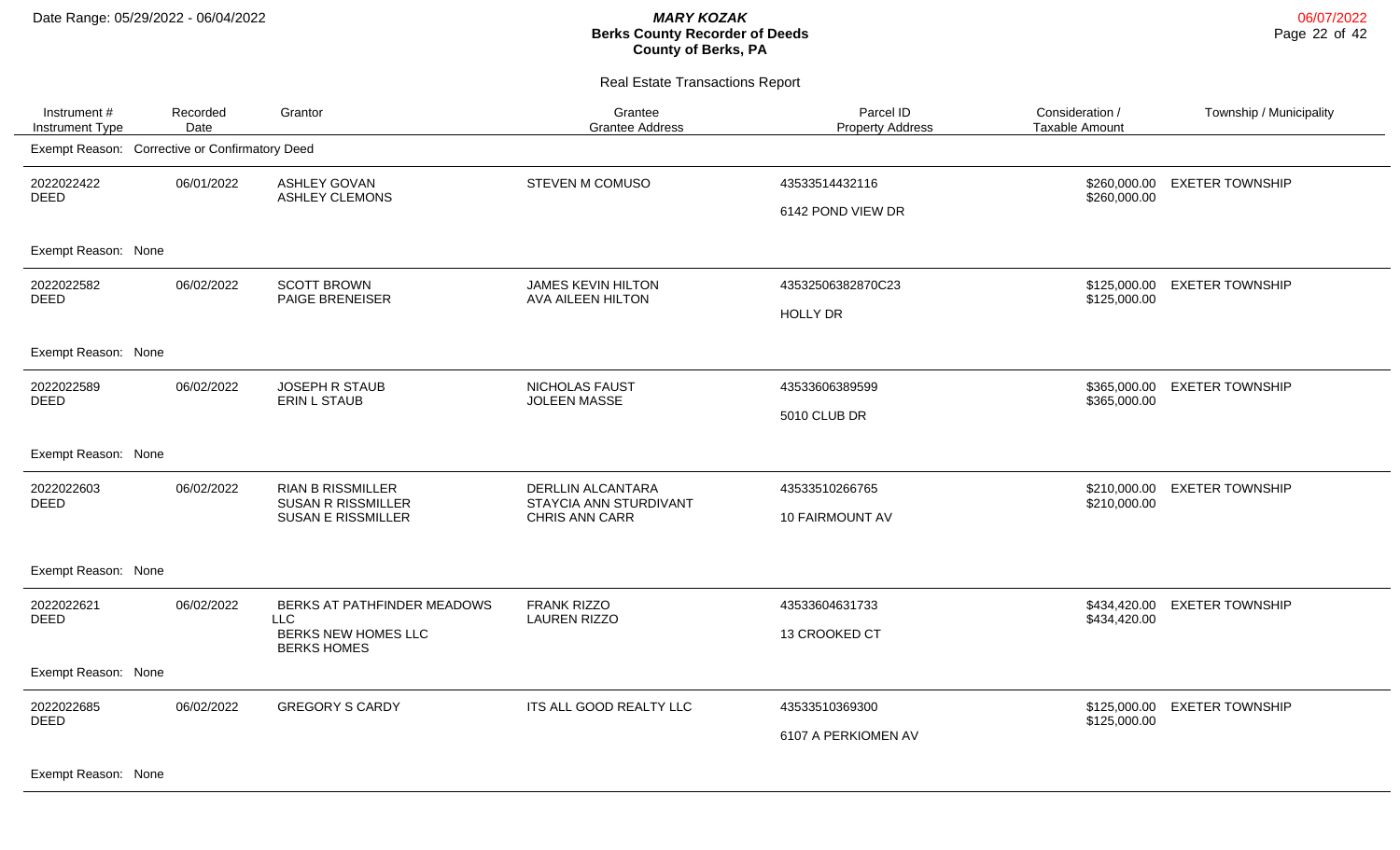#### Real Estate Transactions Report

| Instrument #<br>Instrument Type | Recorded<br>Date | Grantor                                         | Grantee<br><b>Grantee Address</b>            | Parcel ID<br><b>Property Address</b> | Consideration /<br><b>Taxable Amount</b> | Township / Municipality    |
|---------------------------------|------------------|-------------------------------------------------|----------------------------------------------|--------------------------------------|------------------------------------------|----------------------------|
| 2022022862<br><b>DEED</b>       | 06/03/2022       | PATRICIA R BEANE                                | SHANE J ECKERT<br>AMY L STOUT                | 43532614438514<br>3911 GRANT ST      | \$267,000.00<br>\$267,000.00             | <b>EXETER TOWNSHIP</b>     |
| Exempt Reason: None             |                  |                                                 |                                              |                                      |                                          |                            |
| 2022022658<br>DEED - TAX        | 06/02/2022       | <b>MARGARITA VEGA</b>                           | LUIS DE JESUS ARROYO<br>LUIS DE JESUS ARROYO | 43532516835605                       | \$1,000.00<br>\$768.00                   | <b>EXETER TOWNSHIP</b>     |
| <b>CLAIM</b>                    |                  |                                                 | LUIS DE JESUS ARROYO                         | 917 CHARLES ST                       |                                          |                            |
| Exempt Reason: None             |                  |                                                 |                                              |                                      |                                          |                            |
| 2022022367<br><b>DEED</b>       | 06/01/2022       | <b>GARY L DIEZEL</b>                            | CALOIERO REALTY GROUP LLC                    | 44543116830506                       | \$244,000.00<br>\$244,000.00             | FLEETWOOD BOROUGH          |
|                                 |                  |                                                 |                                              | 115 S FRANKLIN ST                    |                                          |                            |
| Exempt Reason: None             |                  |                                                 |                                              |                                      |                                          |                            |
| 2022022377<br><b>DEED</b>       | 06/01/2022       | <b>MARY LOUISE KNERR</b>                        | <b>DOROTHY EICHLER</b><br>PHILIP EICHLER     | 44543120729364                       | \$226,000.00<br>\$226,000.00             | FLEETWOOD BOROUGH          |
|                                 |                  |                                                 |                                              | 319 S RICHMOND ST                    |                                          |                            |
| Exempt Reason: None             |                  |                                                 |                                              |                                      |                                          |                            |
| 2022022608<br><b>DEED</b>       | 06/02/2022       | DAVID N DIDRICKSON<br><b>KATIE N DIDRICKSON</b> | <b>STACEY L NEGRON</b>                       | 44543112954753                       | \$225,000.00<br>\$225,000.00             | FLEETWOOD BOROUGH          |
|                                 |                  |                                                 |                                              | 421 E MAIN ST                        |                                          |                            |
| Exempt Reason: None             |                  |                                                 |                                              |                                      |                                          |                            |
| 2022022688<br><b>DEED</b>       | 06/02/2022       | CAW PROPERTY MANAGEMENT LLC                     | PETR V PATRUSHEV<br>NATALYA A PATRUSHEV      | 48434711569665                       | \$365,000.00<br>\$365,000.00             | <b>HEIDELBERG TOWNSHIP</b> |
|                                 |                  | 631 W PENN AV                                   |                                              |                                      |                                          |                            |
|                                 |                  |                                                 |                                              |                                      |                                          |                            |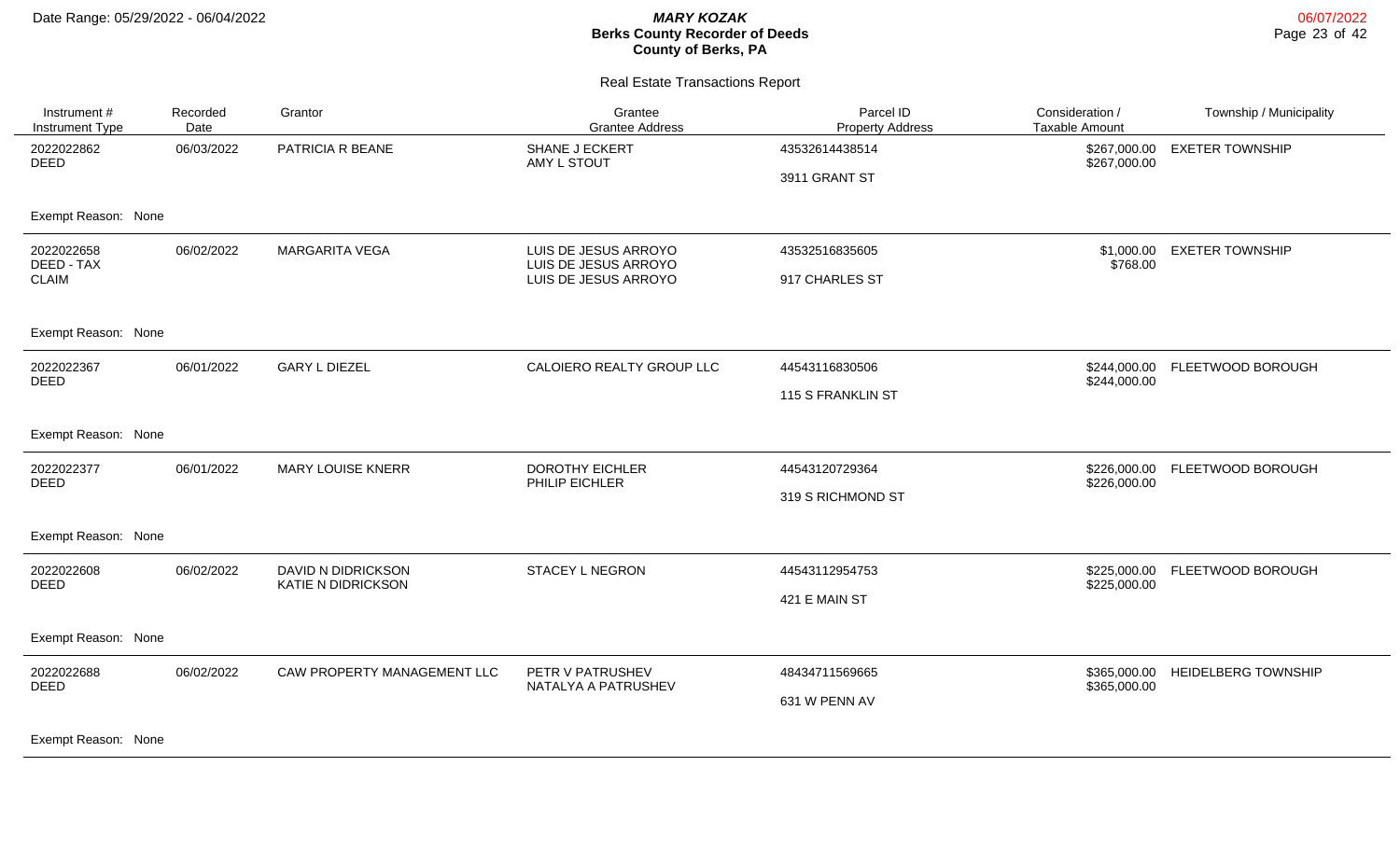| Instrument #<br><b>Instrument Type</b>                          | Recorded<br>Date | Grantor                                            | Grantee<br><b>Grantee Address</b>                    | Parcel ID<br><b>Property Address</b>   | Consideration /<br><b>Taxable Amount</b> | Township / Municipality         |
|-----------------------------------------------------------------|------------------|----------------------------------------------------|------------------------------------------------------|----------------------------------------|------------------------------------------|---------------------------------|
| 2022022919<br><b>DEED</b>                                       | 06/03/2022       | DAVID M WOLFSKILL<br><b>CINDY A WOLFSKILL</b>      | SAMANTHA GUISTWITE                                   | 48436701190544<br>1 LONG LN            | \$194,500.00<br>\$194,500.00             | <b>HEIDELBERG TOWNSHIP</b>      |
| Exempt Reason: None                                             |                  |                                                    |                                                      |                                        |                                          |                                 |
| 2022022659<br>DEED - TAX<br><b>CLAIM</b><br>Exempt Reason: None | 06/02/2022       | <b>BRUCE W WERNER</b>                              | AWNE AFFORDABLE HOMES 2 LLC                          | 48433702850432<br>104 W RYELAND RD     | \$132,288.00                             | \$55,000.00 HEIDELBERG TOWNSHIP |
| 2022022847<br><b>DEED</b>                                       | 06/03/2022       | <b>GABRIEL A SOUDERS</b><br><b>DEBRA L SOUDERS</b> | <b>AUSTIN M RANDLER</b><br>ALLYSON N YODER           | 53443100213419<br>225 NEW SCHAFRTWN RD | \$400,000.00<br>\$400,000.00             | <b>JEFFERSON TOWNSHIP</b>       |
| Exempt Reason: None                                             |                  |                                                    |                                                      |                                        |                                          |                                 |
| 2022022130<br><b>DEED</b>                                       | 05/31/2022       | <b>CHRISTOPHER FOXX</b><br><b>TERESA FOXX</b>      | SABINO MARTINEZ RAMIREZ<br>SABINO MARTINEZ RAMIREZ   | 54530617202656<br>1414 CROWDER AV      | \$170,500.00<br>\$170,500.00             | <b>KENHORST BOROUGH</b>         |
| Exempt Reason: None                                             |                  |                                                    |                                                      |                                        |                                          |                                 |
| 2022022459<br><b>DEED</b>                                       | 06/01/2022       | TURNING POINT INVESTMENTS 2 LLC                    | COSTELLO RE INVESTMENTS LLC                          | 57531918206470<br>1806 ELIZABETH AV    | \$205,000.00                             | \$205,000.00 LAURELDALE BOROUGH |
| Exempt Reason: None                                             |                  |                                                    |                                                      |                                        |                                          |                                 |
| 2022022799<br><b>DEED</b>                                       | 06/03/2022       | SHIRLEY A TORAKEO                                  | <b>ISIDORO POLANCO</b><br><b>GUADALUPE C POLANCO</b> | 57530808894127<br>610 BELLEVUE AV      | \$225,000.00<br>\$225,000.00             | LAURELDALE BOROUGH              |
| Exempt Reason: None                                             |                  |                                                    |                                                      |                                        |                                          |                                 |
| 2022022170<br><b>DEED</b>                                       | 05/31/2022       | JONATHAN D STETLER<br><b>JACLYN R STETLER</b>      | DYLAN B DRAGO                                        | 92449007594845<br>127 W WALL ST        | \$185,000.00<br>\$185,000.00             | LEESPORT BOROUGH                |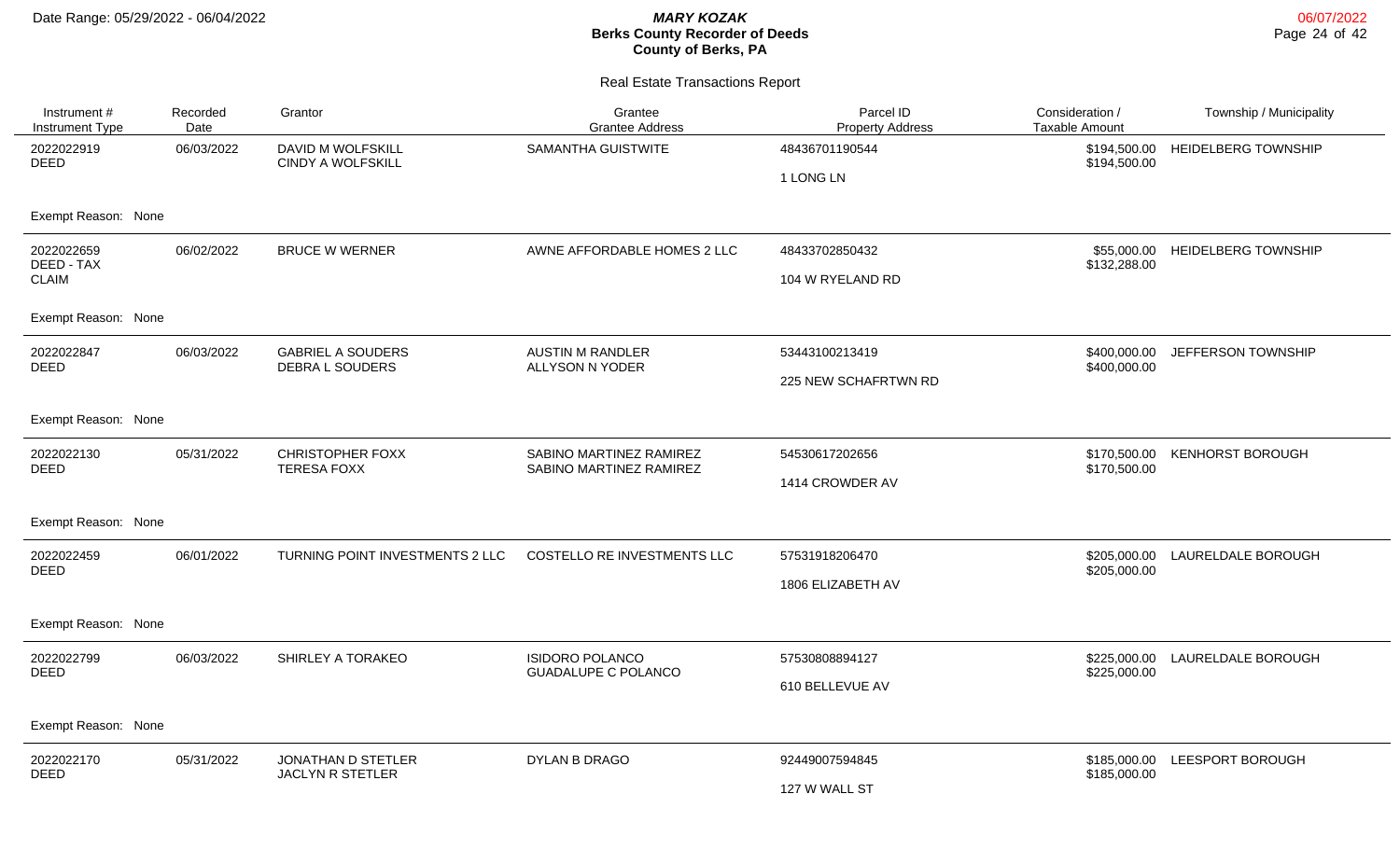| Instrument #<br>Instrument Type           | Recorded<br>Date | Grantor                                                                                                                  | Grantee<br><b>Grantee Address</b>                  | Parcel ID<br><b>Property Address</b>                                                                                                                                                                                                                               | Consideration /<br><b>Taxable Amount</b> | Township / Municipality |
|-------------------------------------------|------------------|--------------------------------------------------------------------------------------------------------------------------|----------------------------------------------------|--------------------------------------------------------------------------------------------------------------------------------------------------------------------------------------------------------------------------------------------------------------------|------------------------------------------|-------------------------|
| Exempt Reason: None                       |                  |                                                                                                                          |                                                    |                                                                                                                                                                                                                                                                    |                                          |                         |
| 2022022595<br>DEED                        | 06/02/2022       | NORTHEASTERN REALTY<br>PROPERTIES LLC                                                                                    | WILL A JUST LLC                                    | 59547314228765<br>85547314237132<br>59547314228765T48<br>59547314228765T49<br>59547314228765T46<br>59547314228765T44<br>59547314228765T47<br>571 STATE ST<br>150 STATE ST<br>9 WOODLAND LN<br>13 WOODLAND LN<br>16 WOODLAND LN<br>19 WOODLAND LN<br>24 WOODLAND LN | \$1,900,000.00<br>\$1,900,000.00         | LONGSWAMP TOWNSHIP      |
| Exempt Reason: None                       |                  |                                                                                                                          |                                                    |                                                                                                                                                                                                                                                                    |                                          |                         |
| 2022022124                                | 05/31/2022       | <b>EUGENE TARAS ESTATE</b>                                                                                               | <b>FRANCO ESPOSITO</b><br><b>VIRGINIA ESPOSITO</b> | 23532711551808                                                                                                                                                                                                                                                     | \$220,000.00<br>\$220,000.00             | LOWER ALSACE TOWNSHIP   |
| <b>DEED</b>                               |                  |                                                                                                                          |                                                    | 1535 FRIEDENSBURG RD                                                                                                                                                                                                                                               |                                          |                         |
| Exempt Reason: None                       |                  |                                                                                                                          |                                                    |                                                                                                                                                                                                                                                                    |                                          |                         |
| 2022022630<br><b>DEED</b>                 | 06/02/2022       | JOSEPH J MCGEE<br>DAWN M MCGEE                                                                                           | JOSEPH J MCGEE                                     | 23532718229013                                                                                                                                                                                                                                                     | \$1.00<br>\$0.00                         | LOWER ALSACE TOWNSHIP   |
|                                           |                  |                                                                                                                          |                                                    | 906 BYRAM ST                                                                                                                                                                                                                                                       |                                          |                         |
| Exempt Reason: Conveyance Between Spouses |                  |                                                                                                                          |                                                    |                                                                                                                                                                                                                                                                    |                                          |                         |
| 2022022882<br><b>DEED</b>                 | 06/03/2022       | <b>GLORIA PALLADINO SCHMECK</b><br><b>ESTATE</b>                                                                         | <b>IRMA KELLER</b>                                 | 23532714226780                                                                                                                                                                                                                                                     | \$265,000.00<br>\$265,000.00             | LOWER ALSACE TOWNSHIP   |
|                                           |                  | <b>GLORIA G SCHMECK ESTATE</b><br><b>GLORIA GRACE SCHMECK ESTATE</b><br><b>GLORIA PALLADINO SCHMECK</b><br><b>ESTATE</b> |                                                    | 919 BRIGHTON AV                                                                                                                                                                                                                                                    |                                          |                         |
| Exempt Reason: None                       |                  |                                                                                                                          |                                                    |                                                                                                                                                                                                                                                                    |                                          |                         |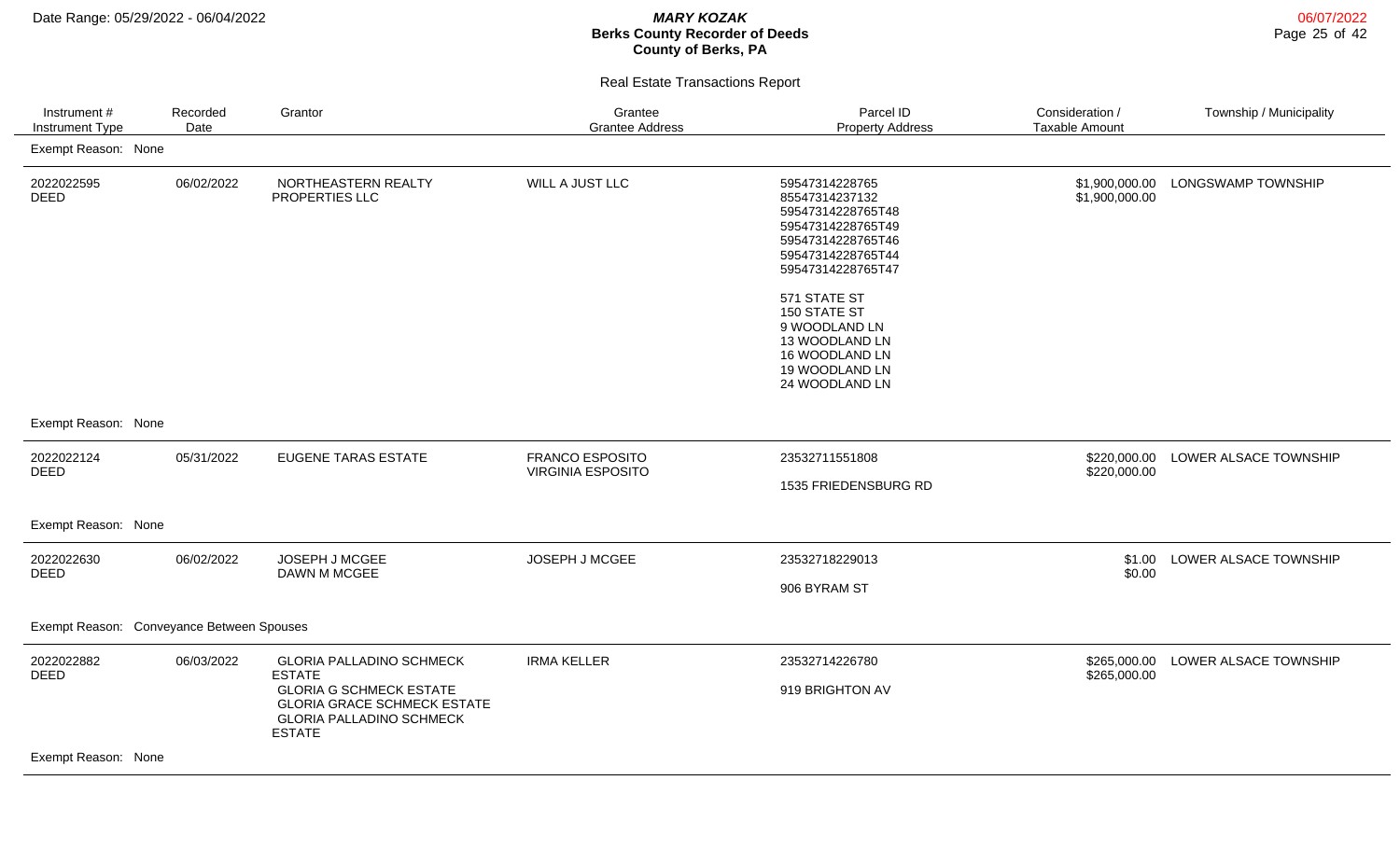| Instrument #<br>Instrument Type | Recorded<br>Date | Grantor                                             | Grantee<br><b>Grantee Address</b>                      | Parcel ID<br><b>Property Address</b> | Consideration /<br><b>Taxable Amount</b> | Township / Municipality                |
|---------------------------------|------------------|-----------------------------------------------------|--------------------------------------------------------|--------------------------------------|------------------------------------------|----------------------------------------|
| 2022022637<br>DEED - TAX        | 06/02/2022       | <b>MARY K KOREN</b>                                 | AWNE AFFORDABLE HOMES 2 LLC                            | 23532717102715                       | \$71,900.00<br>\$181,824.00              | LOWER ALSACE TOWNSHIP                  |
| <b>CLAIM</b>                    |                  |                                                     |                                                        | 2510 PARK ST                         |                                          |                                        |
| Exempt Reason: None             |                  |                                                     |                                                        |                                      |                                          |                                        |
| 2022022451<br><b>DEED</b>       | 06/01/2022       | DEBORAH A KELTZ                                     | <b>RENEE M LANGSTAFF</b>                               | 49436606493983                       | \$415,000.00                             | \$415,000.00 LOWER HEIDELBERG TOWNSHIP |
|                                 |                  |                                                     |                                                        | 320 DANIEL ST                        |                                          |                                        |
| Exempt Reason: None             |                  |                                                     |                                                        |                                      |                                          |                                        |
| 2022022464<br><b>DEED</b>       | 06/01/2022       | FORINO CO LP                                        | JORDAN B BERKOWITZ                                     | 49438701387060                       | \$331,100.00<br>\$331,100.00             | LOWER HEIDELBERG TOWNSHIP              |
|                                 |                  |                                                     |                                                        | 110 STAPLEHILL CT                    |                                          |                                        |
| Exempt Reason: None             |                  |                                                     |                                                        |                                      |                                          |                                        |
| 2022022666<br><b>DEED</b>       | 06/02/2022       | THERESA F SHEIDY                                    | <b>DANIEL B DEGLER</b><br>ALEXANDER M DEGLER           | 49436607698164                       | \$220,000.00<br>\$220,000.00             | LOWER HEIDELBERG TOWNSHIP              |
|                                 |                  |                                                     |                                                        | 124 E COLLEGE AV                     |                                          |                                        |
| Exempt Reason: None             |                  |                                                     |                                                        |                                      |                                          |                                        |
| 2022022873<br><b>DEED</b>       | 06/03/2022       | <b>COREY A WASHINGTON</b><br>KIMBERLY M WASHINGTON  | <b>CHRISTIAN MIZHQUIRI</b><br><b>MAURA J MIZHQUIRI</b> | 49437704807307                       | \$502,500.00                             | LOWER HEIDELBERG TOWNSHIP              |
|                                 |                  | KIMBERLY M BARTH                                    |                                                        | 318 VALLEY CT                        | \$502,500.00                             |                                        |
| Exempt Reason: None             |                  |                                                     |                                                        |                                      |                                          |                                        |
| 2022022364<br>DEED              | 06/01/2022       | <b>JAMES PATTERSON</b><br><b>ASHLEY M PATTERSON</b> | <b>SUSAN KORNELSEN</b>                                 | 61541119714345                       | \$355,000.00<br>\$355,000.00             | MAIDENCREEK TOWNSHIP                   |
|                                 |                  | <b>ASHLEY M FEGLEY</b>                              |                                                        | 93 SPIRIT CT                         |                                          |                                        |
| Exempt Reason: None             |                  |                                                     |                                                        |                                      |                                          |                                        |
| 2022022675                      | 06/02/2022       | CHARLES L KOPFER AND HARVENE                        | <b>CHARLES L KOPFER</b>                                | 61541114342463                       |                                          | \$0.00 MAIDENCREEK TOWNSHIP            |
| <b>DEED</b>                     |                  | D KOPFER REVOCABLE LIVING TRUST                     | HARVENE D KOPFER                                       | 1317 MAIDENCREEK RD                  | \$0.00                                   |                                        |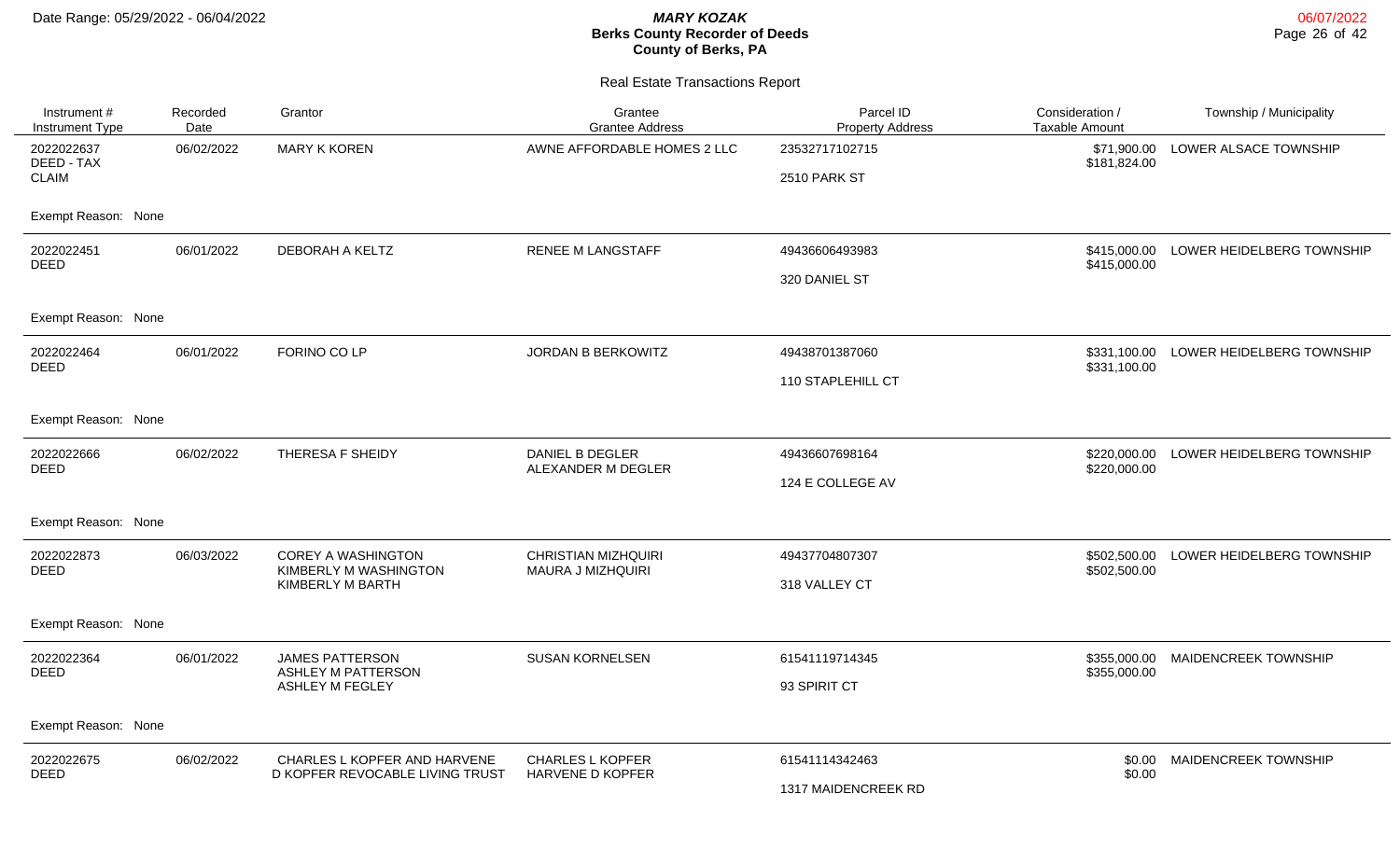| Instrument #<br>Instrument Type                    | Recorded<br>Date                    | Grantor                                       | Grantee<br><b>Grantee Address</b>                                                       | Parcel ID<br><b>Property Address</b>                           | Consideration /<br><b>Taxable Amount</b> | Township / Municipality   |
|----------------------------------------------------|-------------------------------------|-----------------------------------------------|-----------------------------------------------------------------------------------------|----------------------------------------------------------------|------------------------------------------|---------------------------|
| Exempt Reason: Transfer from a Trust               |                                     |                                               |                                                                                         |                                                                |                                          |                           |
| 2022022713<br><b>DEED</b>                          | 06/02/2022                          | <b>CHARLES L KOPFER</b><br>HARVENE D KOPFER   | JAMES L KOPFER                                                                          | 61541114342463<br>1317 MAIDENCREEK RD                          | \$0.00<br>\$0.00                         | MAIDENCREEK TOWNSHIP      |
| Exempt Reason: Conveyance Between Parent and Child |                                     |                                               |                                                                                         |                                                                |                                          |                           |
| 2022022662<br>DEED - TAX<br><b>CLAIM</b>           | 06/02/2022                          | <b>REGINA BASSININSKY</b>                     | <b>KEVIN KANN</b>                                                                       | 61541005270910<br>DRIES RD                                     | \$1,000.00<br>\$384.00                   | MAIDENCREEK TOWNSHIP      |
| Exempt Reason: None                                |                                     |                                               |                                                                                         |                                                                |                                          |                           |
| 2022022125<br><b>DEED</b>                          | 05/31/2022                          | <b>CHARLES H SHELTON</b><br>LOIS A SHELTON    | <b>BLAKE HEYWOOD</b><br>MARGARET HELEN FORRO HOPKINS<br>MARGARET HELEN FORRO HOPKINS    | 62432803445393<br>21 MAIN ST                                   | \$265,000.00<br>\$265,000.00             | <b>MARION TOWNSHIP</b>    |
| Exempt Reason: None                                |                                     |                                               |                                                                                         |                                                                |                                          |                           |
| 2022022470<br><b>DEED</b>                          | 06/01/2022                          | MELVIN M OBERHOLTZER<br>TWILA MAE OBERHOLTZER | MELVIN HORST OBERHOLTZER JR<br>MELANIE SPRING OBERHOLTZER<br>MELANIE SPRING OBERHOLTZER | 62432900107496<br>62432900025239<br>SCHOOL RD<br>725 CHURCH RD | \$2,400,000.00<br>\$0.00                 | <b>MARION TOWNSHIP</b>    |
| Exempt Reason:                                     | Conveyance Between Parent and Child |                                               |                                                                                         |                                                                |                                          |                           |
| 2022022192<br><b>DEED</b>                          | 05/31/2022                          | 700 TOMAHAWK LLC                              | OLIVE AND VINE LLC                                                                      | 63545400958781<br>700 TOMAHAWK DR                              | \$1,350,000.00<br>\$1,350,000.00         | <b>MAXATAWNY TOWNSHIP</b> |
| Exempt Reason: None                                |                                     |                                               |                                                                                         |                                                                |                                          |                           |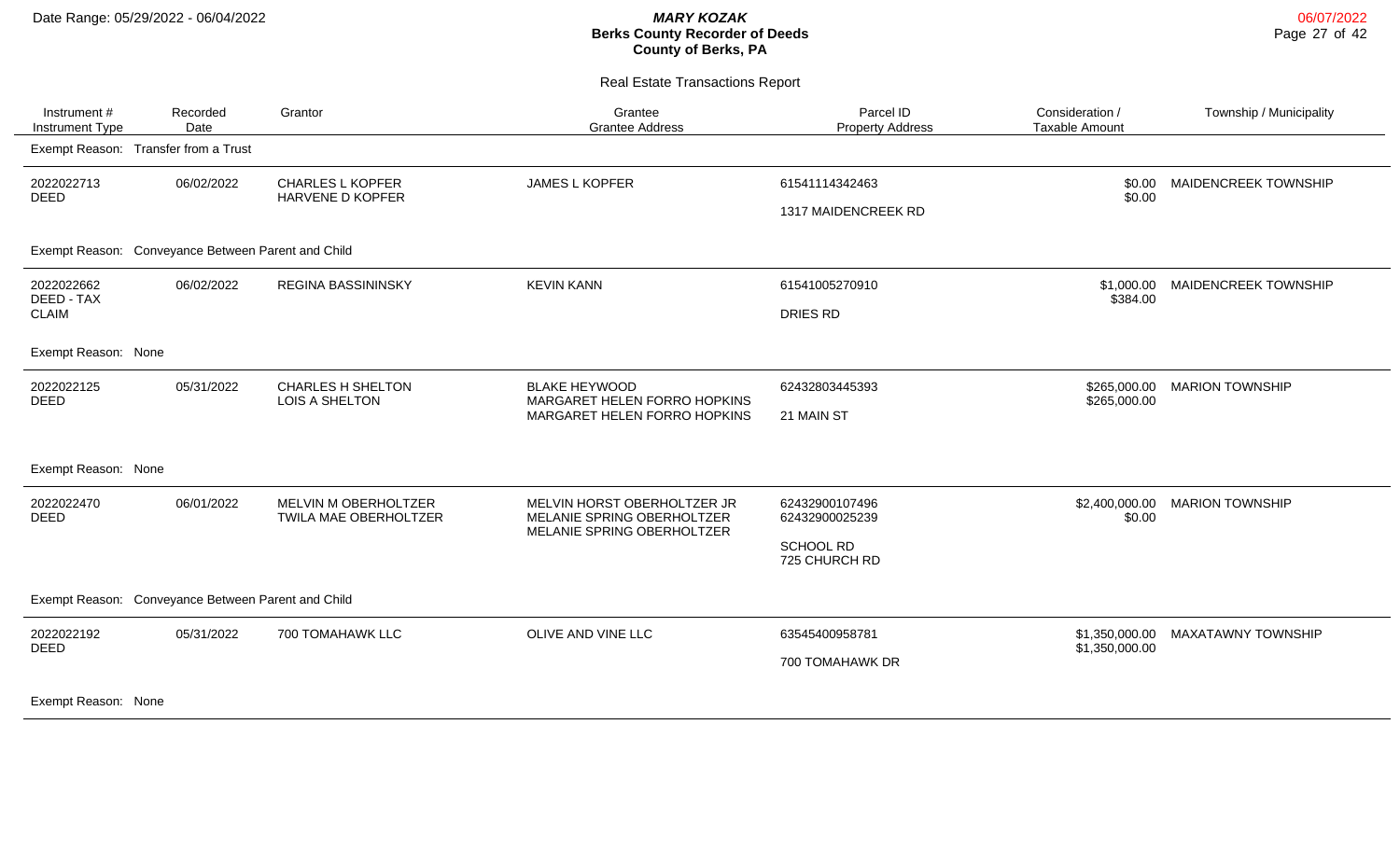| Instrument #<br>Instrument Type                  | Recorded<br>Date | Grantor                                                                                                                                                                             | Grantee<br><b>Grantee Address</b> | Parcel ID<br><b>Property Address</b>  | Consideration /<br><b>Taxable Amount</b> | Township / Municipality   |
|--------------------------------------------------|------------------|-------------------------------------------------------------------------------------------------------------------------------------------------------------------------------------|-----------------------------------|---------------------------------------|------------------------------------------|---------------------------|
| 2022022577<br><b>DEED</b>                        | 06/02/2022       | <b>AARON T ORMAI</b><br><b>STELLA ORMAI FLINN</b><br>STELLA ORMAI FLINN<br><b>STELLA A ORMAI</b><br>CHRISTINA ORMAI OSBORNE<br>CHRISTINA ORMAI OSBORNE<br><b>CHRISTINA S VIEIRA</b> | ORMAI PROPERTIES LLC              | 63545500866319 PART<br>298 MOYER RD   | \$1.00<br>\$16,565.89                    | <b>MAXATAWNY TOWNSHIP</b> |
| Exempt Reason: None                              |                  |                                                                                                                                                                                     |                                   |                                       |                                          |                           |
| 2022022578<br><b>DEED</b>                        | 06/02/2022       | <b>AARON T ORMAI</b><br>STELLA ORMAI FLINN<br>STELLA ORMAI FLINN<br><b>STELLA A ORMAI</b><br>CHRISTINA ORMAI OSBORNE<br>CHRISTINA ORMAI OSBORNE<br><b>CHRISTINA S VIEIRA</b>        | ORMAI PROPERTIES LLC              | 63545500866319 PART<br>298 MOYER RD   | \$1.00<br>\$16,565.89                    | <b>MAXATAWNY TOWNSHIP</b> |
| Exempt Reason: None                              |                  |                                                                                                                                                                                     |                                   |                                       |                                          |                           |
| 2022022579<br><b>DEED</b>                        | 06/02/2022       | <b>AARON T ORMAI</b><br><b>STELLA ORMAI FLINN</b><br>STELLA ORMAI FLINN<br><b>STELLA A ORMAI</b><br>CHRISTINA ORMAI OSBORNE<br>CHRISTINA ORMAI OSBORNE<br><b>CHRISTINA S VIEIRA</b> | ORMAI PROPERTIES LLC              | 63545500866319 PART<br>298 MOYER RD   | \$1.00<br>\$112,979.95                   | MAXATAWNY TOWNSHIP        |
| Exempt Reason: None                              |                  |                                                                                                                                                                                     |                                   |                                       |                                          |                           |
| 2022022664<br>DEED - TAX<br><b>CLAIM</b>         | 06/02/2022       | CHARLES H SCHWAMBACH JR<br>CAROL ANNE SCHWAMBACH                                                                                                                                    | <b>EMILIO F CARVAJAL</b>          | 64531608896881<br>401 FRIEDENSBURG RD | \$8,000.00<br>\$136,512.00               | MOUNT PENN BOROUGH        |
| Exempt Reason: None                              |                  |                                                                                                                                                                                     |                                   |                                       |                                          |                           |
| 2022022126<br><b>DEED</b><br>Exempt Reason: None | 05/31/2022       | <b>SUSAN GRAEFF</b><br><b>SCOT EDDINGER</b><br>TANYA L EDDINGER                                                                                                                     | 4631 KUTZTOWN RD LLC              | 66530912955898<br>4631 KUTZTOWN RD    | \$460,000.00<br>\$460,000.00             | MUHLENBERG TOWNSHIP       |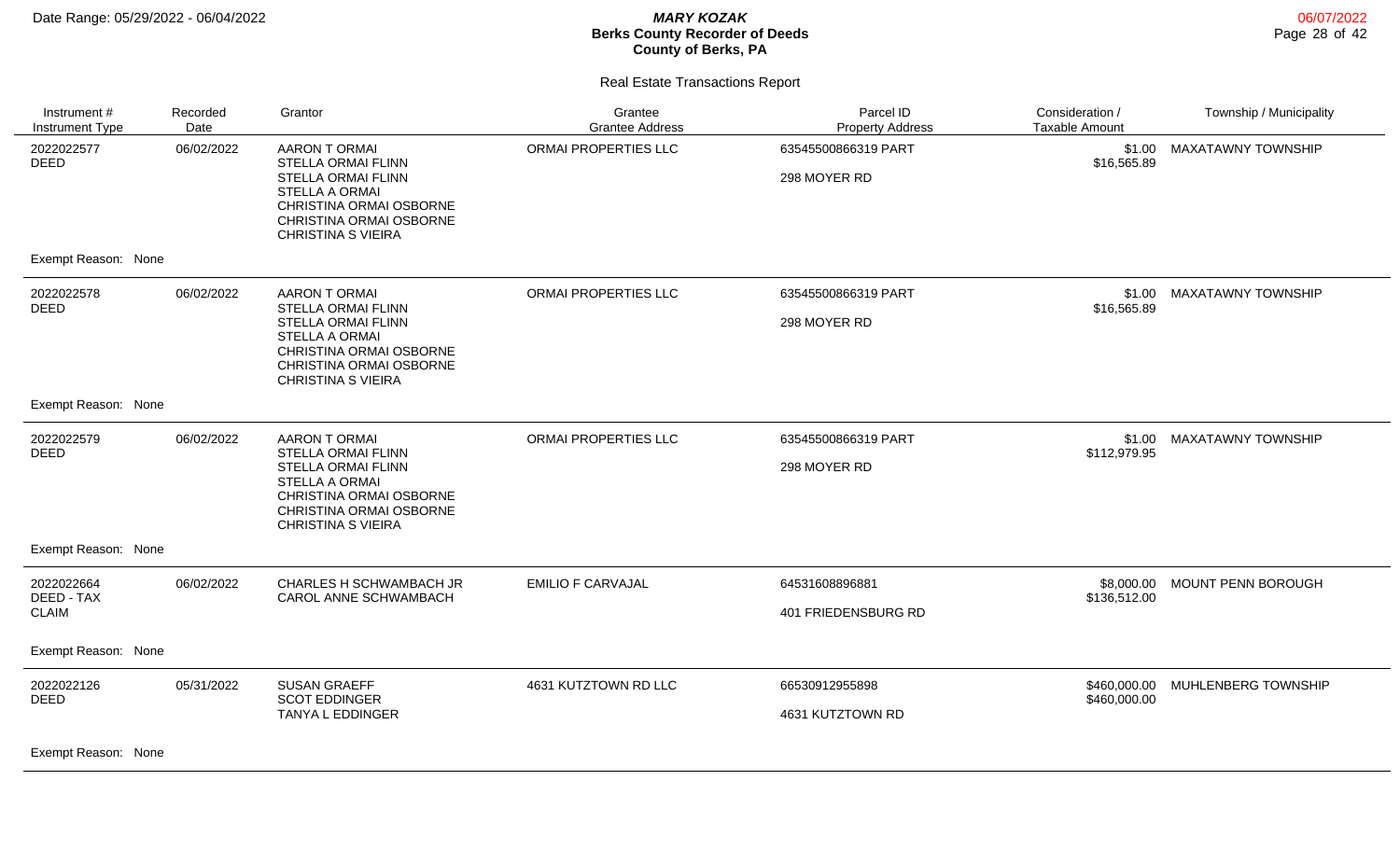| Instrument #<br>Instrument Type                | Recorded<br>Date | Grantor                         | Grantee<br><b>Grantee Address</b>                | Parcel ID<br><b>Property Address</b> | Consideration /<br>Taxable Amount | Township / Municipality |
|------------------------------------------------|------------------|---------------------------------|--------------------------------------------------|--------------------------------------|-----------------------------------|-------------------------|
| 2022022298<br><b>DEED</b>                      | 05/31/2022       | FORINO CO LP                    | FORINO CO LP                                     | 66531909273176                       | \$0.00<br>\$0.00                  | MUHLENBERG TOWNSHIP     |
|                                                |                  |                                 |                                                  | <b>ROSALIES WY</b>                   |                                   |                         |
| Exempt Reason: Corrective or Confirmatory Deed |                  |                                 |                                                  |                                      |                                   |                         |
| 2022022299<br><b>DEED</b>                      | 05/31/2022       | FORINO CO LP                    | FORINO CO LP                                     | 66531909273135                       | \$0.00<br>\$0.00                  | MUHLENBERG TOWNSHIP     |
|                                                |                  |                                 |                                                  | <b>ROSALIES WY</b>                   |                                   |                         |
| Exempt Reason: Corrective or Confirmatory Deed |                  |                                 |                                                  |                                      |                                   |                         |
| 2022022300                                     | 05/31/2022       | FORINO CO LP                    | FORINO CO LP                                     | 66531909273396                       | \$0.00                            | MUHLENBERG TOWNSHIP     |
| <b>DEED</b>                                    |                  |                                 |                                                  | <b>ROSALIES WY</b>                   | \$0.00                            |                         |
| Exempt Reason: Corrective or Confirmatory Deed |                  |                                 |                                                  |                                      |                                   |                         |
| 2022022301<br><b>DEED</b>                      | 05/31/2022       | FORINO CO LP                    | FORINO CO LP                                     | 66531909274325                       | \$0.00<br>\$0.00                  | MUHLENBERG TOWNSHIP     |
|                                                |                  |                                 |                                                  | <b>ROSALIES WY</b>                   |                                   |                         |
| Exempt Reason: Corrective or Confirmatory Deed |                  |                                 |                                                  |                                      |                                   |                         |
| 2022022338<br><b>DEED</b>                      | 06/01/2022       | <b>SCOTT R WIERZBICKI</b>       | <b>SCOTT R WIERZBICKI</b>                        | 66439919615908                       | \$1.00                            | MUHLENBERG TOWNSHIP     |
|                                                |                  | <b>RICHARD F WIERZBICKI</b>     |                                                  | 1121 BERNARD DR                      | \$0.00                            |                         |
| Exempt Reason: Transfer To Self                |                  |                                 |                                                  |                                      |                                   |                         |
| 2022022358<br><b>DEED</b>                      | 06/01/2022       | TURNING POINT INVESTMENTS 2 LLC | JOSE ARMANDO ALCANTARA<br>JOSE ARMANDO ALCANTARA | 66531905074724                       | \$274,000.00<br>\$274,000.00      | MUHLENBERG TOWNSHIP     |
|                                                |                  |                                 |                                                  | 1132 MT LAUREL AV                    |                                   |                         |
| Exempt Reason: None                            |                  |                                 |                                                  |                                      |                                   |                         |
| 2022022389<br><b>DEED</b>                      | 06/01/2022       | PATRICIA A ECKEL                | <b>LARRY A PIELLER</b>                           | 66531904731609 Part                  | \$100.00                          | MUHLENBERG TOWNSHIP     |
|                                                |                  |                                 |                                                  | 1757 RAMICH RD                       | \$100.00                          |                         |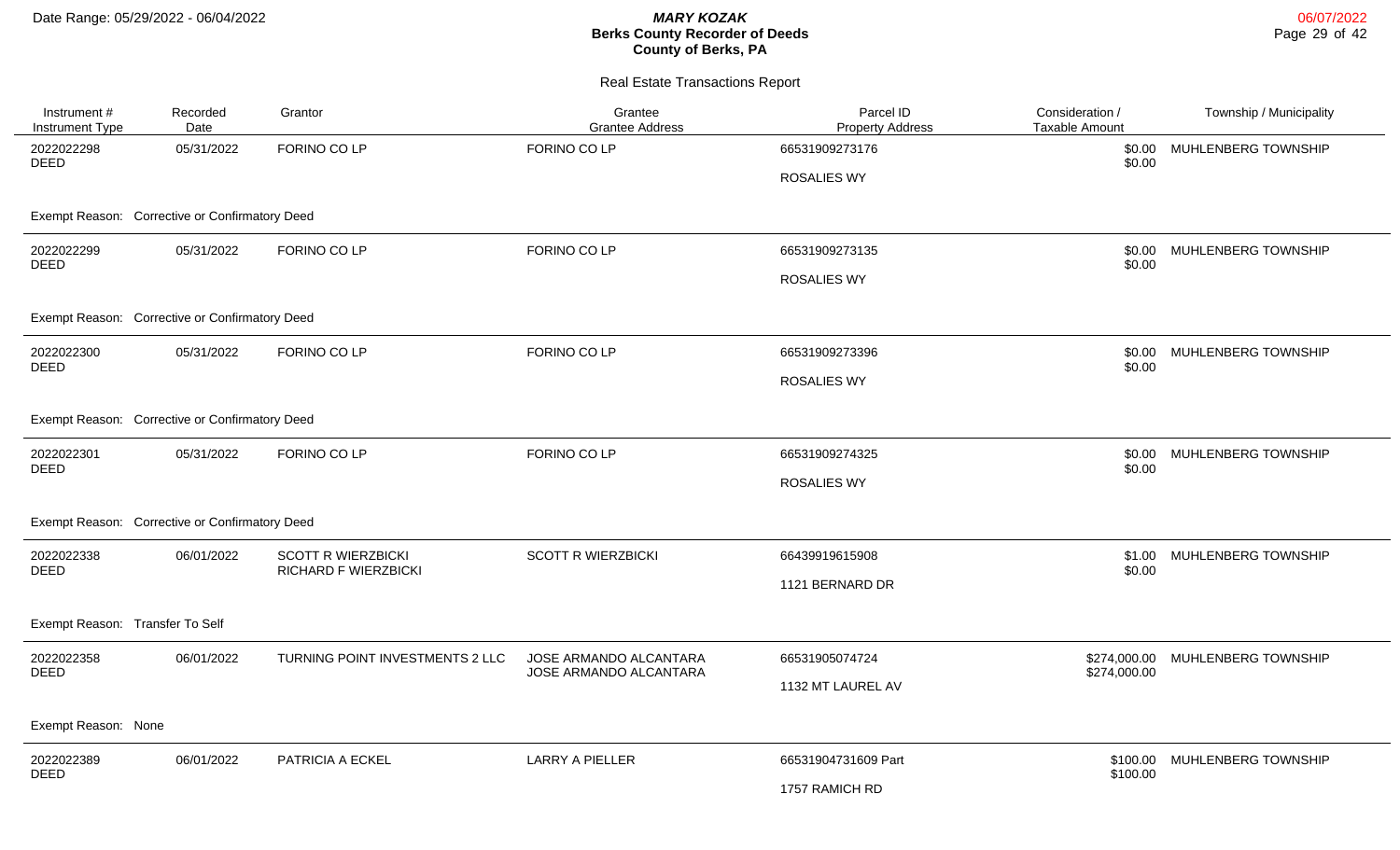| Instrument #<br>Instrument Type | Recorded<br>Date | Grantor                                          | Grantee<br><b>Grantee Address</b>                                       | Parcel ID<br><b>Property Address</b>     | Consideration /<br><b>Taxable Amount</b> | Township / Municipality          |
|---------------------------------|------------------|--------------------------------------------------|-------------------------------------------------------------------------|------------------------------------------|------------------------------------------|----------------------------------|
| Exempt Reason: None             |                  |                                                  |                                                                         |                                          |                                          |                                  |
| 2022022480<br><b>DEED</b>       | 06/01/2022       | JOSEPH A CRISAFULLI<br><b>CAROL F CRISAFULLI</b> | <b>LUIS A CASTRO</b><br>YANIRA E MELENDEZ                               | 66530917005802<br>3724 STOUDTS FERRY BRI | \$280,000.00<br>\$280,000.00             | MUHLENBERG TOWNSHIP              |
| Exempt Reason: None             |                  |                                                  |                                                                         |                                          |                                          |                                  |
| 2022022686<br><b>DEED</b>       | 06/02/2022       | <b>ERICKA D MORAN</b>                            | <b>BRITTANY CHOINSKI</b>                                                | 66530912957172<br>4440 10TH AV           | \$250,000.00<br>\$250,000.00             | MUHLENBERG TOWNSHIP              |
| Exempt Reason: None             |                  |                                                  |                                                                         |                                          |                                          |                                  |
| 2022022855<br><b>DEED</b>       | 06/03/2022       | KATRINA Y BRANTLEY<br><b>JASON E BRANTLEY</b>    | <b>ERICKA D MORAN</b><br>RAMIRO MIGUEL ALVAREZ                          | 66531909168812<br>10 EDGEWOOD AV         | \$246,500.00<br>\$246,500.00             | MUHLENBERG TOWNSHIP              |
| Exempt Reason: None             |                  |                                                  |                                                                         |                                          |                                          |                                  |
| 2022022887<br><b>DEED</b>       | 06/03/2022       | BAS INVESTMENT GROUP LLC                         | CHAD M GERBER<br><b>DIANE M GERBER</b>                                  | 66531810265116<br>260 SPRING VALLEY RD   | \$190,000.00                             | \$190,000.00 MUHLENBERG TOWNSHIP |
| Exempt Reason: None             |                  |                                                  |                                                                         |                                          |                                          |                                  |
| 2022022922<br><b>DEED</b>       | 06/03/2022       | PAUL WESNER                                      | EDWARD J LEAS<br>LOURDES GONZALEZ GONZALEZ<br>LOURDES GONZALEZ GONZALEZ | 66530816848384<br>307 RAYMOND ST         | \$170,000.00<br>\$170,000.00             | MUHLENBERG TOWNSHIP              |
| Exempt Reason: None             |                  |                                                  |                                                                         |                                          |                                          |                                  |
| 2022022946<br>DEED              | 06/03/2022       | PATRICIA A SMITH                                 | <b>JORDAN A LOPEZ</b><br>SARAH T ATEN                                   | 66439920907727<br>3823 ROSEWOOD RD       | \$285,000.00<br>\$285,000.00             | MUHLENBERG TOWNSHIP              |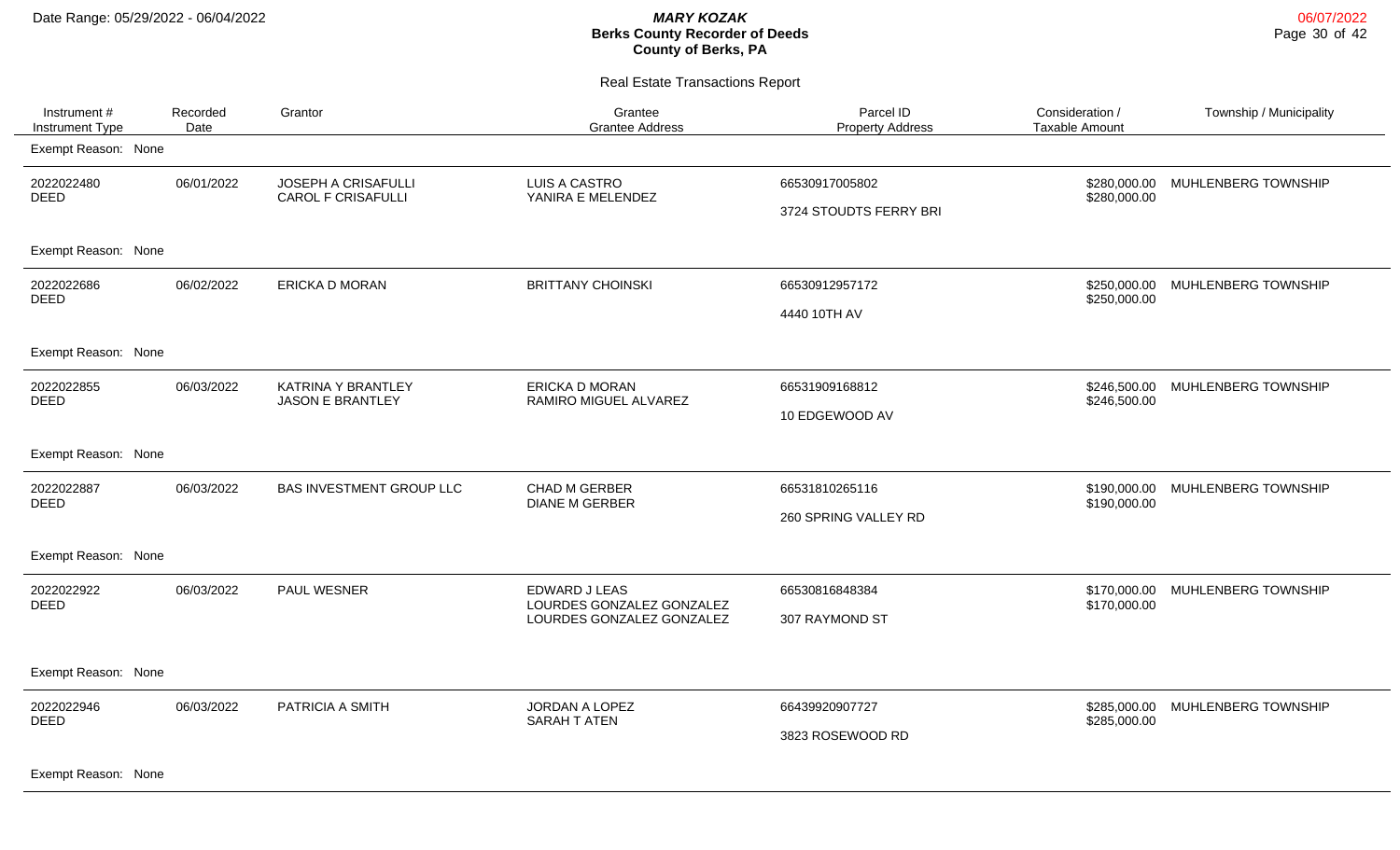| Instrument #<br><b>Instrument Type</b>   | Recorded<br>Date | Grantor                                       | Grantee<br><b>Grantee Address</b>              | Parcel ID<br><b>Property Address</b>     | Consideration /<br><b>Taxable Amount</b> | Township / Municipality          |
|------------------------------------------|------------------|-----------------------------------------------|------------------------------------------------|------------------------------------------|------------------------------------------|----------------------------------|
| 2022022669<br>DEED - TAX<br><b>CLAIM</b> | 06/02/2022       | JOSEPH K PALAMAR                              | ALEJANDRO RAMIREZ                              | 66530908775872<br>5211 WILSHIRE RD       | \$61,300.00<br>\$134,400.00              | MUHLENBERG TOWNSHIP              |
| Exempt Reason: None                      |                  |                                               |                                                |                                          |                                          |                                  |
| 2022022614<br><b>DEED</b>                | 06/02/2022       | <b>JACK M ROBOSKI</b><br><b>DIANE ROBOSKI</b> | <b>SCOTT R CAHILL</b><br><b>BARBARA TAKACS</b> | 68541009077398<br>369 SNYDER RD          | \$620,000.00                             | \$620,000.00 ONTELAUNEE TOWNSHIP |
| Exempt Reason: None                      |                  |                                               |                                                |                                          |                                          |                                  |
| 2022022895<br><b>DEED</b>                | 06/03/2022       | KEITH L HERMAN                                | JENNIFER L BOWEN<br>DAVID MICHAEL BOWEN        | 68540011751054<br><b>65 NANTUCKET DR</b> | \$325,000.00<br>\$325,000.00             | <b>ONTELAUNEE TOWNSHIP</b>       |
| Exempt Reason: None                      |                  |                                               |                                                |                                          |                                          |                                  |
| 2022022870<br><b>DEED</b>                | 06/03/2022       | SALVATORE CUSUMANO                            | SALVATORE CUSUMANO FAMILY<br><b>TRUST</b>      | 69447000603484<br>88 DAVIS BRIDGE RD     | \$1.00<br>\$0.00                         | PENN TOWNSHIP                    |
| Exempt Reason: Transfer to a Trust       |                  |                                               |                                                |                                          |                                          |                                  |
| 2022022673<br>DEED - TAX<br><b>CLAIM</b> | 06/02/2022       | MANUEL PEREZ                                  | LUKE DUNLAP                                    | 69445000739491<br>N GARFIELD RD          | \$3,000.00<br>\$49,920.00                | PENN TOWNSHIP                    |
| Exempt Reason: None                      |                  |                                               |                                                |                                          |                                          |                                  |
| 2022022674<br>DEED - TAX<br><b>CLAIM</b> | 06/02/2022       | TAMMAC HOLDINGS CORPORATION                   | <b>KEVIN KANN</b>                              | 70540301068240<br>537 DREIBELBIS MIL RD  | \$13,000.00<br>\$132,288.00              | PERRY TOWNSHIP                   |
| Exempt Reason: None                      |                  |                                               |                                                |                                          |                                          |                                  |
| 2022022695<br>DEED - TAX<br><b>CLAIM</b> | 06/02/2022       | ROBERT J SCHAEFFER                            | <b>KEVIN KANN</b>                              | 72543001097512<br><b>6 STEWARD LN</b>    | \$123,100.00<br>\$379,008.00             | <b>RICHMOND TOWNSHIP</b>         |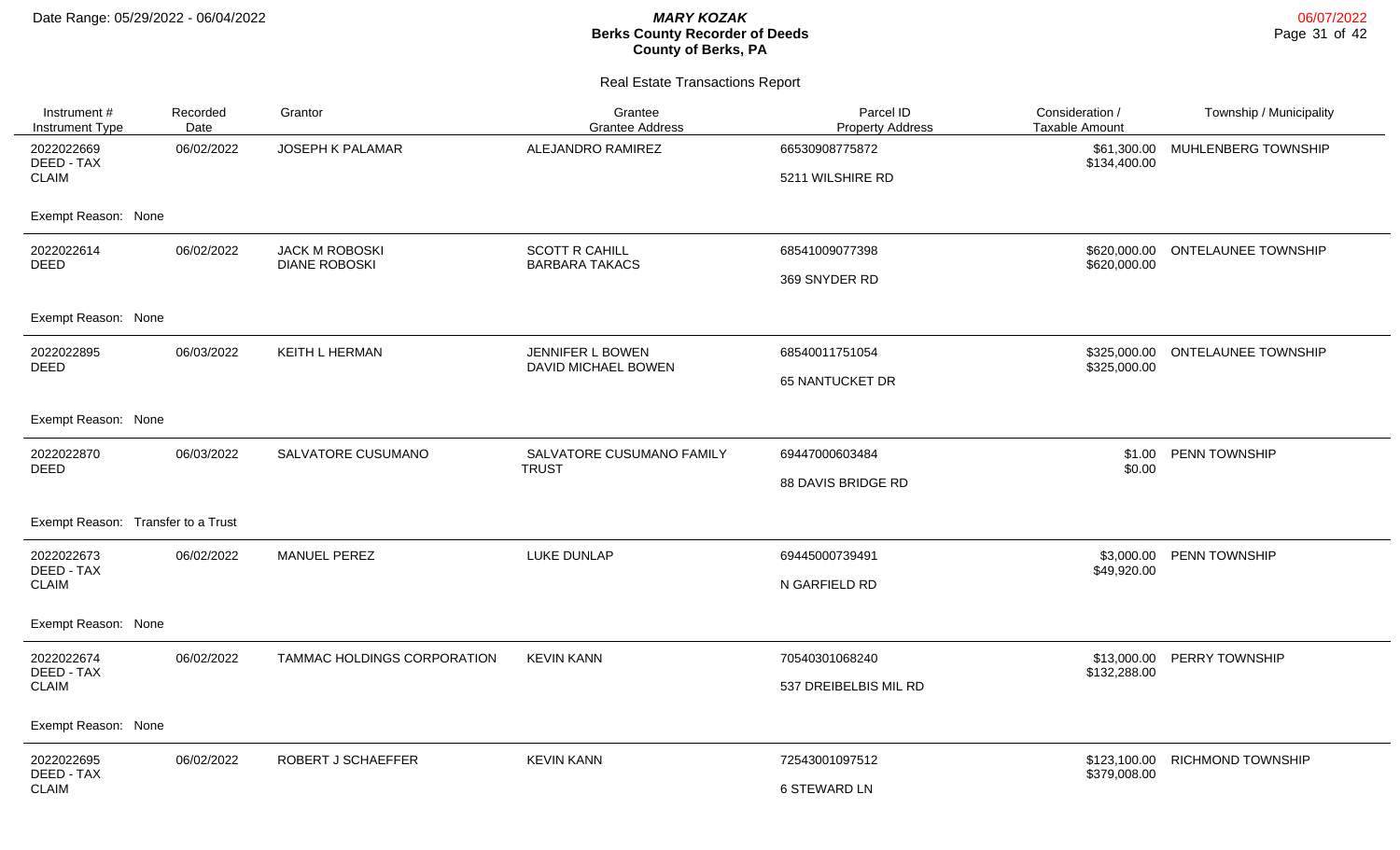Real Estate Transactions Report

| Instrument #<br>Instrument Type                  | Recorded<br>Date | Grantor                                                                  | Grantee<br><b>Grantee Address</b>                     | Parcel ID<br><b>Property Address</b>  | Consideration /<br><b>Taxable Amount</b> | Township / Municipality |
|--------------------------------------------------|------------------|--------------------------------------------------------------------------|-------------------------------------------------------|---------------------------------------|------------------------------------------|-------------------------|
| Exempt Reason: None                              |                  |                                                                          |                                                       |                                       |                                          |                         |
| 2022022295<br><b>DEED</b>                        | 05/31/2022       | <b>SUSAN SIEVER</b><br>STEPHEN SIEVER                                    | <b>MARILYN GOSLIN</b><br>DAVID ALLEN SCHUETTLER       | 73533410372042<br>577 CEDAR HILL RD   | \$475,000.00<br>\$475,000.00             | <b>ROBESON TOWNSHIP</b> |
| Exempt Reason: None                              |                  |                                                                          |                                                       |                                       |                                          |                         |
| 2022022478<br><b>DEED</b>                        | 06/01/2022       | DAVID M SHIRK JR                                                         | RONALD L STANLEY<br><b>BRENDA L STANLEY</b>           | 73531201485111<br>4237 MORGANTOWN RD  | \$170,000.00<br>\$0.00                   | <b>ROBESON TOWNSHIP</b> |
| Exempt Reason: Conveyance Between Family Members |                  |                                                                          |                                                       |                                       |                                          |                         |
| 2022022738<br><b>DEED</b>                        | 06/02/2022       | STEPHEN SIEVER<br><b>SUSAN SIEVER</b>                                    | BRH HOMES IN PA SOUTHEAST LLC                         | 73533410371179<br>603 CEDAR HILL RD   | \$89,900.00<br>\$89,900.00               | <b>ROBESON TOWNSHIP</b> |
| Exempt Reason: None                              |                  |                                                                          |                                                       |                                       |                                          |                         |
| 2022022758<br><b>DEED</b>                        | 06/03/2022       | <b>JACLYN GRESKO</b><br><b>CHRISTOPHER P GRESKO</b><br>JACLYN E MCFEELEY | <b>JACLYN GRESKO</b>                                  | 73531204844298<br>17 QUAKER HILL RD   | \$10.00<br>\$0.00                        | <b>ROBESON TOWNSHIP</b> |
| Exempt Reason: Conveyance Between Spouses        |                  |                                                                          |                                                       |                                       |                                          |                         |
| 2022022936<br>DEED                               | 06/03/2022       | <b>ALEX SHOWALTER</b><br><b>SARAH WANNER</b>                             | <b>ALEX SHOWALTER</b>                                 | 73530302866831<br>402 KURTZ MILL RD   | \$1.00<br>\$218,688.00                   | <b>ROBESON TOWNSHIP</b> |
| Exempt Reason: Transfer To Self                  |                  |                                                                          |                                                       |                                       |                                          |                         |
| 2022022952<br><b>DEED</b>                        | 06/03/2022       | DONALD P JANOWSKI                                                        | <b>WILLIAM FRANKLIN HAHN III</b><br>SUSAN LEANNE HAHN | 73532403026556<br>1150 GOLF COURSE RD | \$165,000.00<br>\$165,000.00             | <b>ROBESON TOWNSHIP</b> |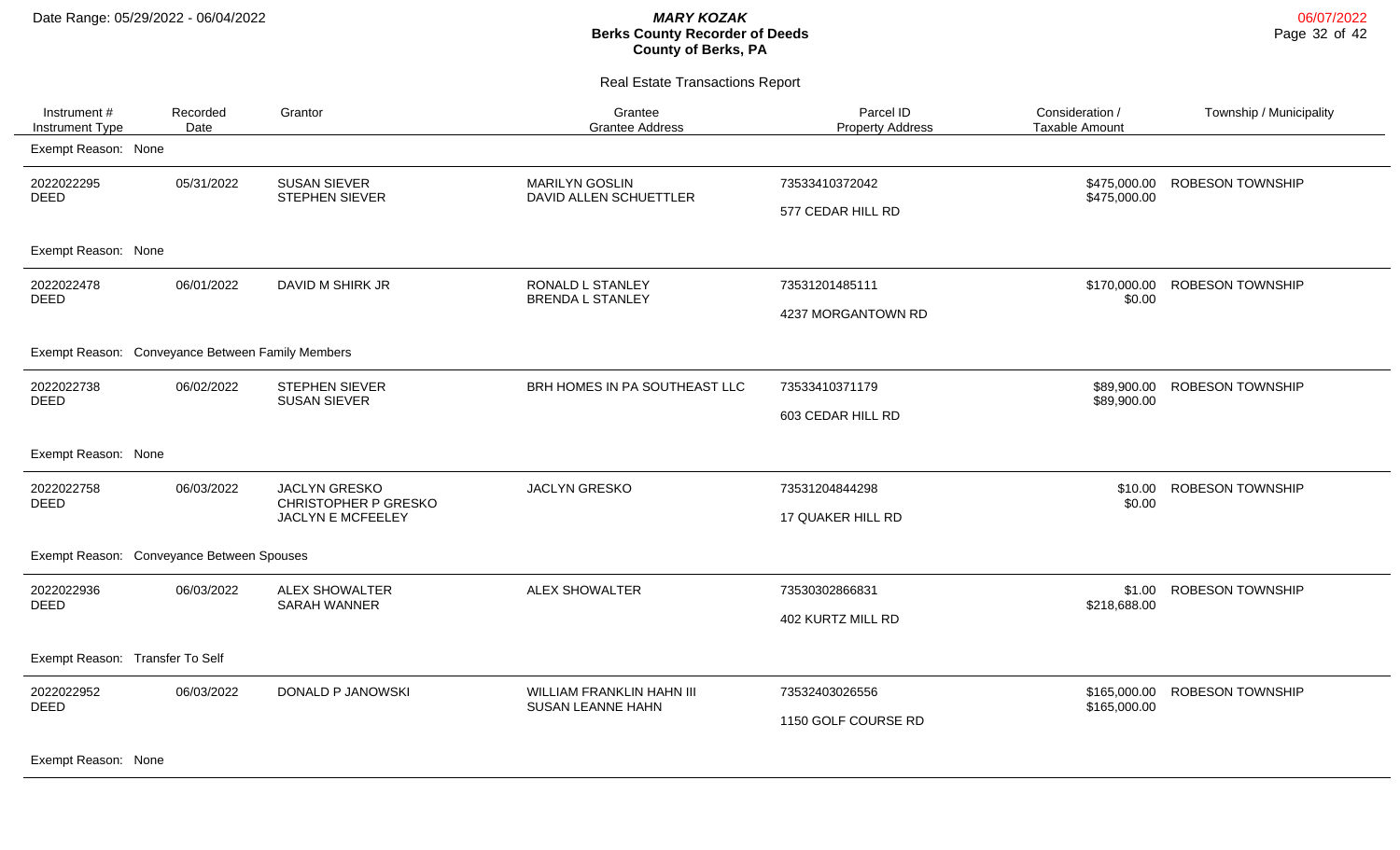| Instrument #<br><b>Instrument Type</b> | Recorded<br>Date | Grantor                                           | Grantee<br><b>Grantee Address</b>           | Parcel ID<br><b>Property Address</b> | Consideration /<br><b>Taxable Amount</b> | Township / Municipality |
|----------------------------------------|------------------|---------------------------------------------------|---------------------------------------------|--------------------------------------|------------------------------------------|-------------------------|
| 2022022700<br>DEED - TAX               | 06/02/2022       | PATRICK FOX                                       | <b>KEVIN KANN</b>                           | 73532401080125                       | \$32,000.00<br>\$304,128.00              | ROBESON TOWNSHIP        |
| <b>CLAIM</b>                           |                  |                                                   |                                             | 1047 GREEN HILLS RD                  |                                          |                         |
| Exempt Reason: None                    |                  |                                                   |                                             |                                      |                                          |                         |
| 2022022261<br><b>DEED</b>              | 05/31/2022       | <b>MARY C CAHILLY</b>                             | ALYSSA B SPADAFORA                          | 74434712858446                       | \$250,000.00<br>\$250,000.00             | ROBESONIA BOROUGH       |
|                                        |                  |                                                   |                                             | 216 W PENN AV                        |                                          |                         |
| Exempt Reason: None                    |                  |                                                   |                                             |                                      |                                          |                         |
| 2022022462<br><b>DEED</b>              | 06/01/2022       | <b>CAROLINA SNYDER</b><br>SHAWN A SNYDER          | EDWIN G ALVARADO JR<br>ABBIEGALE E ALVARADO | 74434716841114                       | \$265,000.00<br>\$265,000.00             | ROBESONIA BOROUGH       |
|                                        |                  |                                                   |                                             | 252 HONEYSUCKLE LN                   |                                          |                         |
| Exempt Reason: None                    |                  |                                                   |                                             |                                      |                                          |                         |
| 2022022506<br><b>DEED</b>              | 06/01/2022       | <b>THOMAS BECK</b>                                | <b>MARK H MULLER</b><br><b>LYNN MULLER</b>  | 75546104621477                       | \$31,000.00<br>\$0.00                    | ROCKLAND TOWNSHIP       |
|                                        |                  |                                                   |                                             | FREDERICKSVLLE RD                    |                                          |                         |
| Exempt Reason: None                    |                  |                                                   |                                             |                                      |                                          |                         |
| 2022022507<br><b>DEED</b>              | 06/01/2022       | <b>THOMAS BECK</b>                                | <b>MARK H MULLER</b><br><b>LYNN MULLER</b>  | 75546104612508                       | \$76,000.00<br>\$0.00                    | ROCKLAND TOWNSHIP       |
|                                        |                  |                                                   |                                             | <b>GRESSLEY RD</b>                   |                                          |                         |
| Exempt Reason: None                    |                  |                                                   |                                             |                                      |                                          |                         |
| 2022022508<br><b>DEED</b>              | 06/01/2022       | <b>THOMAS BECK</b>                                | <b>MARK H MULLER</b><br><b>LYNN MULLER</b>  | 75546104500821                       | \$218,000.00<br>\$0.00                   | ROCKLAND TOWNSHIP       |
|                                        |                  |                                                   |                                             | 16 GRESSLEY RD                       |                                          |                         |
| Exempt Reason: None                    |                  |                                                   |                                             |                                      |                                          |                         |
| 2022022821<br><b>DEED</b>              | 06/03/2022       | <b>JILL MELCHIOR</b><br><b>JULIAN ZANE KIEFER</b> | ALEXANDER M CARTACKI                        | 75545103009118                       | \$145,000.00<br>\$145,000.00             | ROCKLAND TOWNSHIP       |
|                                        |                  | JULIAN ZANE KIEFER                                |                                             | 173 FORGEDALE RD                     |                                          |                         |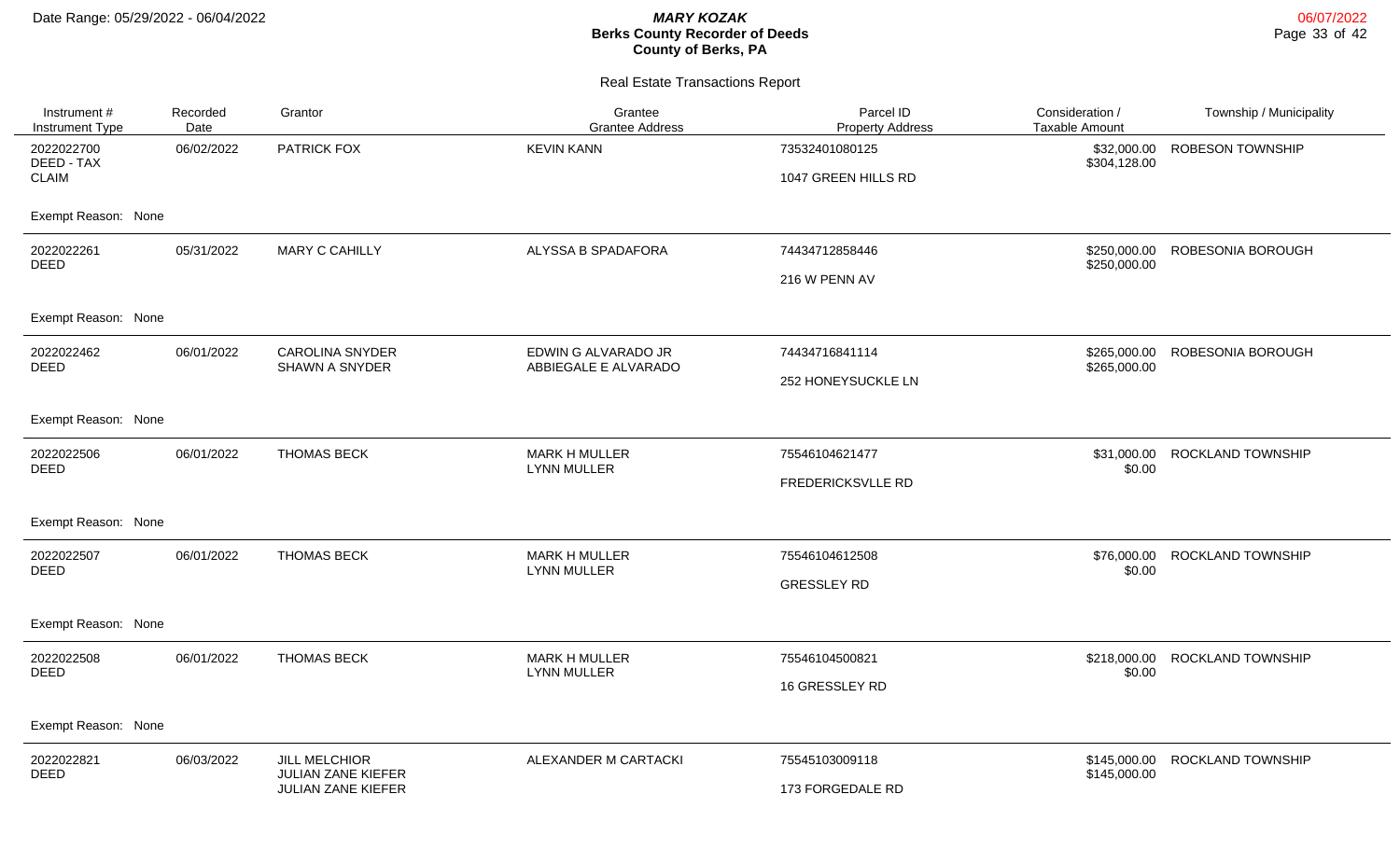| Instrument #<br><b>Instrument Type</b>             | Recorded<br>Date | Grantor                                                                                           | Grantee<br><b>Grantee Address</b>               | Parcel ID<br><b>Property Address</b>  | Consideration /<br><b>Taxable Amount</b> | Township / Municipality      |
|----------------------------------------------------|------------------|---------------------------------------------------------------------------------------------------|-------------------------------------------------|---------------------------------------|------------------------------------------|------------------------------|
| Exempt Reason: None                                |                  |                                                                                                   |                                                 |                                       |                                          |                              |
| 2022022099<br><b>DEED</b>                          | 05/31/2022       | SAND HILL PARTNERSHIP INC<br>CHERYL D LYMAN<br>JANET F HAFER                                      | <b>ROBERT A SIMPSON</b>                         | 76542004549700 Part<br>51 CLUB LN     | \$115,000.00<br>\$115,000.00             | <b>RUSCOMBMANOR TOWNSHIP</b> |
| Exempt Reason: None                                |                  |                                                                                                   |                                                 |                                       |                                          |                              |
| 2022022784<br><b>DEED</b>                          | 06/03/2022       | <b>HENRY I KOWALSKI</b>                                                                           | ALEXANDER SIERRA<br>MARIBEL CARABELLO           | 76543004610100<br>456 MEMORIAL HWY    | \$210,000.00<br>\$210,000.00             | RUSCOMBMANOR TOWNSHIP        |
| Exempt Reason: None                                |                  |                                                                                                   |                                                 |                                       |                                          |                              |
| 2022022116<br><b>DEED</b>                          | 05/31/2022       | <b>KAREN L CRUICKSHANK</b>                                                                        | <b>KAREN L CRUICKSHANK</b><br>NANDI CRUICKSHANK | 77439511670386<br>38 W BROAD ST       | \$0.00<br>\$0.00                         | SHILLINGTON BOROUGH          |
| Exempt Reason: Conveyance Between Parent and Child |                  |                                                                                                   |                                                 |                                       |                                          |                              |
| 2022022119<br><b>DEED</b>                          | 05/31/2022       | <b>FRANCIS J TALARICO</b><br>PATRICIA A TALARICO<br><b>FRANCIS J TALRICO</b><br>PATRICA A TALRICO | <b>ERICA LYN KELLY</b><br>JARED HOPGOOD         | 77439619508568<br>84 MUSEUM RD        | \$370,000.00<br>\$370,000.00             | SHILLINGTON BOROUGH          |
| Exempt Reason: None                                |                  |                                                                                                   |                                                 |                                       |                                          |                              |
| 2022022448<br><b>DEED</b>                          | 06/01/2022       | <b>DEVON NOROSKI</b>                                                                              | <b>DARCY K GILLMORE</b><br>EDWINN O MIRANDA     | 77439508796334<br>106 STATE ST        | \$275,000.00<br>\$275,000.00             | SHILLINGTON BOROUGH          |
| Exempt Reason: None                                |                  |                                                                                                   |                                                 |                                       |                                          |                              |
| 2022022489<br><b>DEED</b>                          | 06/01/2022       | JOHN DELEON<br>ELLEN E POSHEFKO<br><b>BONNIE L POSHEFKO</b>                                       | HILLTOP TRINITY LLC                             | 77439510465488<br>411 S WYOMISSING AV | \$120,000.00<br>\$120,000.00             | SHILLINGTON BOROUGH          |
| Exempt Reason: None                                |                  |                                                                                                   |                                                 |                                       |                                          |                              |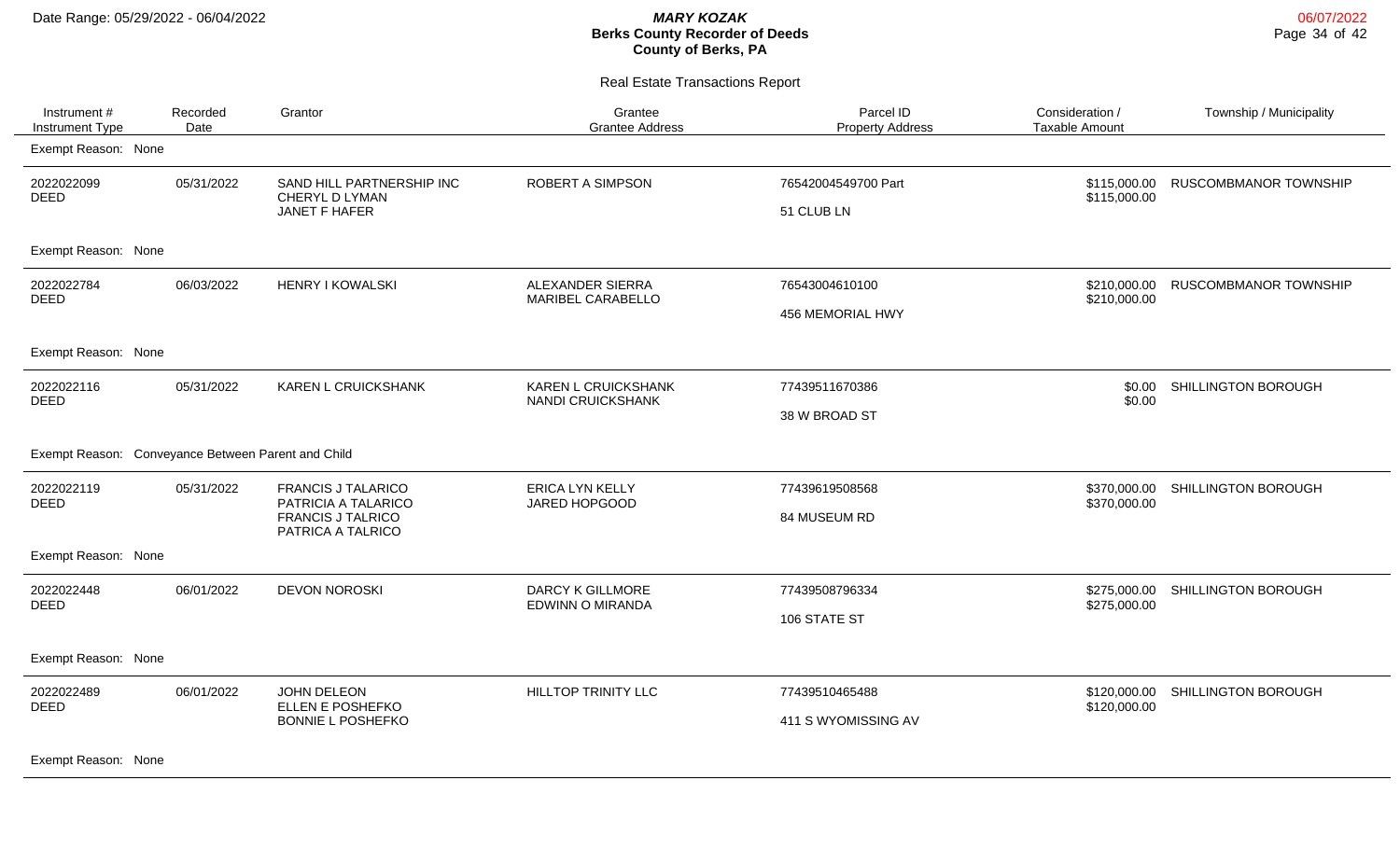| Instrument #<br>Instrument Type                    | Recorded<br>Date | Grantor                                      | Grantee<br><b>Grantee Address</b>                    | Parcel ID<br><b>Property Address</b> | Consideration /<br>Taxable Amount | Township / Municipality   |
|----------------------------------------------------|------------------|----------------------------------------------|------------------------------------------------------|--------------------------------------|-----------------------------------|---------------------------|
| 2022022931<br><b>DEED</b>                          | 06/03/2022       | JOSEPH M LONG                                | MICHELE DAVIDE BORELLI<br>MICHELE DAVIDE BORELLI     | 77439511560969<br>328 S STERLEY ST   | \$135,000.00<br>\$135,000.00      | SHILLINGTON BOROUGH       |
| Exempt Reason: None                                |                  |                                              |                                                      |                                      |                                   |                           |
| 2022022705<br>DEED - TAX                           | 06/02/2022       | <b>DONALD R SMITH</b><br>D & L CONTRACTORS   | <b>EMILIO F CARVAJAL</b>                             | 78449207586141                       | \$17,000.00<br>\$115,392.00       | SHOEMAKERSVILLE BOROUGH   |
| <b>CLAIM</b>                                       |                  |                                              |                                                      | 214 CHURCH ST                        |                                   |                           |
| Exempt Reason: None                                |                  |                                              |                                                      |                                      |                                   |                           |
| 2022022435<br><b>DEED - SHERIFF</b>                | 06/01/2022       | ANGEL L SOTO JR                              | LAKEVIEW LOAN SERVICING LLC                          | 79438613233414                       | \$227,000.00<br>\$0.00            | SINKING SPRING BOROUGH    |
|                                                    |                  |                                              |                                                      | 1548 HURON DR                        |                                   |                           |
| Exempt Reason: Sheriff Sale                        |                  |                                              |                                                      |                                      |                                   |                           |
| 2022022137<br><b>DEED</b>                          | 05/31/2022       | ROBERT ALAN NASS                             | ROBERT ALAN NASS REVOCABLE<br><b>TRUST AGREEMENT</b> | 51435504720934                       | \$10.00<br>\$0.00                 | SOUTH HEIDELBERG TOWNSHIP |
|                                                    |                  |                                              |                                                      | 305 LAUREL RIDGE RD                  |                                   |                           |
| Exempt Reason: Transfer to a Trust                 |                  |                                              |                                                      |                                      |                                   |                           |
| 2022022236<br><b>DEED</b>                          | 05/31/2022       | <b>ENOS H MARTIN</b><br><b>VERA Z MARTIN</b> | <b>LAMAR N MARTIN</b>                                | 51434604639287                       | \$180,250.00<br>\$0.00            | SOUTH HEIDELBERG TOWNSHIP |
|                                                    |                  |                                              |                                                      | 665 TEXTER MT RD                     |                                   |                           |
| Exempt Reason: Conveyance Between Parent and Child |                  |                                              |                                                      |                                      |                                   |                           |
| 2022022770<br><b>DEED</b>                          | 06/03/2022       | WILLIAM W WEBB III<br>JOSEPH A WEBB          | WILLIAM W WEBB III                                   | 51434604712890                       | \$1.00<br>\$0.00                  | SOUTH HEIDELBERG TOWNSHIP |
|                                                    |                  |                                              |                                                      | 6 DEER PATH RD                       |                                   |                           |
| Exempt Reason: Conveyance Between Family Members   |                  |                                              |                                                      |                                      |                                   |                           |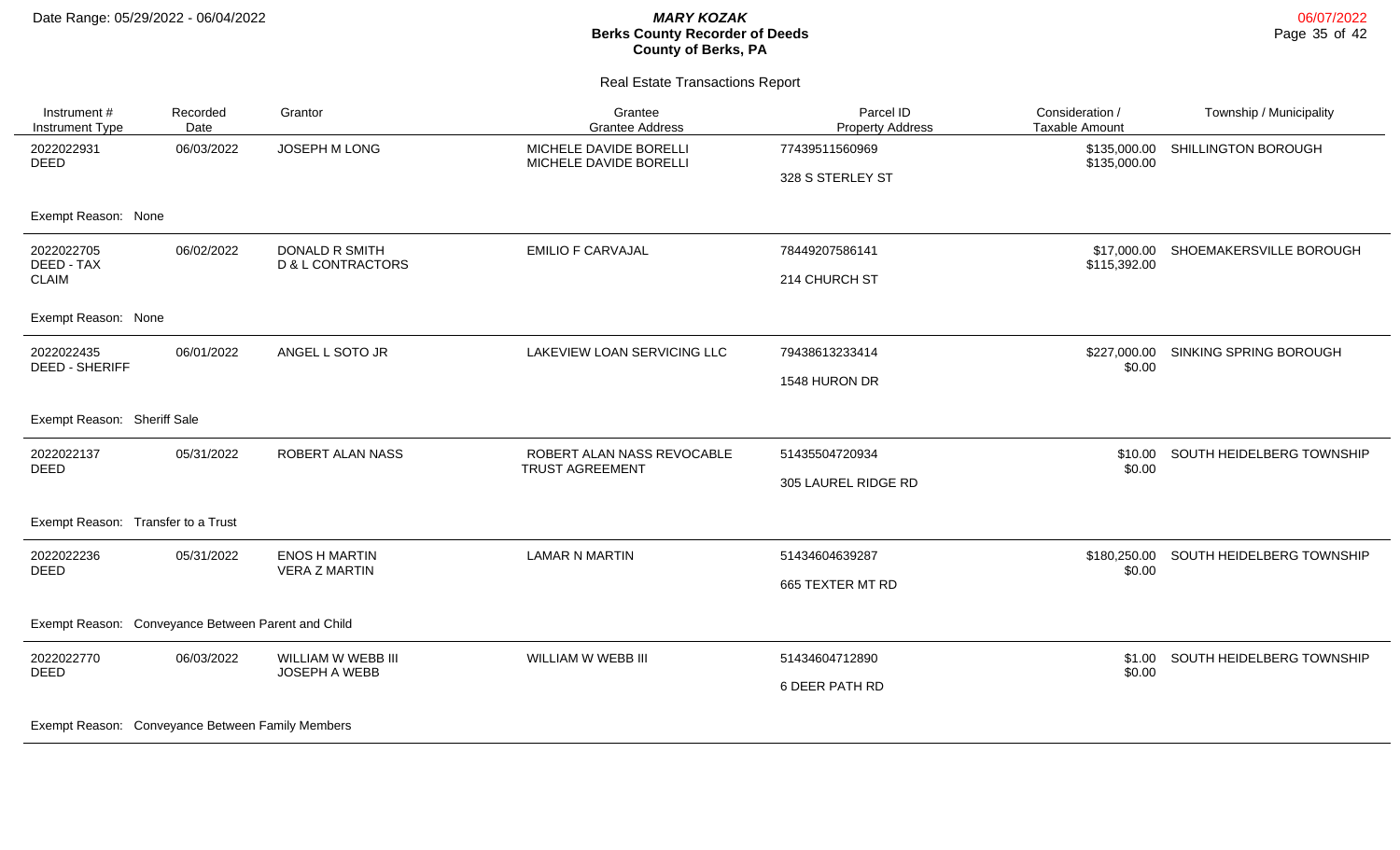06/07/2022 Page 36 of 42

#### Real Estate Transactions Report

| Instrument#<br>Instrument Type            | Recorded<br>Date | Grantor                                | Grantee<br><b>Grantee Address</b>                                                       | Parcel ID<br><b>Property Address</b>   | Consideration /<br><b>Taxable Amount</b> | Township / Municipality |
|-------------------------------------------|------------------|----------------------------------------|-----------------------------------------------------------------------------------------|----------------------------------------|------------------------------------------|-------------------------|
| 2022022107<br><b>DEED</b>                 | 05/31/2022       | <b>EVEYLN COFRESI</b>                  | SESHAGIRI RAO GANGUPANTULU<br>SESHAGIRI RAO GANGUPANTULU<br><b>GAYATRI GANGUPANTULU</b> | 80438608884035<br>80438608884076       | \$270,000.00<br>\$270,000.00             | <b>SPRING TOWNSHIP</b>  |
|                                           |                  |                                        |                                                                                         | 2418 FAIRVIEW ST<br><b>FAIRVIEW ST</b> |                                          |                         |
| Exempt Reason: None                       |                  |                                        |                                                                                         |                                        |                                          |                         |
| 2022022121<br><b>DEED</b>                 | 05/31/2022       | <b>DANIEL LAVIA</b><br>DANIEL LAVIA JR | <b>CHERRIE L DOYLE</b>                                                                  | 80438619613092                         | \$457,000.00<br>\$457,000.00             | <b>SPRING TOWNSHIP</b>  |
|                                           |                  | <b>NICOLE M LAVIA</b>                  |                                                                                         | 234 KEATS DR                           |                                          |                         |
| Exempt Reason: None                       |                  |                                        |                                                                                         |                                        |                                          |                         |
| 2022022281<br><b>DEED</b>                 | 05/31/2022       | RYAN A HOLLOWAY<br>DANIELLE L HOLLOWAY | RYAN A HOLLOWAY                                                                         | 80437404847264                         | \$1.00<br>\$0.00                         | <b>SPRING TOWNSHIP</b>  |
|                                           |                  |                                        |                                                                                         | 2015 OLD LANCASTER PI                  |                                          |                         |
| Exempt Reason: Conveyance Between Spouses |                  |                                        |                                                                                         |                                        |                                          |                         |
| 2022022317<br><b>DEED</b>                 | 05/31/2022       | PATRICK VAN Y<br>DAYNA VAN Y           | PLUVIOSE CHERISEME<br>WIDLIE MICHEL CHERISEME                                           | 80438612971297                         | \$240,000.00<br>\$240,000.00             | <b>SPRING TOWNSHIP</b>  |
|                                           |                  |                                        |                                                                                         | 2317 NOBLE ST                          |                                          |                         |
| Exempt Reason: None                       |                  |                                        |                                                                                         |                                        |                                          |                         |
| 2022022323<br><b>DEED</b>                 | 06/01/2022       | PIETRO BUGLINO<br>MARIA ROSA BUGLINO   | SAMANTHA ANN GERDEMAN<br>BARBARA ANN BREHM                                              | 80438606488080                         | \$423,450.00<br>\$423,450.00             | <b>SPRING TOWNSHIP</b>  |
|                                           |                  |                                        |                                                                                         | 3043 VAN REED RD                       |                                          |                         |
| Exempt Reason: None                       |                  |                                        |                                                                                         |                                        |                                          |                         |
| 2022022466<br>DEED                        | 06/01/2022       | <b>EMORY TOWLES</b>                    | NICHOLAS A GUERCIA<br>LINDSEY M VILLECCO                                                | 80439617116013                         | \$182,300.00<br>\$182,300.00             | <b>SPRING TOWNSHIP</b>  |
|                                           |                  |                                        |                                                                                         | 214 ELMWOOD AV                         |                                          |                         |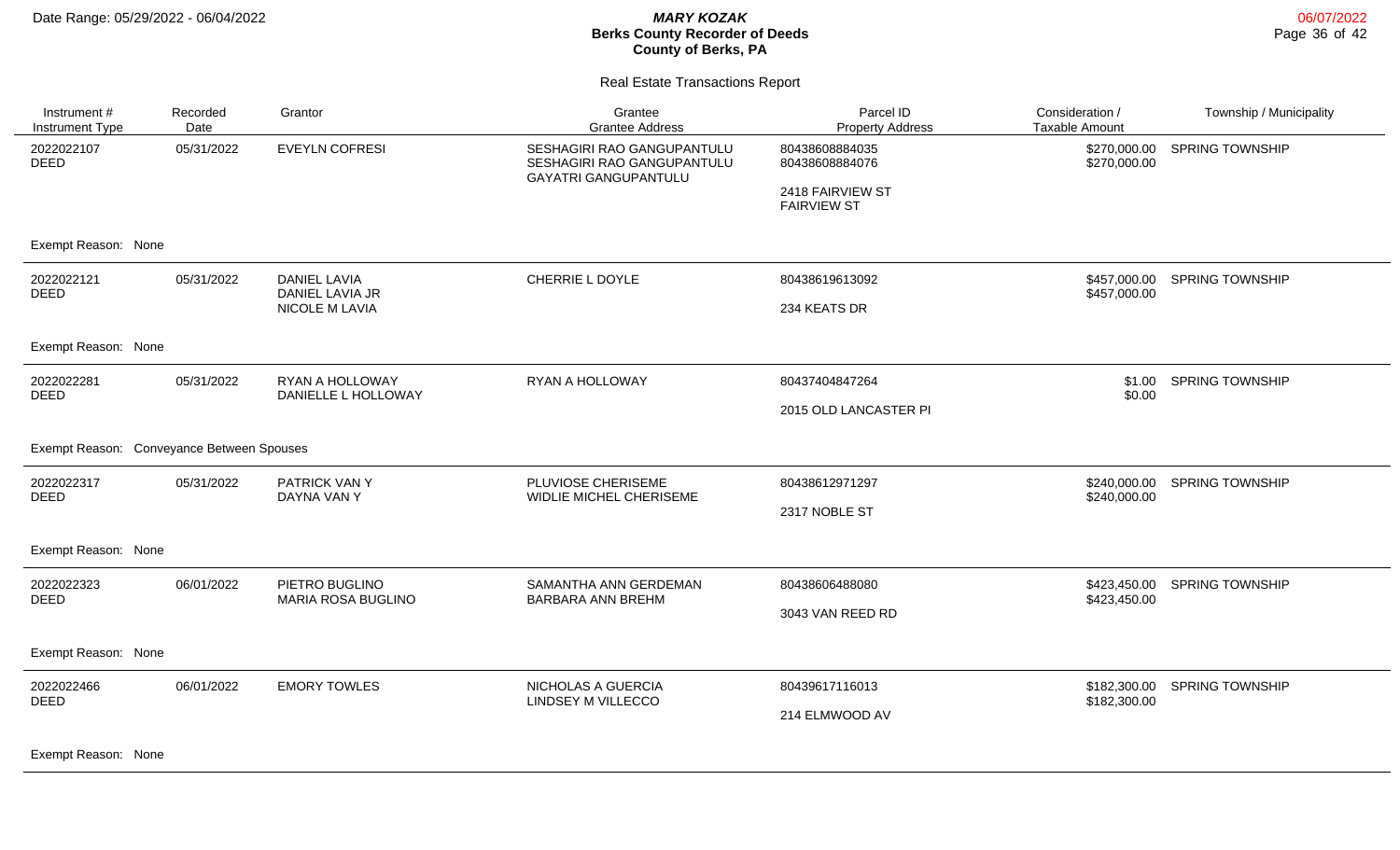| Instrument #<br><b>Instrument Type</b> | Recorded<br>Date | Grantor                                    | Grantee<br><b>Grantee Address</b>          | Parcel ID<br><b>Property Address</b> | Consideration /<br><b>Taxable Amount</b> | Township / Municipality |
|----------------------------------------|------------------|--------------------------------------------|--------------------------------------------|--------------------------------------|------------------------------------------|-------------------------|
| 2022022519<br><b>DEED</b>              | 06/02/2022       | MICHELE BECKER                             | RAYMOND G PENNYPACKER                      | 80438608872898                       | \$150,000.00<br>\$150,000.00             | <b>SPRING TOWNSHIP</b>  |
|                                        |                  |                                            |                                            | 2433 HIGHLAND ST                     |                                          |                         |
| Exempt Reason: None                    |                  |                                            |                                            |                                      |                                          |                         |
| 2022022523<br><b>DEED</b>              | 06/02/2022       | <b>VCSM HOLDINGS LLC</b>                   | MATTHEW J STERNER<br>ELIZABETH KAY STERNER | 80439609071421                       | \$200,000.00<br>\$200,000.00             | <b>SPRING TOWNSHIP</b>  |
|                                        |                  |                                            |                                            | 105 TELFORD AV                       |                                          |                         |
| Exempt Reason: None                    |                  |                                            |                                            |                                      |                                          |                         |
| 2022022529<br><b>DEED</b>              | 06/02/2022       | CHERRIE L DOYLE                            | <b>VICTORIA A WALSH</b>                    | 80439605086158                       | \$185,000.00<br>\$185,000.00             | <b>SPRING TOWNSHIP</b>  |
|                                        |                  |                                            |                                            | 305 PERKASIE AV                      |                                          |                         |
| Exempt Reason: None                    |                  |                                            |                                            |                                      |                                          |                         |
| 2022022627<br><b>DEED</b>              | 06/02/2022       | JAMES P DUTT                               | KOREY DAVID BRICKEL<br>KIRA NICOLE SHULTZ  | 80438608972845                       | \$216,000.00<br>\$216,000.00             | <b>SPRING TOWNSHIP</b>  |
|                                        |                  |                                            |                                            | 220 WOODSIDE AV                      |                                          |                         |
| Exempt Reason: None                    |                  |                                            |                                            |                                      |                                          |                         |
| 2022022773<br><b>DEED</b>              | 06/03/2022       | JONATHAN MARTINEZ<br><b>LESLIE ESPINAL</b> | CHARLES W HERTZOG III                      | 80439609164711                       | \$205,000.00<br>\$205,000.00             | <b>SPRING TOWNSHIP</b>  |
|                                        |                  |                                            |                                            | 52 S MORWOOD AV                      |                                          |                         |
| Exempt Reason: None                    |                  |                                            |                                            |                                      |                                          |                         |
| 2022022829<br><b>DEED</b>              | 06/03/2022       | RICHARD E MECK ESTATE                      | <b>CORY B LUFT</b>                         | 80438618401447                       | \$300,777.00<br>\$300,777.00             | <b>SPRING TOWNSHIP</b>  |
|                                        |                  |                                            |                                            | 2903 DANIEL DR                       |                                          |                         |
| Exempt Reason: None                    |                  |                                            |                                            |                                      |                                          |                         |
| 2022022836<br>DEED                     | 06/03/2022       | EDWIN C MYERS III<br><b>STEVE HOFFMAN</b>  | <b>LINDA P ERB</b><br><b>BRIAN K ERB</b>   | 80000000000027                       | \$36,300.00<br>\$36,300.00               | <b>SPRING TOWNSHIP</b>  |
|                                        |                  |                                            |                                            | MILLER RD                            |                                          |                         |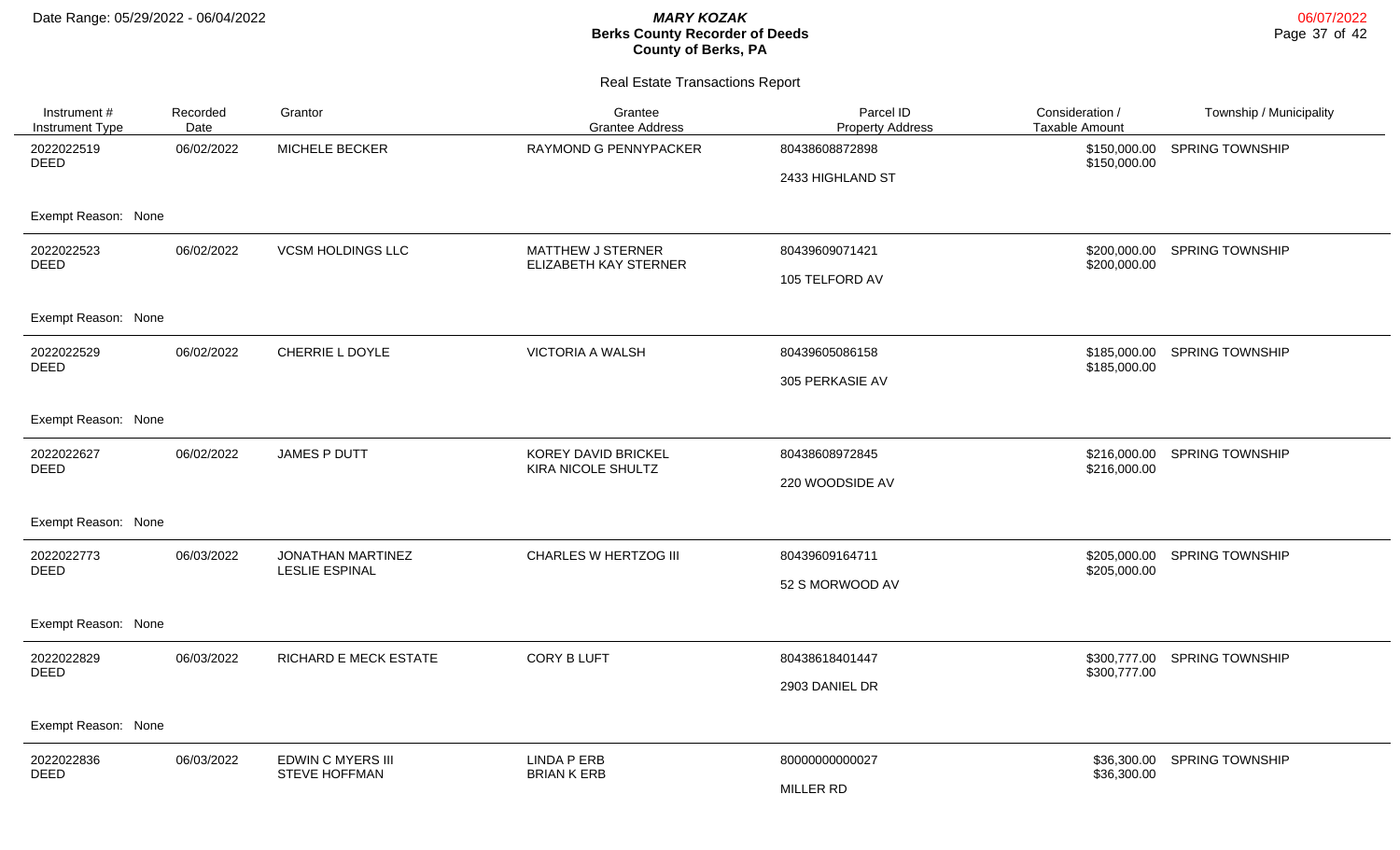| Instrument #<br><b>Instrument Type</b>           | Recorded<br>Date | Grantor                                                                                                                                                                | Grantee<br><b>Grantee Address</b>      | Parcel ID<br><b>Property Address</b> | Consideration /<br><b>Taxable Amount</b> | Township / Municipality |
|--------------------------------------------------|------------------|------------------------------------------------------------------------------------------------------------------------------------------------------------------------|----------------------------------------|--------------------------------------|------------------------------------------|-------------------------|
| Exempt Reason: None                              |                  |                                                                                                                                                                        |                                        |                                      |                                          |                         |
| 2022022709<br>DEED - TAX<br><b>CLAIM</b>         | 06/02/2022       | <b>BARRY L ZETTLEMOYER</b><br>MARY ANN ZETTLEMOYER                                                                                                                     | MICHELE GIANNOTTI                      | 80438612863097<br>2445 CLEVELAND AV  | \$17,000.00<br>\$155,712.00              | <b>SPRING TOWNSHIP</b>  |
| Exempt Reason: None                              |                  |                                                                                                                                                                        |                                        |                                      |                                          |                         |
| 2022022710<br>DEED - TAX<br><b>CLAIM</b>         | 06/02/2022       | PATRICIA D DIETRICH<br><b>DOUGLAS N CULP</b>                                                                                                                           | <b>JOHN PACK</b>                       | 80439710458564C67<br>149 HEATHER LN  | \$30,000.00<br>\$297,600.00              | <b>SPRING TOWNSHIP</b>  |
| Exempt Reason: None                              |                  |                                                                                                                                                                        |                                        |                                      |                                          |                         |
| 2022022610<br><b>DEED</b>                        | 06/02/2022       | <b>THOMAS J KING</b>                                                                                                                                                   | ANTHONY JOSEPH OBRIEN                  | 81532611764068<br>35 POPLAR DR       | \$300,000.00<br>\$300,000.00             | ST LAWRENCE BOROUGH     |
| Exempt Reason: None                              |                  |                                                                                                                                                                        |                                        |                                      |                                          |                         |
| 2022022712<br>DEED - TAX<br><b>CLAIM</b>         | 06/02/2022       | LOUIS J PORMILLI JR & GLORIA J<br>PORMILLI IRREVOCABLE ASSET<br>PROTECTION TRUST<br>LOUIS J PORMILLI JR AND GLORIA J<br>PORMILLI IRREVOCABLE ASSET<br>PROTECTION TRUST | LUKE DUNLAP                            | 84448300062266<br>209 BACHMOLL RD    | \$6,000.00<br>\$77,952.00                | <b>TILDEN TOWNSHIP</b>  |
| Exempt Reason: None                              |                  |                                                                                                                                                                        |                                        |                                      |                                          |                         |
| 2022022247<br><b>DEED</b><br>Exempt Reason: None | 05/31/2022       | ETHEL M SCHOFER ESTATE                                                                                                                                                 | KENNETH L JARRETT JR<br>LORI J JARRETT | 85546320719210<br>121 S HERBEIN DR   | \$270,000.00<br>\$270,000.00             | <b>TOPTON BOROUGH</b>   |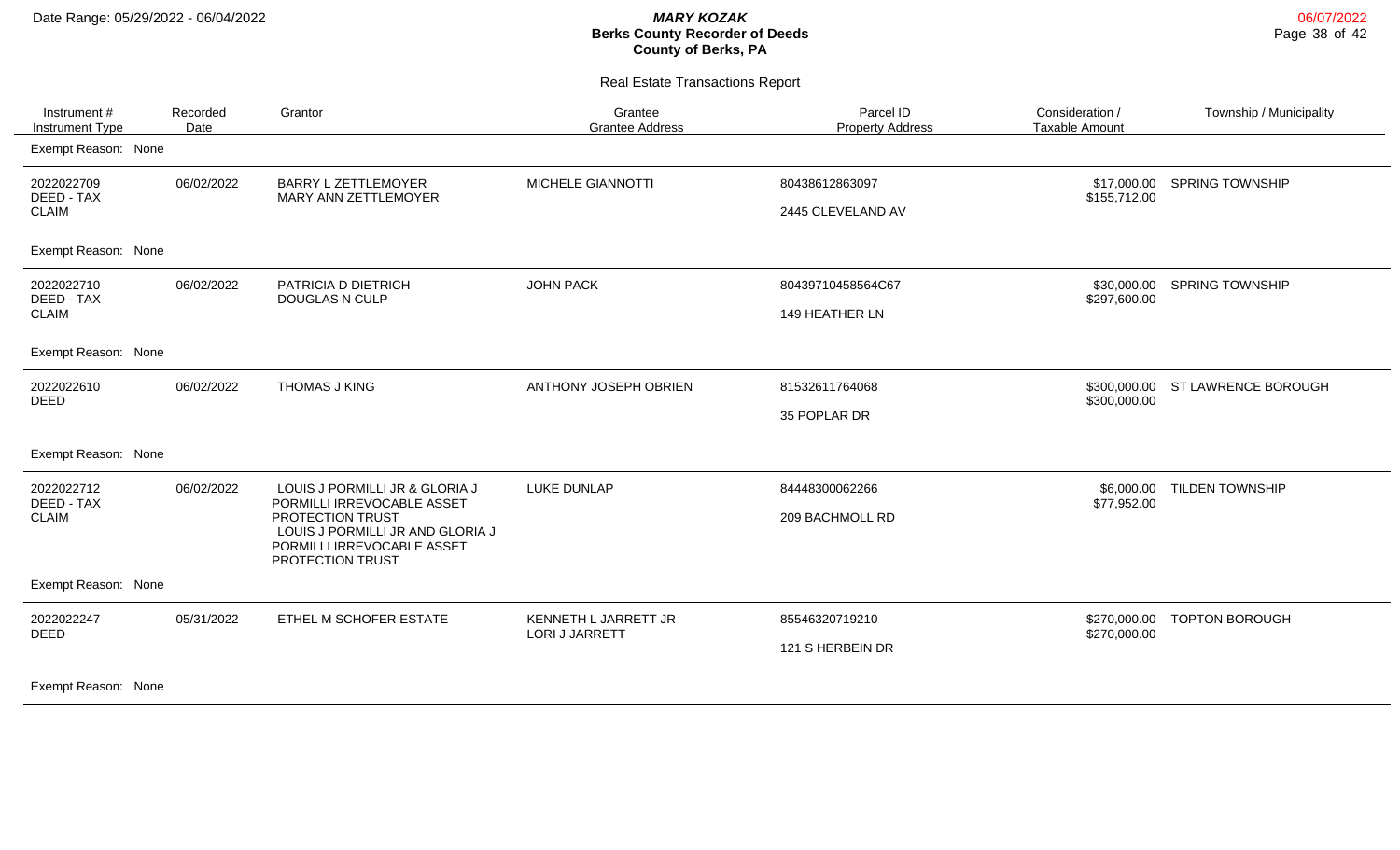| Instrument #<br>Instrument Type                    | Recorded<br>Date | Grantor                                          | Grantee<br><b>Grantee Address</b>                                                             | Parcel ID<br><b>Property Address</b>                                                                                                      | Consideration /<br><b>Taxable Amount</b> | Township / Municipality     |
|----------------------------------------------------|------------------|--------------------------------------------------|-----------------------------------------------------------------------------------------------|-------------------------------------------------------------------------------------------------------------------------------------------|------------------------------------------|-----------------------------|
| 2022022595<br><b>DEED</b>                          | 06/02/2022       | NORTHEASTERN REALTY<br>PROPERTIES LLC            | WILL A JUST LLC                                                                               | 59547314228765<br>85547314237132<br>59547314228765T48<br>59547314228765T49<br>59547314228765T46<br>59547314228765T44<br>59547314228765T47 | \$1,900,000.00<br>\$1,900,000.00         | <b>TOPTON BOROUGH</b>       |
|                                                    |                  |                                                  |                                                                                               | 571 STATE ST<br>150 STATE ST<br>9 WOODLAND LN<br>13 WOODLAND LN<br>16 WOODLAND LN<br>19 WOODLAND LN<br>24 WOODLAND LN                     |                                          |                             |
| Exempt Reason: None                                |                  |                                                  |                                                                                               |                                                                                                                                           |                                          |                             |
| 2022022342<br><b>DEED</b>                          | 06/01/2022       | <b>MARK M LANDIS JR</b><br><b>TAMMY S LANDIS</b> | MARK M LANDIS JR<br><b>TAMMY S LANDIS</b><br><b>DANIEL M LANDIS</b><br>ASHLEY L LANDIS        | 86441100315681<br>LITTLE SWATARA CH                                                                                                       | \$0.00                                   | \$1.00 TULPEHOCKEN TOWNSHIP |
| Exempt Reason: Conveyance Between Parent and Child |                  |                                                  |                                                                                               |                                                                                                                                           |                                          |                             |
| 2022022343<br><b>DEED</b>                          | 06/01/2022       | <b>MARK M LANDIS JR</b><br><b>TAMMY S LANDIS</b> | ASHLEY L LANDIS<br><b>DANIEL M LANDIS</b><br><b>MARK M LANDIS JR</b><br><b>TAMMY S LANDIS</b> | 86441100309314<br>86441000394675<br>LITTLE SWATARA RD<br>LITTLE SWATARA RD                                                                | \$0.00                                   | \$1.00 TULPEHOCKEN TOWNSHIP |
| Exempt Reason: Conveyance Between Parent and Child |                  |                                                  |                                                                                               |                                                                                                                                           |                                          |                             |
| 2022022344<br><b>DEED</b>                          | 06/01/2022       | <b>MARK M LANDIS JR</b><br><b>TAMMY S LANDIS</b> | ASHLEY L LANDIS<br>DANIEL M LANDIS<br><b>MARK M LANDIS JR</b><br><b>TAMMY S LANDIS</b>        | 86441100308907<br>30 LITTLE SWATARA CH                                                                                                    | \$0.00                                   | \$1.00 TULPEHOCKEN TOWNSHIP |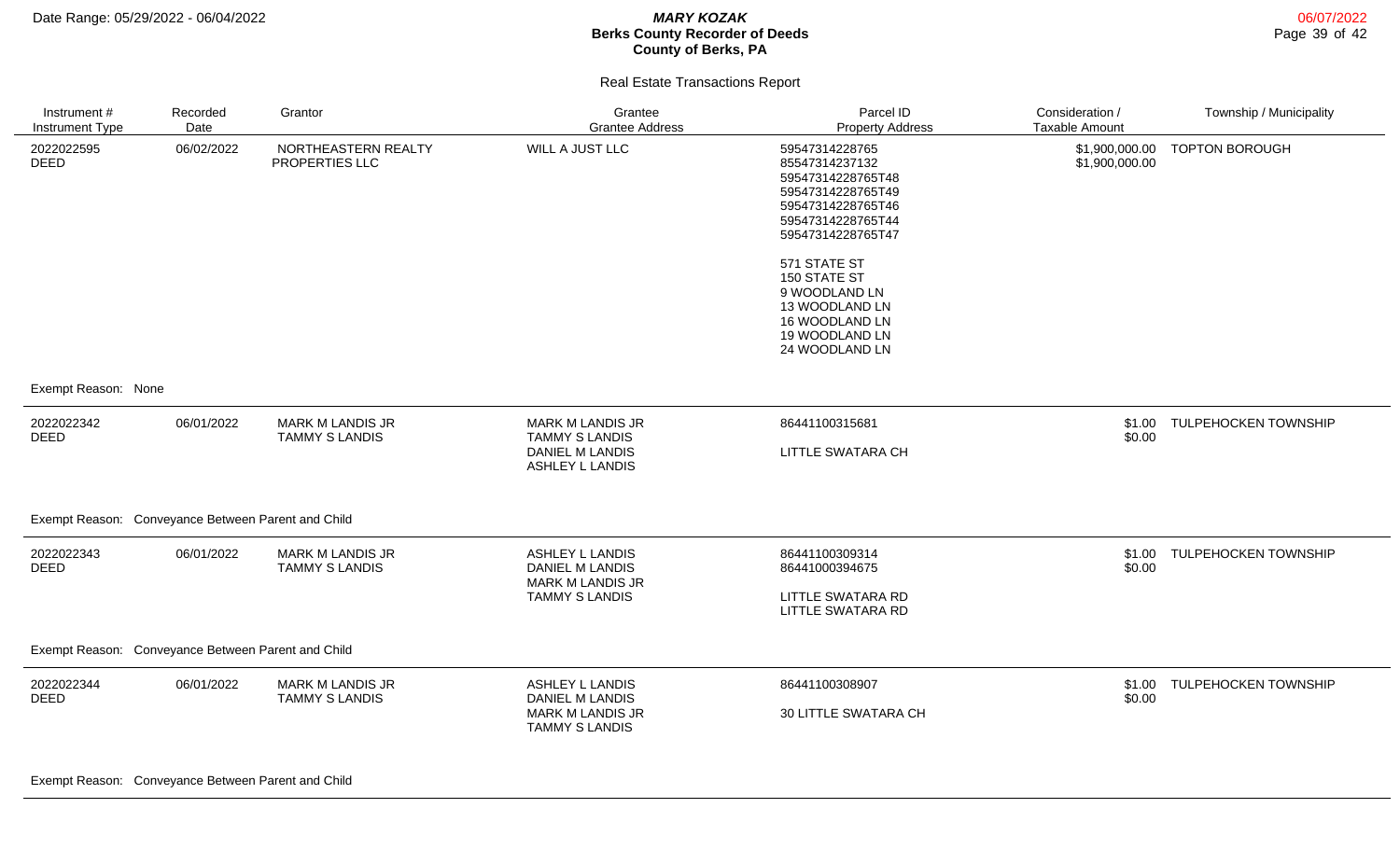| Instrument #<br>Instrument Type     | Recorded<br>Date | Grantor                                                | Grantee<br><b>Grantee Address</b> | Parcel ID<br><b>Property Address</b> | Consideration /<br><b>Taxable Amount</b> | Township / Municipality     |
|-------------------------------------|------------------|--------------------------------------------------------|-----------------------------------|--------------------------------------|------------------------------------------|-----------------------------|
| 2022022715<br>DEED - TAX            | 06/02/2022       | THOMAS S WETTACH                                       | <b>JOHN PACK</b>                  | 87443300132308                       | \$115,100.00<br>\$201,216.00             | UPPER TULPEHOCKEN TOWNSHIP  |
| <b>CLAIM</b>                        |                  |                                                        |                                   | 8630 RTE 183                         |                                          |                             |
| Exempt Reason: None                 |                  |                                                        |                                   |                                      |                                          |                             |
| 2022022428<br><b>DEED</b>           | 06/01/2022       | BORKOSH BROTHERS REAL ESTATE<br><b>ACQUISITION LLC</b> | <b>SAMMAK BROTHERS LLC</b>        | 93530718208340                       | \$700,000.00                             | WEST READING BOROUGH        |
|                                     |                  |                                                        |                                   | 401 PENN AV                          | \$700,000.00                             |                             |
| Exempt Reason: None                 |                  |                                                        |                                   |                                      |                                          |                             |
| 2022022708                          | 06/02/2022       | <b>MARK DAVIS</b>                                      | THOMAS VITOLA                     | 93530606287164                       | \$150,000.00                             | WEST READING BOROUGH        |
| <b>DEED</b>                         |                  |                                                        |                                   | 398 SUNSET RD                        | \$150,000.00                             |                             |
| Exempt Reason: None                 |                  |                                                        |                                   |                                      |                                          |                             |
| 2022022743<br><b>DEED</b>           | 06/02/2022       | <b>RUTH VANDERBECK</b>                                 | FERENC UZSORAS                    | 93530605199919                       | \$120,000.00<br>\$120,000.00             | <b>WEST READING BOROUGH</b> |
|                                     |                  |                                                        |                                   | 534 CHERRY ST                        |                                          |                             |
| Exempt Reason: None                 |                  |                                                        |                                   |                                      |                                          |                             |
| 2022022747<br><b>DEED</b>           | 06/02/2022       | <b>ROBERT A MILLER</b>                                 | <b>GRYPHON STONE</b>              | 93530605283217                       | \$224,500.00                             | WEST READING BOROUGH        |
|                                     |                  | <b>KELLY C MILLER</b>                                  | <b>ELIZABETH BENNETT</b>          | 409 S 5TH AV                         | \$224,500.00                             |                             |
| Exempt Reason: None                 |                  |                                                        |                                   |                                      |                                          |                             |
| 2022022432<br><b>DEED - SHERIFF</b> | 06/01/2022       | DAVID A WEIDENHAMMER JR<br>DAVID A WEIDENHAMMER        | BELLCO FEDERAL CREDIT UNION       | 93530606394308                       | \$20,000.00<br>\$0.00                    | <b>WEST READING BOROUGH</b> |
|                                     |                  |                                                        |                                   | 237 CHESTNUT ST                      |                                          |                             |
| Exempt Reason: Sheriff Sale         |                  |                                                        |                                   |                                      |                                          |                             |
| 2022022584                          | 06/02/2022       | <b>U-S GROUP LLC</b>                                   | ROBERTO ALMONTE CORDERO           | 94449414237488                       | \$170,000.00                             | <b>WINDSOR TOWNSHIP</b>     |
| <b>DEED</b>                         |                  |                                                        | ROBERTO ALMONTE CORDERO           | 16609 POTTSVILLE PI                  | \$170,000.00                             |                             |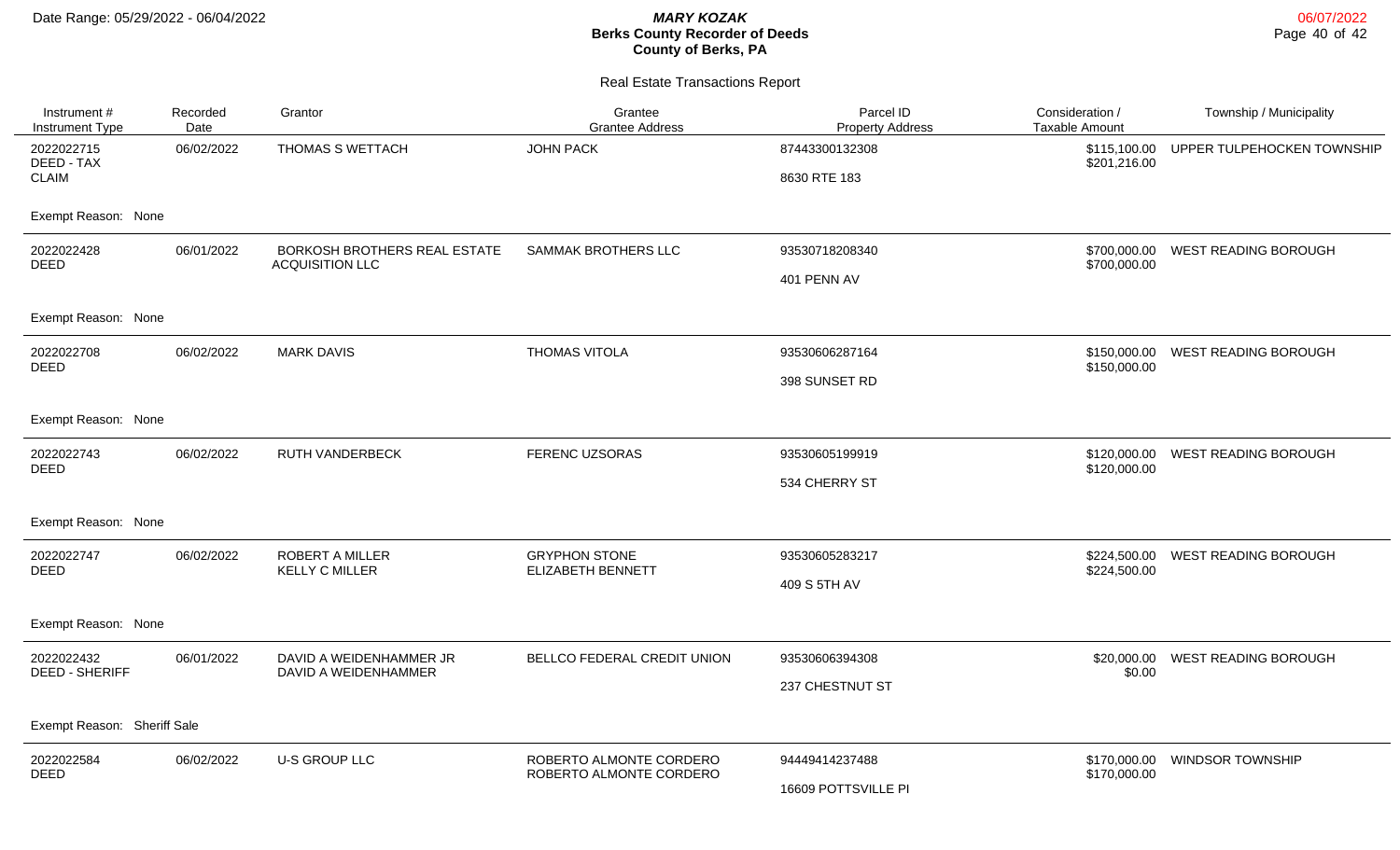Real Estate Transactions Report

| Instrument #<br>Instrument Type | Recorded<br>Date | Grantor                                                       | Grantee<br><b>Grantee Address</b>           | Parcel ID<br><b>Property Address</b>                                        | Consideration /<br><b>Taxable Amount</b> | Township / Municipality   |
|---------------------------------|------------------|---------------------------------------------------------------|---------------------------------------------|-----------------------------------------------------------------------------|------------------------------------------|---------------------------|
| Exempt Reason: None             |                  |                                                               |                                             |                                                                             |                                          |                           |
| 2022022892<br><b>DEED</b>       | 06/03/2022       | <b>DENISE C DETURK</b>                                        | <b>DETHON KISTLER</b>                       | 94449516749161<br>520 RAYMOND AV                                            | \$260,100.00<br>\$260,100.00             | <b>WINDSOR TOWNSHIP</b>   |
| Exempt Reason: None             |                  |                                                               |                                             |                                                                             |                                          |                           |
| 2022022453<br><b>DEED</b>       | 06/01/2022       | DALE WEYANDT                                                  | TINA A IDE<br>JEFFREY D IDE                 | 95433707593323<br>221 W HIGH ST                                             | \$155,000.00<br>\$155,000.00             | <b>WOMELSDORF BOROUGH</b> |
| Exempt Reason: None             |                  |                                                               |                                             |                                                                             |                                          |                           |
| 2022022786<br><b>DEED</b>       | 06/03/2022       | PENNY DAVIDHEISER                                             | JOSE NESTOR CORCHADO III                    | 95433706385320<br>244 S 5TH ST                                              | \$187,500.00<br>\$187,500.00             | WOMELSDORF BOROUGH        |
| Exempt Reason: None             |                  |                                                               |                                             |                                                                             |                                          |                           |
| 2022022111<br><b>DEED</b>       | 05/31/2022       | EVANGELICAL LUTHERAN CHURCH<br>OF THE ATONEMENT AT WYOMISSING | JOSHUA B DAVIS                              | 96439608891126<br>18 LYNNE AV                                               | \$175,000.00<br>\$175,000.00             | <b>WYOMISSING BOROUGH</b> |
| Exempt Reason: None             |                  |                                                               |                                             |                                                                             |                                          |                           |
| 2022022158<br><b>DEED</b>       | 05/31/2022       | <b>COUNTRY MEADOWS ASSOCIATES</b>                             | COUNTRY MEADOWS OF WYOMISSING<br><b>LLC</b> | 96439712769472<br>96439712778145<br>702 KISSINGER LN<br>1800 TULPEHOCKEN RD | \$1.00<br>\$15,547,200.00                | <b>WYOMISSING BOROUGH</b> |
| Exempt Reason: None             |                  |                                                               |                                             |                                                                             |                                          |                           |
| 2022022373<br><b>DEED</b>       | 06/01/2022       | <b>GLADYS M STUMP</b>                                         | <b>DOUGLASS B BAUM</b><br>JENNIE F BAUM     | 96439716935467<br>434 DOUGLASS ST                                           | \$155,100.00<br>\$155,100.00             | <b>WYOMISSING BOROUGH</b> |

Exempt Reason: None

06/07/2022 Page 41 of 42